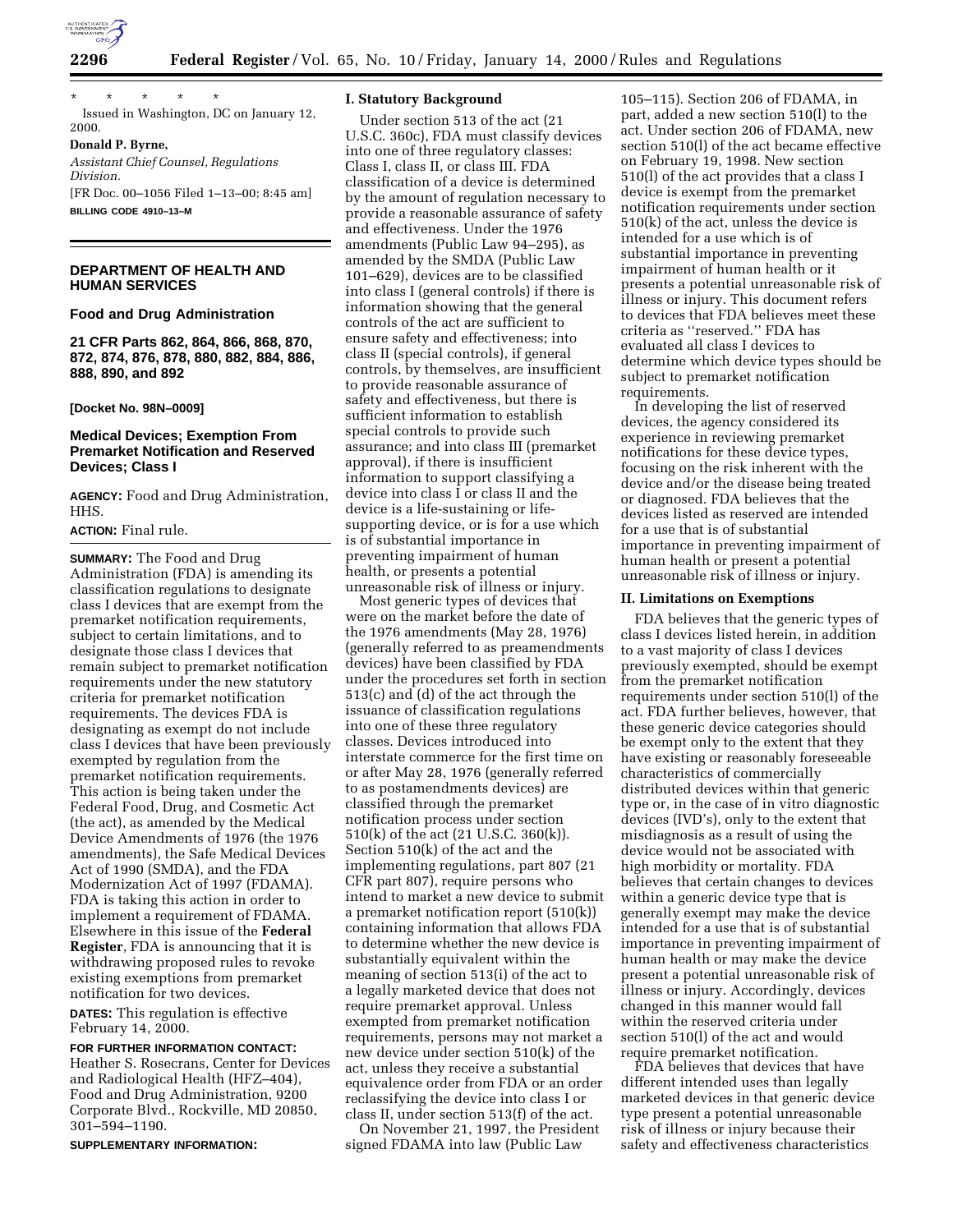are unknown. Moreover, FDA believes that IVD's are intended for a use that is of substantial importance in preventing impairment of human health or present a potential unreasonable risk of illness or injury, if misdiagnosis, as a result of using the device, could result in high morbidity or mortality.

Accordingly, because FDA believes that devices incorporating the characteristics described above fit within the reserved criteria under section 510(l) of the act, FDA considers any class I device to be subject to premarket notification requirements if the device: (1) Has an intended use that is different from the intended use of a legally marketed device in that generic type of device (e.g., the device is intended for a different medical purpose, or the device is intended for lay use instead of use by health care professionals); or (2) operates using a different fundamental scientific technology than that used by a legally marketed device in that generic type of device (e.g., a surgical instrument cuts tissue with a laser beam rather than with a sharpened metal blade, or an IVD detects or identifies infectious agents by using a deoxyribonucleic acid (DNA) probe or nucleic acid hybridization or amplification technology rather than culture or immunoassay technology); or (3) is an in vitro device that is intended: (a) For use in the diagnosis, monitoring, or screening of neoplastic diseases with the exception of immunohistochemical devices; (b) for use in screening or diagnosis of familial *and* acquired genetic disorders, including inborn errors of metabolism; (c) for measuring an analyte that serves as a surrogate marker for screening, diagnosis, or monitoring life threatening diseases such as acquired immune deficiency syndrome (AIDS), chronic or active hepatitis, tuberculosis, or myocardial infarction or to monitor therapy; (d) to assess the risk of cardiovascular diseases; (e) for use in diabetes management; (f) to identify or infer the identity of a microorganism directly from clinical material; (g) for detection of antibodies to microorganisms other than immunoglobulin G (IgG) and IgG assays when the results are not qualitative, or are used to determine immunity, or the assay is intended for use in matrices other than serum or plasma; (h) for noninvasive testing as defined in § 812.3(k) (21 CFR 812.3(k)); and (9) for near patient testing (point of care). FDA is revising §§ 862.9, 864.9, and 866.9 (21 CFR 862.9, 864.9, and 866.9) to incorporate these revised limitations on exemptions for IVD's. FDA believes that these limitations, for

the reasons described previously, are appropriate for IVD's.

FDA is also amending all current limitations on exemptions sections (21 CFR 862.9, 864.9, 866.9, 868.9, 870.9, 872.9, 874.9, 876.9, 878.9, 880.9, 882.9, 884.9, 886.9, 888.9, 890.9, and 892.9) in two ways. First, the limitations language clarifies that these limitations apply to class II, as well as class I devices. On January 21, 1998 (63 FR 3142), FDA published a list of exempted class II devices, subject to certain limitations. Under section  $510(m)(1)$  of the act, as added by FDAMA, FDA was provided the authority to exempt these class II devices from premarket notification upon issuance of a notice. FDA codified these exemptions, including the limitations described in the January 21, 1998, **Federal Register** notice, by issuance of a final rule on November 3, 1998 (63 FR 59222).

The limitations language in this document for class I devices is identical to those limitations for class II devices that became effective on January 21, 1998. Accordingly, the limitations sections state that the scope of these limitations apply to class II, as well as class I devices.

Second, FDA is amending the limitations language to state that premarket notifications must be submitted for class I exempt devices if the intended use is different than the ''legally marketed devices in that generic type.'' Currently, the limitations in each classification regulation (e.g., §§ 862.9, 864.9, etc.) state that manufacturers must submit premarket notifications for class I exempt devices when ''[t]he device is intended for a use different from its intended use before May 28, 1976, or the device is intended for a use different from the intended use of a preamendments device to which it had been determined to be substantially equivalent;''. Devices that have an intended use that differs from any legally marketed device are not exempt because those devices present a potential unreasonable risk of illness or injury because their safety and effectiveness characteristics are unknown. Manufacturers of such devices must submit a premarket notification and the agency will determine if they are substantially equivalent to other legally marketed devices in that generic device type.

In addition to the general limitations on exemptions applicable to all class I devices that are described previously, certain devices within a generic class also remain subject to the premarket notification requirements because they either are intended for a use that is of substantial importance in preventing

impairment of human health or they present a potential unreasonable risk of illness or injury. For example, elsewhere in this document, FDA states that liquid bandages are generally exempt from the premarket notification requirements, but a subcategory of those devices, those intended for treatment of burns and other open wounds, remains subject to the premarket notification requirements. FDA believes that liquid bandages intended for burns and other open wounds should remain subject to this requirement because they are of substantial importance in preventing impairment of human health by helping to prevent infections.

FDA also advises that an exemption from the requirement of premarket notification does not mean that the device is exempt from any other statutory or regulatory requirements, unless such exemption is explicitly provided by order or regulation.

The limitations in each classification regulation apply to the premarket notification exemptions for each generic device classified in each section. In addition to mentioning the limitations generally in each classification regulation, FDA specifically states in the classification sections for each generic device that is newly exempted under section 510(l) of the act that the exemptions are subject to limitations. For example, with this regulation § 862.1200 states that the corticosterone test system ''is exempt from the premarket notification procedures in subpart E of part 807 of this chapter *subject to § 862.9.''* (Emphasis added.) FDA is adding this language specifically referring to the limitations language for clarity and convenience.

Individual device classification sections that have been codified previously that are exempt from premarket notification requirements, subject to limitations, do not specifically refer to the general limitations section. For these classifications, FDA intends to codify language in the near future that will mention the limitations sections in each device classification.

#### **III. Analysis of Comments**

In the **Federal Register** of February 2, 1998 (63 FR 5387), FDA published a list of devices it considered reserved and that require premarket notification and a list of devices it believed met the exemption criteria in FDAMA. FDA invited comments on the February 2, 1998, notice.

In the **Federal Register** of November 12, 1998 (63 FR 63222), after reviewing the comments submitted on the February 2, 1998, **Federal Register**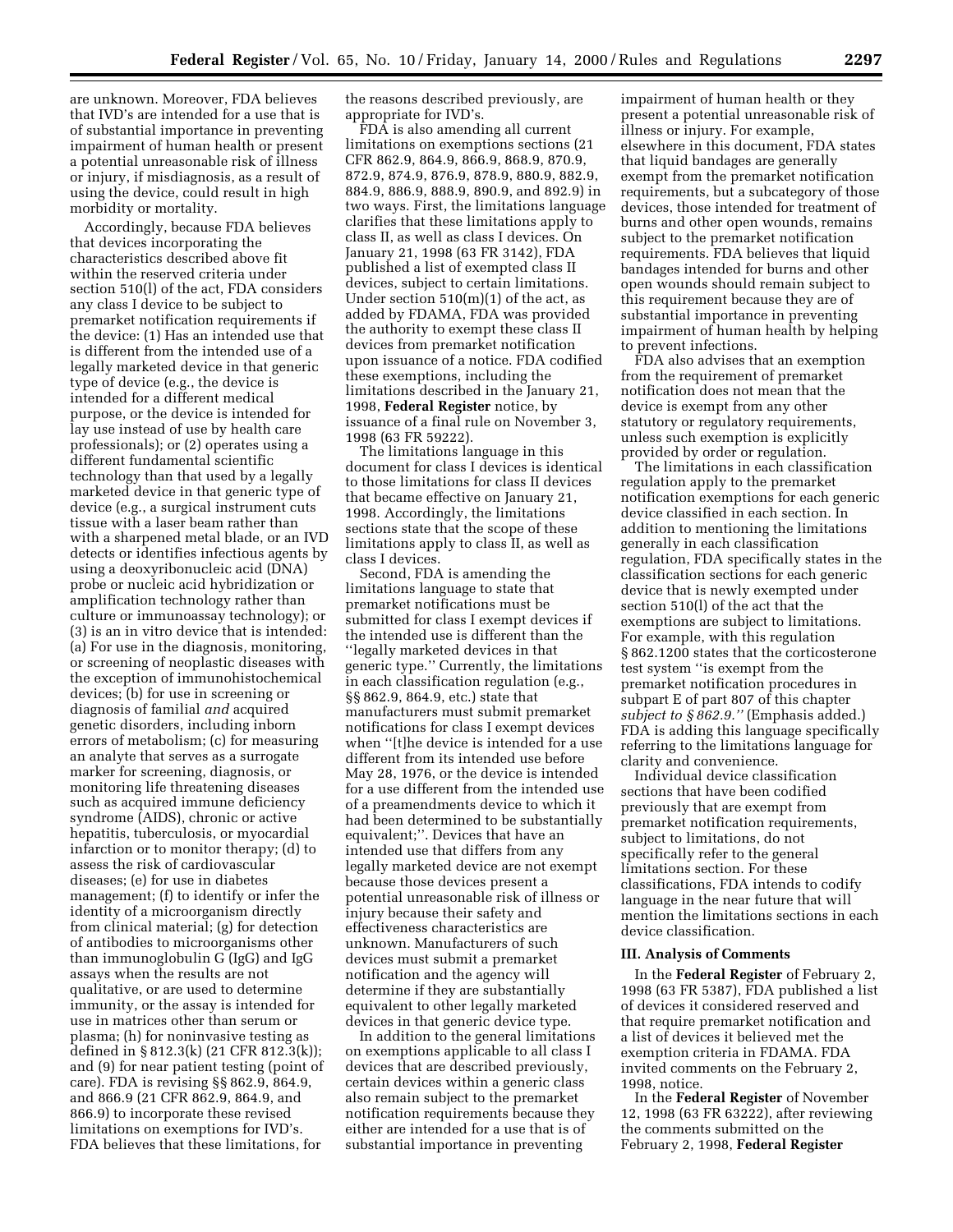notice, FDA proposed to designate which devices require premarket notification, and which are exempt, subject to limitations, under notice and comment rulemaking proceedings under new section 510(l) of the act. FDA received four comments in response to the proposed rule. The following is FDA's response to those comments.

1. One comment in regard to unscented menstrual pads (§ 884.5435) (21 CFR 884.5435)) stated that: (1) Interlabial pads do not contact vaginal tissue; (2) interlabial pads should not be grouped with reusable menstrual pads in the regulation because they have different risks; and (3) the term ''intralabial'' is not accurate and the correct nomenclature is ''interlabial.''

Both interlabial pads and reusable pads are types of unscented menstrual pads that meet the reserved criteria, and, therefore, must meet the premarket notification requirements. Other types of unscented menstrual pads are exempt. Although FDA agrees that interlabial pads do not contact vaginal tissue and that interlabial pads present different risks than reusable menstrual pads, both types of pads still meet the reserved criteria. FDA did not group these types of pads as reserved devices because they had the same risks but has determined both need to undergo premarket review based on their risks independently. FDA agrees that the term the term ''interlabial'' is more appropriate than the term ''intralabial'' and is using the term ''interlabial'' in the final rule and § 884.5435.

2. Another comment requested clarification of the scope of the classification and exemption of the blood bank centrifuge for in vitro diagnostic use (§ 864.9275 (21 CFR 864.9275)). More specifically, the comment asked whether centrifuges used to separate whole blood into its component parts for eventual transfusion to patients are exempt from premarket notification.

Section 864.9275 applies to the small tabletop centrifuges used to spin down test tubes of blood samples used in immunohematology tests. This classification does not include a centrifuge used to separate or prepare blood components for transfusion, which is classified in class II as an autotransfusion apparatus (21 CFR 868.5830) and is subject to premarket notification requirements.

3. One comment requested clarification about how the ''Limitations to exemption'' apply to a device labeled for general use, such as 21 CFR 862.2300 *Colorimeter, photometer, or spectrophotometer for clinical use* or 21 CFR 862.2560 *Fluorometer for clinical*

*use*. Section 862.9(c) states the exemption from 510(k) of the act does not apply if the device is intended, ''for measuring an analyte that serves as a surrogate marker for screening, diagnosis, or monitoring life-threatening diseases such as acquired immune deficiency syndrome (AIDS), chronic or active hepatitis, tuberculosis, or myocardial infarction or to monitor therapy.''

The ''Limitations to exemption'' refer to the device, as labeled. If the device has been labeled as a general purpose device, and was exempt, and it is now to be labeled for a specific indication, such as cytomegalovirus, a new 510(k) must be submitted and cleared before that specific indication can be marketed.

4. One comment regarding the ''Limitations to exemption'' objected to the revocation of the premarket notification exemption for the cardiopulmonary bypass accessory equipment involving an electrical connection to the patient prior to upclassifying them into class II in order to comply with the performance standard for cables and leads. The comment stated that many of the cardiopulmonary bypass devices did not involve a cable or lead.

FDA has reviewed the devices that fall under this regulation and agrees that many of the devices do not involve electrical connections to the patient. On August 9, 1999 (64 FR 43114), FDA published a proposed rule to reclassify three devices into class II in order to make them subject to the performance standard for electrode lead wires and patient cables. These three devices are: (1) Cardiopulmonary bypass accessory equipment that involves an electrical connection to the patient, (2) the goniometer device, and (3) the electrode cable. Under this proposal, cardiopulmonary bypass accessory equipment that does not involve an electrical connection to the patient would remain in class I and would be exempt from the premarket notification requirements. Because FDA believes that compliance with the performance standard for electrode lead wires and patient cables would provide adequate assurance of the safety and effectiveness of these devices, the proposal provides that these devices would be exempt from the premarket notification requirements.

Elsewhere in this issue of the **Federal Register**, FDA is announcing that it is withdrawing the proposed rules to revoke the exemptions from premarket notification for cardiopulmonary bypass accessory equipment and the electrode cable. Under existing 21 CFR 870.4200 (cardiopulmonary bypass accessory

equipment) and 21 CFR 890.1175 (electrode cable), these devices are exempt from the premarket notification requirements. These exemptions will remain in effect. FDA expects to finalize the August 9, 1999, proposed rule to make these devices class II shortly after the comment period ends on November 8, 1999. If the rule is finalized, the devices will be exempt from the premarket notification requirements and all such devices will be subject to the performance standard for electrode lead wires and patient cables, when the second phase of that rule becomes effective on May 9, 2000. FDA believes that there is no reason to make these devices subject to premarket notification requirements for the short period of time between the revocation of the exemption from premarket notification requirements, as proposed in the November 12, 1998, **Federal Register**, and the reclassification and exemption from premarket notification requirements of these devices, as proposed in the August 9, 1999, **Federal Register**.

The goniometer device is not a subject of this rule and premarket notification is still required for these devices under existing 21 CFR 888.1500, until the August 9, 1999, rule is finalized.

5. FDA, on its own initiative, is adding all versions of the keratoscope (21 CFR 886.1350) to the list of devices exempt from premarket notification requirements. Previously, only keratoscopes that did not include computer software were exempt from premarket notification. In the **Federal Register** of February 2, 1998 (63 FR 5387), FDA listed a keratoscope with computer software, as a device that it believed fell under the exemption criteria in section 510(l) of the act. The proposed rule, however, did not include the keratoscope with computer software under those devices FDA proposed to codify as exempt. Subsequent to the issuance of the proposed rule, FDA received an inquiry concerning the exemption status of this device. Upon consideration, FDA does not believe that the keratoscope with computer software is intended for a use that is of substantial importance in preventing impairment of human health or that it presents a potential unreasonable risk of illness or injury and therefore it is exempt from the premarket notification requirements.

6. FDA, on its own initiative, has made some minor changes in the sections of each classification, which describe the limitations to exemptions from section 510(k) of the act. In these sections, FDA lists certain intended uses or changes that will preclude a device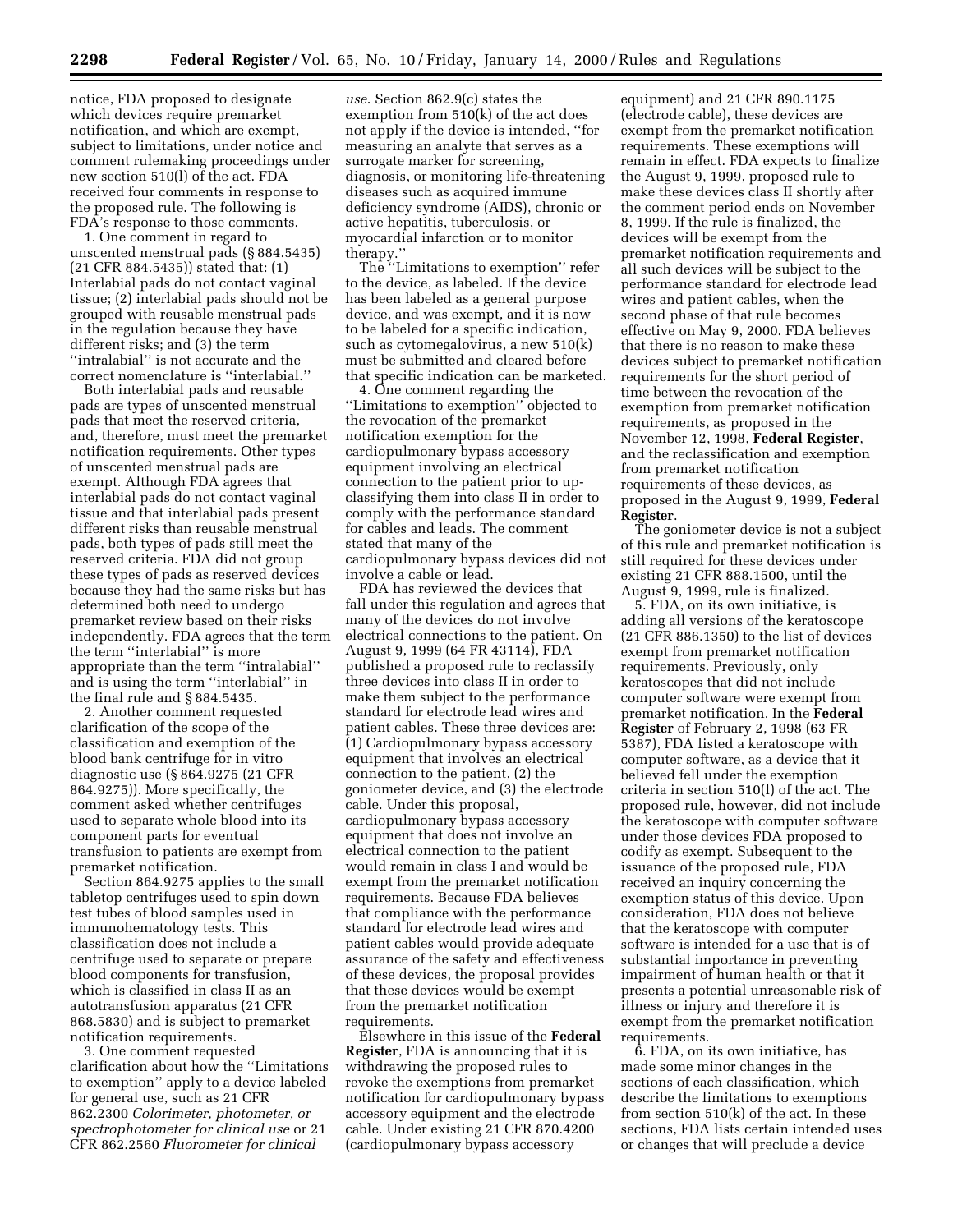from falling within an exemption that is otherwise applicable to a generic class of devices.

In the final rule, FDA made some nonsubstantive changes in the introductory paragraph that clarify FDA's reasons for the types of limitations listed. In proposed sections of each classification regulation, FDA explained that it listed the limitations because those types of changes were unforeseeable, and, therefore could significantly affect safety and effectiveness. The final rule clarifies that FDA also listed certain types of limitations because any misdiagnosis using devices for the listed intended uses may be associated with high morbidity or mortality.

In addition, FDA has made minor changes in describing two of the intended uses of in vitro devices that would require a premarket notification. Proposed limitations in paragraph (c)(2) stated that premarket notifications must be submitted when a device is an in vitro device that is intended for use in ''screening or diagnosis of familial *and* acquired genetic disorders, including inborn errors of metabolism.'' (Emphasis added.) The proposed rule may have been interpreted to require premarket notification for only devices that were used in screening or diagnosis of both familial and acquired genetic disorders.

FDA intended that devices used in connection with either familial or acquired genetic disorders be subject to premarket notification requirements because misdiagnosis of either of these disorders would be associated with high morbidity or mortality. Accordingly,

FDA has amended the final rule in each limitation section of each classification regulation to state that premarket notifications must be submitted when a device is an in vitro device that is intended for use in ''screening *or* diagnosis of familial or acquired genetic disorders, including inborn errors of metabolism.'' (Emphasis added.)

Similarly, FDA stated in the proposed limitation in paragraph (c)(7) that it would require premarket notification for in vitro devices intended for detection of antibodies to microorganisms other than immunoglobulin G (IgG) *and* IgG assays when the results are not qualitative \* \* \*.'' The proposed rule could be interpreted to require premarket notification unless the device were intended for detection of both IgG and IgG assays. FDA is amending the final rule in the limitation in paragraph (c)(7) by replacing the word ''and'' with "or" to indicate that if an exempt in vitro device is intended to detect antibodies to either IgG or IgG assays, the device will remain exempt.

7. FDA, on its own initiative, has added language clarifying the description of exempted devices in § 880.5090 *Liquid bandage* (21 CFR 880.5090), § 886.4070 *Powered corneal burr* (21 CFR 886.4070), and § 886.4750 *Ophthalmic eye shield* (21 CFR 886.4750). The proposed classification descriptions state that the devices were exempt from premarket notification requirements when used for certain intended uses. FDA has added language to clarify that the exemption applies only when the device is used

exclusively for the intended uses stated in the classification descriptions.

For example, proposed § 880.5090 *Liquid bandage* stated: ''When used as a skin protectant, the device is exempt from premarket notification procedures.'' FDA amended final § 880.5090 by adding the word ''only'' to the text to clarify that if the device were intended for a use in addition to protecting skin, it would not qualify for the exemption. Accordingly, final § 880.5090 states: ''When used *only* as a skin protectant, the device is exempt from premarket notification procedures.'' Similarly, FDA has amended final §§ 886.4070 *Powered corneal burr* and 886.4750 *Ophthalmic eye shield* by adding the word ''only'' to clarify the exemption does not apply when the device is used for intended uses not specifically stated in the regulation.

8. Also, on its own initiative, FDA is revising the description of the exempted device, rubber dam, in 21 CFR 872.6300(a) to clarify that this device does not include a rubber dam, which is intended for prevention of sexually transmitted diseases during oral sex. Such a device is classified as a condom in 21 CFR 884.5300.

#### **IV. Designation of Devices**

The following devices are devices that FDA believes meet the reserved criteria in section 206 of FDAMA and, therefore, FDA is codifying the determination that they remain subject to premarket notification under new section 510(l) of the act:

# TABLE 1—DESIGNATIONS OF RESERVED CLASS I DEVICES

| 21 CFR Section | Name of Device                                                            |
|----------------|---------------------------------------------------------------------------|
| 862.1065       | Ammonia test system                                                       |
| 862.1113       | Bilirubin (total and unbound) in the neonate test system                  |
| 862.1310       | Galactose test system                                                     |
| 862.1410       | Iron (non-heme) test system                                               |
| 862.1415       | Iron-binding capacity test system                                         |
| 862.1495       | Magnesium test system                                                     |
| 862.1580       | Phosphorous (inorganic) test system                                       |
| 862.1660       | Quality control material (assayed and unassayed) <sup>1</sup>             |
| 862.1680       | Testosterone test system                                                  |
| 862.1730       | Free tyrosine test system                                                 |
| 862.1775       | Uric acid test system                                                     |
| 862.3050       | Breath-alcohol test system                                                |
| 862.3110       | Antimony test system                                                      |
| 862.3120       | Arsenic test system                                                       |
| 862.3220       | Carbon monoxide test system                                               |
| 862.3240       | Cholinesterase test system                                                |
| 862.3280       | Clinical toxicology control material (assayed and unassayed) <sup>1</sup> |
| 862.3600       | Mercury test system                                                       |
| 862,3750       | Quinine test system                                                       |
| 862.3850       | Sulfonamide test system                                                   |
| 864.7040       | Adenosine triphosphate release assay                                      |
| 864.8950       | Russell viper venom reagent                                               |
| 864.9050       | Blood bank supplies                                                       |
| 864.9125       | Vacuum-assisted blood collection system <sup>2</sup>                      |
| 864.9195       | Blood mixing devices and blood weighing devices <sup>2</sup>              |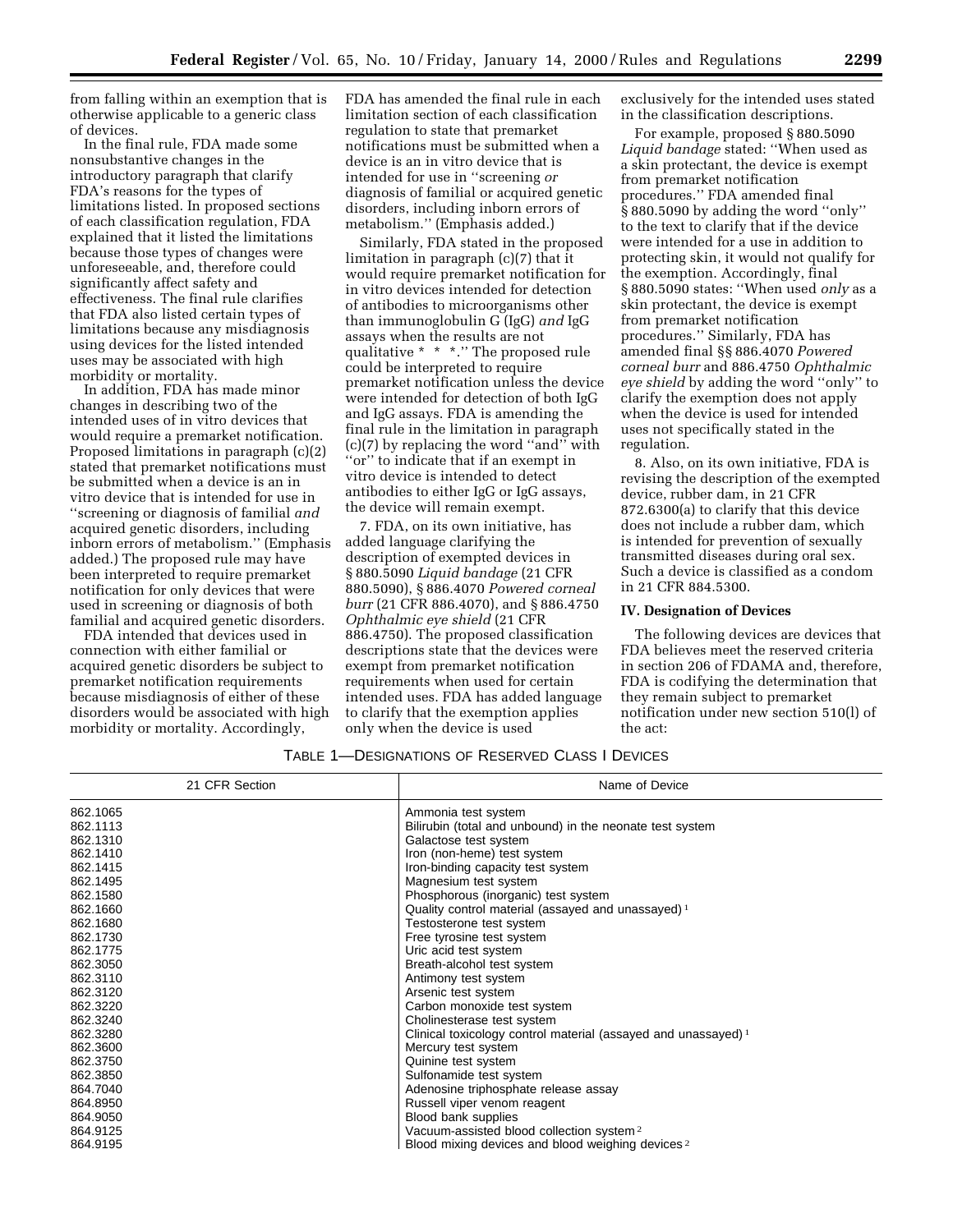| 21 CFR Section | Name of Device                                                          |
|----------------|-------------------------------------------------------------------------|
| 866.2390       | Transport culture medium                                                |
| 866.2560       | Microbial growth monitor <sup>3</sup>                                   |
| 866.2850       | Automated zone reader                                                   |
| 866.2900       | Microbiological specimen collection and transport device                |
| 866.3110       | Campylobacter fetus serological reagents                                |
| 866.3120       | Chlamydia serological reagents                                          |
| 866.3235       | Epstein-Barr virus serological reagents                                 |
| 866.3370       | Mycobacterium tuberculosis immunofluorescent reagents                   |
| 866.3870       | Trypanosoma spp. serological reagents                                   |
| 872.3700       | Dental mercury                                                          |
| 872.4200       | Dental handpiece and accessories                                        |
| 872.6250       | Dental chair and accessories <sup>4</sup>                               |
| 872.6640       | Dental operative unit and accessories <sup>5</sup>                      |
| 872.6710       | Boiling water sterilizer                                                |
| 876.5160       | Urological clamps for males <sup>6</sup>                                |
| 878.4460       | Surgeon's glove                                                         |
| 880.5090       | Liquid bandage 7                                                        |
| 880.5680       | Pediatric position holder                                               |
| 880.6250       | Patient examination glove                                               |
| 880.6375       | Patient lubricant                                                       |
| 880.6760       | Protective restraint                                                    |
| 882.1030       | Ataxiagraph                                                             |
| 882.1420       | Electroencephalogram (EEG) signal spectrum analyzer                     |
| 882.4060       | Ventricular cannula <sup>8</sup>                                        |
| 882.4545       | Shunt system implantation instrument <sup>9</sup>                       |
| 884.2980(a)    | Telethermographic system 10                                             |
| 884.2982(a)    | Liquid crystal thermographic system <sup>11</sup>                       |
| 884.5435       | Unscented menstrual pads (interlabial pads and reusable menstrual pads) |
| 886.4070       | Powered corneal burr <sup>12</sup>                                      |
| 886.4300       | Intraocular lens guide 13                                               |
| 886.4370       | Keratome                                                                |
| 886.4750       | Ophthalmic eye shield (when made of other than plastic or aluminum)     |
| 888.1500       | Goniometer                                                              |
| 890.3850       | Mechanical wheelchair                                                   |
| 890.5710       | Hot or cold disposable pack 14                                          |
| 892.1100       | Scintillation (gamma) camera                                            |
| 892.1110       | Positron camera                                                         |

# TABLE 1—DESIGNATIONS OF RESERVED CLASS I DEVICES—Continued

1 Meets reserved criteria for all assayed and only the unassayed when used for donor screening. 2 Meets reserved criteria when automated.

<sup>3</sup> Meets reserved criteria when automated blood culturing systems.<br><sup>5</sup> Meets reserved criteria when dental chair with the operative unit.<br><sup>5</sup> Meets reserved criteria when it is not an accessory to the unit.<br><sup>6</sup> Meets rese

<sup>8</sup> Meets reserved criteria if not made of surgical grade stainless steel.

9 Meets reserved criteria if not made of surgical grade stainless steel.

<sup>9</sup> Meets reserved criteria if an adjunct use state state state of the system.<br><sup>11</sup> Meets reserved criteria if an adjunctive system.<br><sup>11</sup> Meets reserved criteria if for use other than for removing rust rings.<br><sup>12</sup> Meets re

FDA is amending the regulations to designate the following devices as exempt from premarket notification because FDA believes that they do not meet the reserved criteria under new section 510(l) of the act:

# TABLE 2—DESIGNATIONS OF EXEMPTED CLASS I DEVICES

| 21 CFR Section | Name of Device                                                     |
|----------------|--------------------------------------------------------------------|
| 862.1030       | Alanine amino transferase (ALT/SGPT) test system                   |
| 862.1040       | Aldolase test system                                               |
| 862.1060       | Delta-aminolevulinic acid test system                              |
| 862.1075       | Androstenedione test system                                        |
| 862.1080       | Androsterone test system                                           |
| 862.1095       | Ascorbic acid test system                                          |
| 862.1115       | Urinary bilirubin and its conjugates (nonquantitative) test system |
| 862.1130       | Blood volume test system                                           |
| 862.1135       | C-peptides of proinsulin test system                               |
| 862.1165       | Catecholamines (total) test system                                 |
| 862.1175       | Cholesterol (total) test                                           |
| 862.1180       | Chymotrypsin test system                                           |
| 862.1185       | Compound S (11-deoxycortisol) test system                          |
| 862.1195       | Corticoids test system                                             |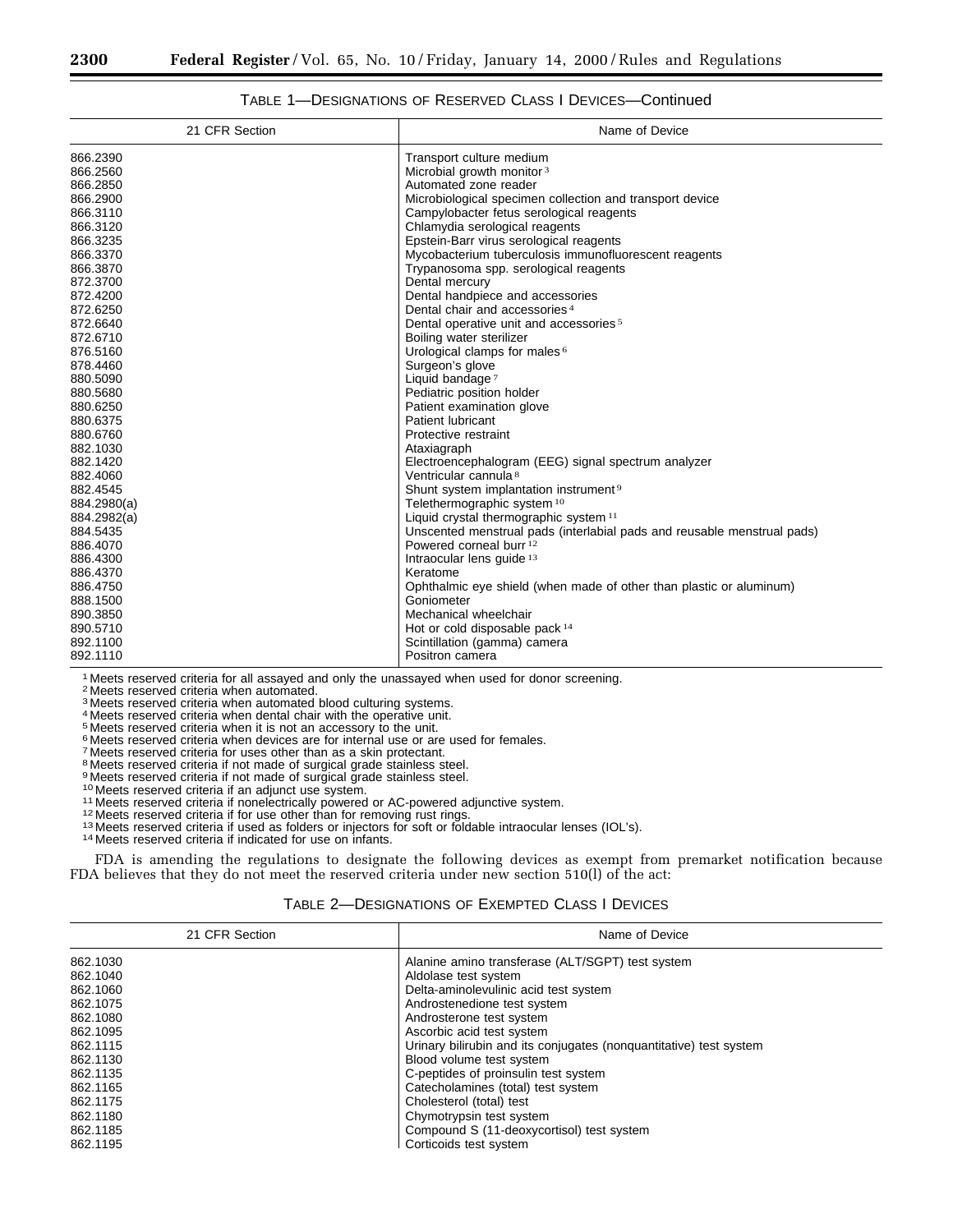# TABLE 2—DESIGNATIONS OF EXEMPTED CLASS I DEVICES—Continued

| 21 CFR Section       | Name of Device                                                                                   |
|----------------------|--------------------------------------------------------------------------------------------------|
| 862.1200             | Corticosterone test system                                                                       |
| 862.1240             | Cystine test system                                                                              |
| 862.1245             | Dehydroepiandrosterone (free and sulfate) test system                                            |
| 862.1250             | Desoxycorticosterone test system                                                                 |
| 862.1260             | Estradiol test system                                                                            |
| 862.1265             | Estriol test system                                                                              |
| 862.1270             | Estrogens (total, in pregnancy) test system                                                      |
| 862.1275             | Estrogens (total, nonpregnancy) test system                                                      |
| 862.1280             | Estrone test system                                                                              |
| 862.1285             | Etiocholanolone test system                                                                      |
| 862.1300             | Follicle-stimulating hormone test system                                                         |
| 862.1325             | Gastrin test system                                                                              |
| 862.1330             | Globulin test system                                                                             |
| 862.1335<br>862.1360 | Glucagon test system                                                                             |
| 862.1370             | Gamma-glutamyl transpeptidase and isoenzymes test system<br>Human growth hormone test system     |
| 862.1375             | Histidine test system                                                                            |
| 862.1385             | 17-Hydroxycorticosteroids (17-ketogenic steroids) test system                                    |
| 862.1390             | 5-Hydroxyindole acetic acid/serotonin test system                                                |
| 862.1395             | 17-Hydroxyprogesterone test system                                                               |
| 862.1400             | Hydroxyproline test system                                                                       |
| 862.1405             | Immunoreactive insulin test system                                                               |
| 862.1430             | 17-Ketosteroids test system                                                                      |
| 862.1435             | Ketones (nonquantitative) test system                                                            |
| 862.1450             | Lactic acid test system                                                                          |
| 862.1460             | Leucine aminopeptidase test system                                                               |
| 862.1465             | Lipase test system                                                                               |
| 862.1475<br>862.1485 | Lipoprotein test system                                                                          |
| 862.1500             | Luteinizing hormone test system<br>Malic dehydrogenase test system                               |
| 862.1505             | Mucopolysaccharides (nonquantitative) test system                                                |
| 862.1510             | Nitrite (nonquantitative) test system                                                            |
| 862.1520             | 5'-Nucleotidase test system                                                                      |
| 862.1530             | Plasma oncometry test system                                                                     |
| 862.1535             | Ornithine carbamyl transferase test system                                                       |
| 862.1540             | Osmolality test system                                                                           |
| 862.1542             | Oxalate test system                                                                              |
| 862.1550             | Urinary pH (nonquantitative) test system                                                         |
| 862.1560             | Urinary phenylketones (nonquantitative) test system                                              |
| 862.1570             | Phosphohexose isomerase test system<br>Porphobilinogen test system                               |
| 862.1590<br>862.1595 | Porphyrins test system                                                                           |
| 862.1605             | Pregnanediol test system                                                                         |
| 862.1610             | Pregnanetriol test system                                                                        |
| 862.1615             | Pregnenolone test system                                                                         |
| 862.1620             | Progesterone test system                                                                         |
| 862.1625             | Prolactin (lactogen) test system                                                                 |
| 862.1630             | Protein (fractionation) test system                                                              |
| 862.1645             | Urinary protein or albumin (nonquantitative) test system                                         |
| 862.1650             | Pyruvate kinase test system                                                                      |
| 862.1655             | Pyruvic acid test system                                                                         |
| 862.1660             | Quality control material (assayed and unassayed) <sup>1</sup>                                    |
| 862.1705<br>862.1725 | Triglyceride test system<br>Trypsin test system                                                  |
| 862.1780             | Urinary calculi (stones) test system                                                             |
| 862.1785             | Urinary urobilinogen (nonquantitative) test system                                               |
| 862.1790             | Uroporphyrin test system                                                                         |
| 862.1795             | Vanilmandelic acid test system                                                                   |
| 862.1805             | Vitamin A test system                                                                            |
| 862.1820             | Xylose test system                                                                               |
| 862.2140             | Centrifugal chemistry analyzer for clinical use                                                  |
| 862.2150             | Continuous flow sequential multiple chemistry analyzer for clinical use                          |
| 862.2160             | Discrete photometric chemistry analyzer for clinical use                                         |
| 862.2170             | Micro chemistry analyzer for clinical use                                                        |
| 862.2250             | Gas liquid chromatography system for clinical use                                                |
| 862.2260             | High pressure liquid chromatography system for clinical use                                      |
| 862.2270             | Thin-layer chromatography system for clinical use                                                |
| 862.2300             | Colorimeter, photometer, or spectrophotometer for clinical use                                   |
| 862.2400             | Densitometer/scanner (integrating, reflectance, TLC, or radiochromatogram) for clin-<br>ical use |
| 862.2500             | Enzyme analyzer for clinical use                                                                 |
| 862.2540             | Flame emission photometer for clinical use                                                       |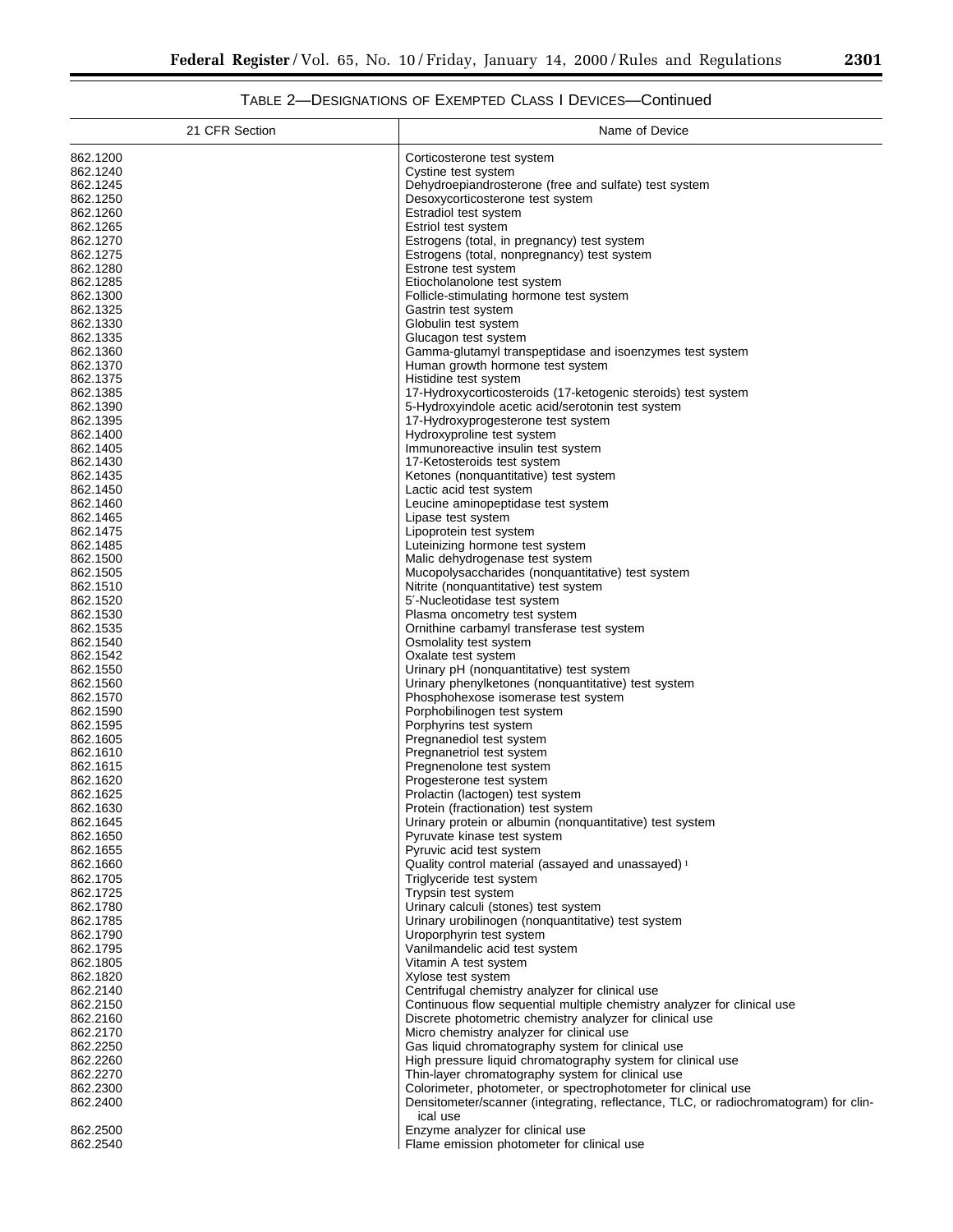#### 21 CFR Section **Name of Device Name of Device** 862.2560 Fluorometer for clinical use 862.2680 Microtitrator for clinical use 862.2700 **Nephelometer for clinical use** 862.2730 **Osmometer for clinical use**<br>862.2750 **Pipetting and diluting system** 862.2750 Pipetting and diluting system for clinical use<br>B62.2850 Philosophy Atomic absorption spectrophotometer for clinical use 862.2850 Atomic absorption spectrophotometer for clinical use<br>B62.2860 Mass spectrometer for clinical use 862.2860 Mass spectrometer for clinical use 862.2900 Mass spectrometer for clinical use 862.2900 Automated urinalysis system 862.3280 Clinical toxicology control material (assayed and unassayed) 1 864.2280 Cultured animal and human cells 864.3250 Specimen transport and storage container<br>864.5240 Specimen transport and storage container<br>Automated blood cell diluting apparatus 864.5240 <br>864.6150 <br>Capillary blood collection tube 864.6150 Capillary blood collection tube<br>864.9125 Capillary blood collection tube 864.9125 Vacuum-assisted blood collection system 2 Blood grouping view box 864.9195 Blood mixing devices and blood weighing devices 2 864.9225 **Cell-freezing apparatus and reagents for in vitro diagnostic use** cases of  $\vert$  Cell-freezing apparatus and reagents for in vitro diagnostic use 864.9275 Blood bank centrifuge for in vitro diagnostic use 864.9320 **Copper sulphate solution for specific gravity determinations**<br>R64.9750 **Copper sulphate solution** for specific gravity determinations 864.9750 Heat-sealing device<br>866.2660 Heat-sealing device and the method of the Microorganism different 866.2660 Microorganism differentiation and identification device<br>866.3040 Microorganism differentiation and identification device Aspergillus spp. serological reagents 866.3140 Corynebacterium spp. serological reagents 866.3145 Coxsackievirus serological reagents 866.3200 **Echinococcus spp. serological reagents** 866.3240 Equine encephalomyelitis virus serological reagents 866.3355 Listeria spp. serological reagents 866.3360 **Lymphocytic choriomeningitis virus serological reagents**<br>1996.3375 **Lymphocytic choriomeningitis virus serological reagents** 866.3375 Mycoplasma spp. serological reagents<br>866.3380 Mumps virus serological reagents Mumps virus serological reagents 866.3405 Poliovirus serological reagents Respiratory syncytial virus serological reagents 866.3500 Rickettsia serological reagents 866.3600 Schistosoma spp. serological reagents<br>866.3680 Sporothrix schenckii serological reagents 866.3680 Sporothrix schenckii serological reagents 866.3740 Streptococcus spp. serological reagents 866.3850 Trichinella spiralis serological reagents Prealbumin immunological test system 866.5065 **Human allotypic marker immunological test system** 866.5160 Beta-globulin immunological test system<br>866.5200 Beta-globulin immunological test system<br>Carbonic anhydrase B and C immunolog 866.5200 Carbonic anhydrase B and C immunological test<br>866.5330 **Carbonic Actor XIII, A, S, immunological test** system<sup>3</sup> 866.5330 **Factor XIII, A, S, immunological test system 3**<br>866.5400 **Factor XIII, A, S, immunological test system** 3 866.5400 Alpha-globulin immunological test system 866.5420 Alpha-1-glycoproteins immunological test system<br>866.5425 Alpha-2-glycoproteins immunological test system Alpha-2-glycoproteins immunological test system 866.5430 Beta-2-glycoprotein I immunological test system 866.5440 Beta-2-glycoprotein III immunological test system 866.5560 Lactic dehydrogenase immunological test system 866.5570 Lactoferrin immunological test system 866.5590 Lipoprotein X immunological test system 866.5715 Plasminogen immunological test system 866.5735 Prothrombin immunological test system 4 866.5765 Retinol-binding protein immunological test system 866.5890 Inter-alpha trypsin inhibitor immunological test system 868.1910 **Esophageal stethoscope** 868.5620 Breathing mouthpiece 868.5640 Medicinal nonventilatory nebulizer (atomizer) 868.5675 Rebreathing device 868.5700 Nonpowered oxygen tent 868.6810 Tracheobronchial suction catheter 872.3275(a)(1) Dental cement (zinc oxide-eugenol) 872.3400(b)(1) Karaya and sodium borate with or without acacia denture adhesive (less than 12 percent sodium borate by weight)  $872.3540(b)(1)$   $\qquad \qquad$  OTC denture cushion or pad  $5$ 872.6300 Rubber dam and accessories 6<br>872.6390 Rubber dam and accessories 6 Dental floss 874.1070 Short increment sensitivity index (SISI) adapter 874.1100 **Earphone cushion for audiometric testing** Earphone cushion for audiometric testing 874.1500 Gustometer 874.1800 **Air or water caloric stimulator** Air or water caloric stimulator 874.1925 Toynbee diagnostic tube  $874.3300(b)(1)$  Hearing aid 7

# TABLE 2—DESIGNATIONS OF EXEMPTED CLASS I DEVICES—Continued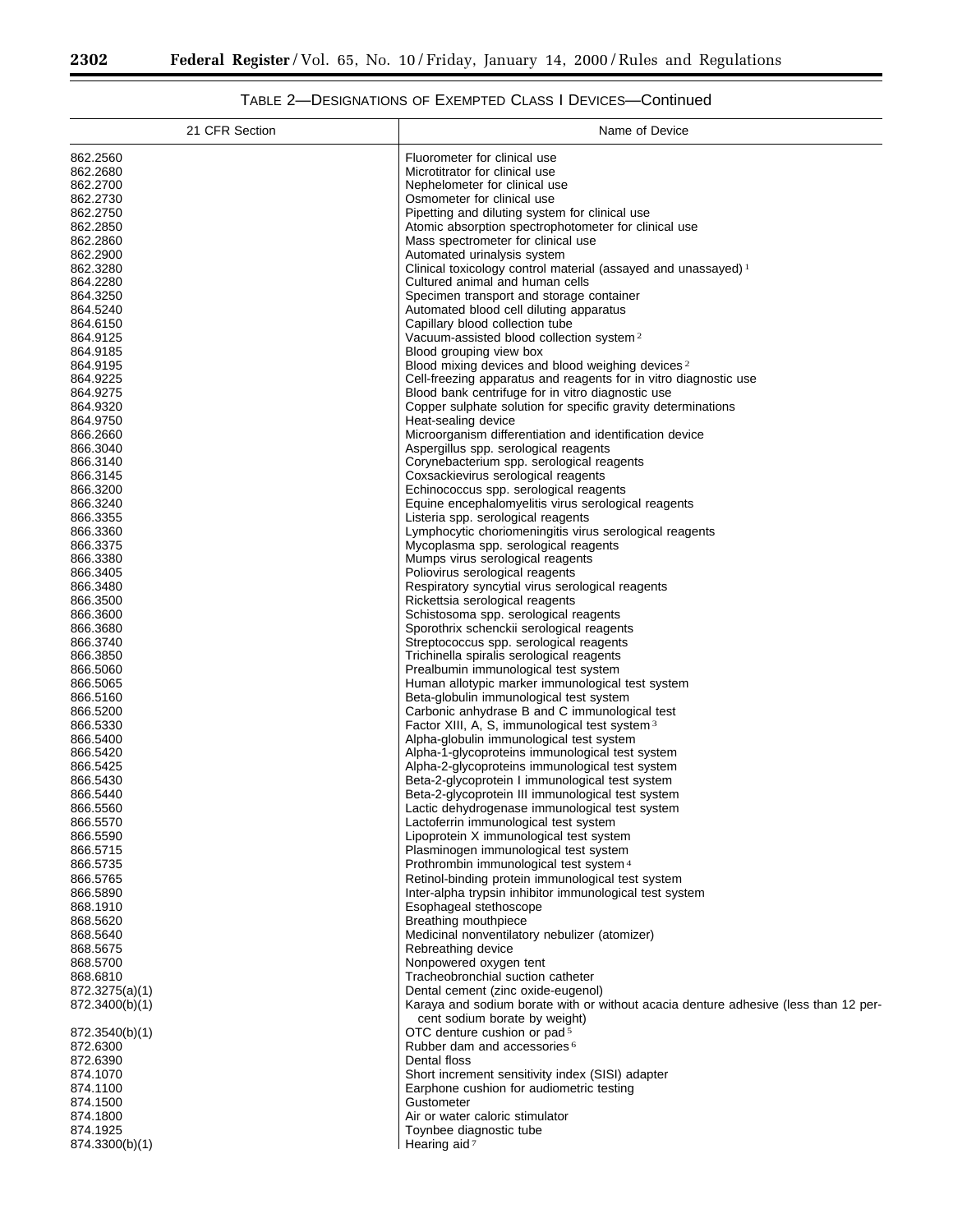# TABLE 2—DESIGNATIONS OF EXEMPTED CLASS I DEVICES—Continued

| 21 CFR Section       | Name of Device                                                        |
|----------------------|-----------------------------------------------------------------------|
| 874.3540             | Prosthesis modification instrument for ossicular replacement surgery  |
| 874.4100             | Epistaxis balloon                                                     |
| 874.4420             | Ear, nose, and throat manual surgical instrument                      |
| 874.5300             | Ear, nose, and throat examination and treatment unit                  |
| 874.5550             | Powered nasal irrigator                                               |
| 874.5840             | Antistammering device                                                 |
| 876.5160             | Urological clamp for males <sup>8</sup>                               |
| 876.5210             | Enema kit                                                             |
| 876.5250(b)(2)       | Urine collector and accessories <sup>9</sup>                          |
| 876.5980(b)(2)       | Gastrointestinal tube and accessories 10                              |
| 878.3250             | External facial fracture fixation appliance                           |
| 878.3910             | Noninflatable extremity splint                                        |
| 878.3925             | Plastic surgery kit and accessories                                   |
| 878.4040             | Surgical apparel 11                                                   |
| 878.4100             | Organ bag                                                             |
| 878.4200             | Introduction/drainage catheter and accessories                        |
| 878.4320             | Removable skin clip                                                   |
| 878.4680             | Nonpowered, single patient, portable suction apparatus                |
| 878.4760             | Removable skin staple                                                 |
| 878.4820             | Surgical instrument motors and accessories/attachments                |
| 878.4960             | Operating tables and accessories and operating chairs and accessories |
| 880.5090             | Liquid bandage 12                                                     |
| 880.5270             | Neonatal eye pad                                                      |
| 880.5420             | Pressure infusor for an I.V. bag                                      |
| 882.1200             | Two-point discriminator                                               |
| 882.1500             | Esthesiometer                                                         |
| 882.1750             | Pinwheel                                                              |
| 882.4060             | Ventricular cannula <sup>13</sup>                                     |
| 882.4545             | Shunt system implantation instrument 14                               |
| 882.4650             | Neurosurgical suture needle                                           |
| 882.4750             | Skull punch 15                                                        |
| 884.1040             | Viscometer for cervical mucus                                         |
| 886.1350             | Keratoscope                                                           |
| 886.1780             | Retinoscope 16                                                        |
| 886.1940             | Tonometer sterilizer                                                  |
| 886.4070             | Powered corneal burr <sup>17</sup>                                    |
| 886.4300             | Intraocular lens guide 18                                             |
| 886.5850             | Sunglasses (nonprescription)                                          |
| 890.5180             | Manual patient rotation bed                                           |
| 890.5710             | Hot or cold disposable pack $19$                                      |
| 892.1300             | Nuclear rectilinear scanner                                           |
| 892.1320             | Nuclear uptake probe                                                  |
| 892.1330             | Nuclear whole body scanner                                            |
| 892.1350             | Nuclear scanning bed                                                  |
| 892.1410             | Nuclear electrocardiograph synchronizer                               |
| 892.1890             | Radiographic film illuminator                                         |
| 892.1910             |                                                                       |
|                      | Radiographic grid                                                     |
| 892.1960<br>892.1970 | Radiographic intensifying screen                                      |
|                      | Radiographic ECG/respirator, synchronizer                             |
| 892.2010             | Medical image storage device                                          |
| 892.2020             | Medical image communications device                                   |
| 892.5650             | Manual radionuclide applicator system                                 |
| 892.6500             | Personnel protective shield                                           |

1Exemption is limited to unassayed material, except when used in conjunction with donor screening tests.

2Exemption is limited to manual devices.

3This exemption should not be confused with 21 CFR 864.7290.

4This exemption should not be confused with 21 CFR 864.5425 or 864.7750.

<sup>5</sup>This exemption does not apply to class III OTC denture cushion as described in 21 CFR 872.3540(b)(2).

 $^6$ Exemption does not include rubber dam intended for use in preventing transmission of sexually transmitted diseases through oral sex. Those devices are classified as condoms in 21 CFR 884.5300. 7Exemption is limited to air-conduction hearing aids.

<sup>8</sup> Exemption does not include devices for internal use or devices used for females.

9 Exemption does not include class II devices for a urine collector and accessories intended to be connected to an indwelling catheter as de-

scribed in 21 CFR 876.5250(b)(1).<br><sup>10</sup>Exemption is limited to dissolvable nasogastric feed tube guide for the nasogastric tube in 21 CFR 876.5980(b)(2). Exemption does not in-<br>clude class II devices as described in §876.59

<sup>11</sup> Exemption is limited to class I category other than surgical gowns and surgical masks.<br><sup>12</sup> Exemption is limited to uses as a skin protectant.<br><sup>13</sup> Exemption is limited to devices made of surgical grade stainless ste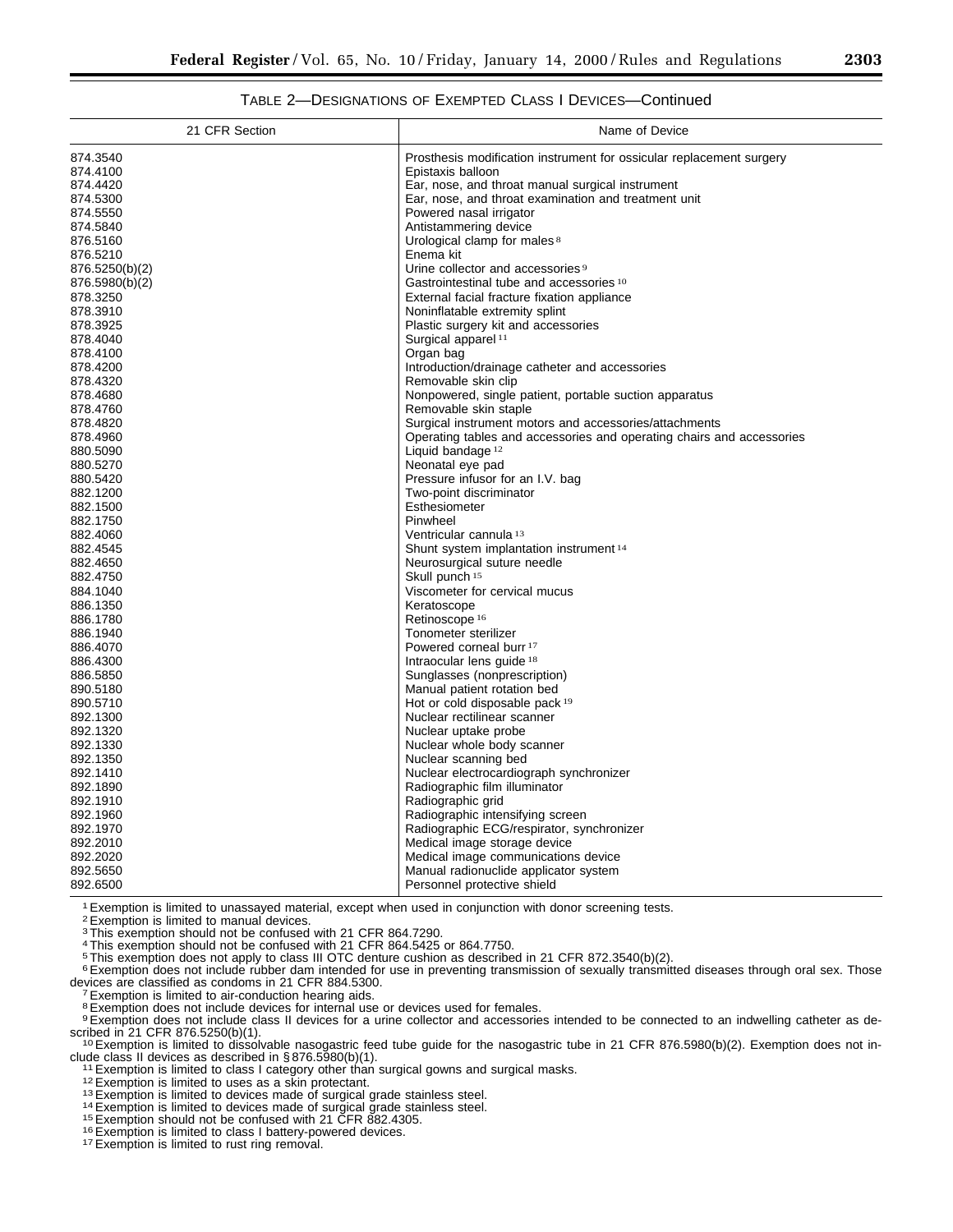$18$  Exemption does not apply if used as folders and injectors for soft or foldable IOL's.<br> $19$  Exemption does not apply if intended for use on infants

# **V. Environmental Impact**

The agency has determined under 21 CFR 25.30(h) that these actions are of a type that do not individually or cumulatively have a significant effect on the human environment. Therefore, neither an environmental assessment nor an environmental impact statement is required.

# **VI. Analysis of Impacts**

FDA has examined the impacts of the final rule under Executive Order 12866, the Regulatory Flexibility Act (5 U.S.C. 601–612), as amended by subtitle D of the Small Business Regulatory Fairness Act of 1996 (Public Law 104–121), and the Unfunded Mandates Reform Act of 1995 (Public Law 104–4). Executive Order 12866 directs agencies to assess all costs and benefits of available regulatory alternatives and, when regulation is necessary, to select regulatory approaches that maximize net benefits (including potential economic, environmental, public health and safety and other advantages distributive impacts and equity). The agency believes that this rule is consistent with the regulatory philosophy and principles identified in the Executive Order. In addition, the rule is not a significant regulatory action as defined by the Executive Order and so is not subject to review under the Executive Order.

The Regulatory Flexibility Act requires, if a rule has a significant impact on a substantial number of small entities, agencies to analyze regulatory options that would minimize any significant impact of a rule on small entities. In most cases, the rule would reduce a regulatory burden by exempting manufacturers of devices subject to the rule from the requirements of premarket notification. FDA is requiring premarket notification for three devices that were previously exempt from premarket notification. These devices are as follows:

# *A. Ophthalmic Eye Shield (When Made of Other Than Plastic or Aluminum*) (*§ 886.4750*).

There are six manufacturers of ophthalmic eye shields other than those made of plastic or aluminum registered with FDA. FDA anticipates that any premarket notifications that are necessary for these devices would be simple because FDA would be primarily interested in information about biocompatibility. FDA estimates that preparation of such a premarket

notification would cost no more than \$5,000 and that there would be no more than 6 premarket notifications per year for a total annual cost of \$30,000.

Six manufacturers are not a substantial number of entities. Based on data compiled by the Small Business Administration, optical goods firms with fewer than 500 employees have annual receipts of \$1,524,000. Therefore, the cost per firm of complying with this regulation (\$5,000) does not have a significant impact on these small entities.

# *B. Quinine Test System (§ 862.3750) and Sulfonamide Test System (§ 862.3850)*.

At this time, there are no firms registered for manufacture of these devices.

In light of the previous discussion, under the Regulatory Flexibility Act (5 U.S.C. 605(b)), the agency certifies that the final rule will not have a significant economic impact on a substantial number of small entities. The rule also does not trigger the requirement for a written statement under section 202(a) of the Unfunded Mandates Reform Act because it does not impose a mandate that results in an expenditure of \$100 million or more by State, local, or tribal governments in the aggregate, or by the private sector, in any one year.

#### **VII. Paperwork Reduction Act of 1995**

FDA concludes that this rule contains no collections of information. Therefore, clearance by the Office of Management and Budget under the Paperwork Reduction Act of 1995 is not required.

#### **List of Subjects**

*21 CFR Parts 862, 868, 870, 872, 874, 876, 878, 880, 882, 884, 888, and 890* Medical devices.

### *21 CFR Part 864*

Biologics, Blood, Laboratories, Medical devices, Packaging and containers.

#### *21 CFR Part 866*

Biologics, Laboratories, Medical devices.

# *21 CFR Part 886*

Medical devices, Ophthalmic goods and services.

# *21 CFR Part 892*

Medical devices, Radiation protection, X-rays.

Therefore, under the Federal Food, Drug, and Cosmetic Act and under

authority delegated to the Commissioner of Food and Drugs, 21 CFR parts 862, 864, 866, 868, 870, 872, 874, 876, 878, 880, 882, 884, 886, 888, 890, and 892 are amended as follows:

# **PART 862—CLINICAL CHEMISTRY AND CLINICAL TOXICOLOGY DEVICES**

1. The authority citation for 21 CFR part 862 continues to read as follows:

**Authority:** 21 U.S.C. 351, 360, 360c, 360e, 360j, 371.

2. Section 862.9 is revised to read as follows:

#### **§ 862.9 Limitations of exemptions from section 510(k) of the Federal Food, Drug, and Cosmetic Act (the act).**

The exemption from the requirement of premarket notification (section 510(k) of the act) for a generic type of class I or II device is only to the extent that the device has existing or reasonably foreseeable characteristics of commercially distributed devices within that generic type or, in the case of in vitro diagnostic devices, only to the extent that misdiagnosis as a result of using the device would not be associated with high morbidity or mortality. Accordingly, manufacturers of any commercially distributed class I or II device for which FDA has granted an exemption from the requirement of premarket notification must still submit a premarket notification to FDA before introducing or delivering for introduction into interstate commerce for commercial distribution the device when:

(a) The device is intended for a use different from the intended use of a legally marketed device in that generic type of device; e.g., the device is intended for a different medical purpose, or the device is intended for lay use where the former intended use was by health care professionals only;

(b) The modified device operates using a different fundamental scientific technology than a legally marketed device in that generic type of device; e.g., a surgical instrument cuts tissue with a laser beam rather than with a sharpened metal blade, or an in vitro diagnostic device detects or identifies infectious agents by using deoxyribonucleic acid (DNA) probe or nucleic acid hybridization technology rather than culture or immunoassay technology; or

(c) The device is an in vitro device that is intended: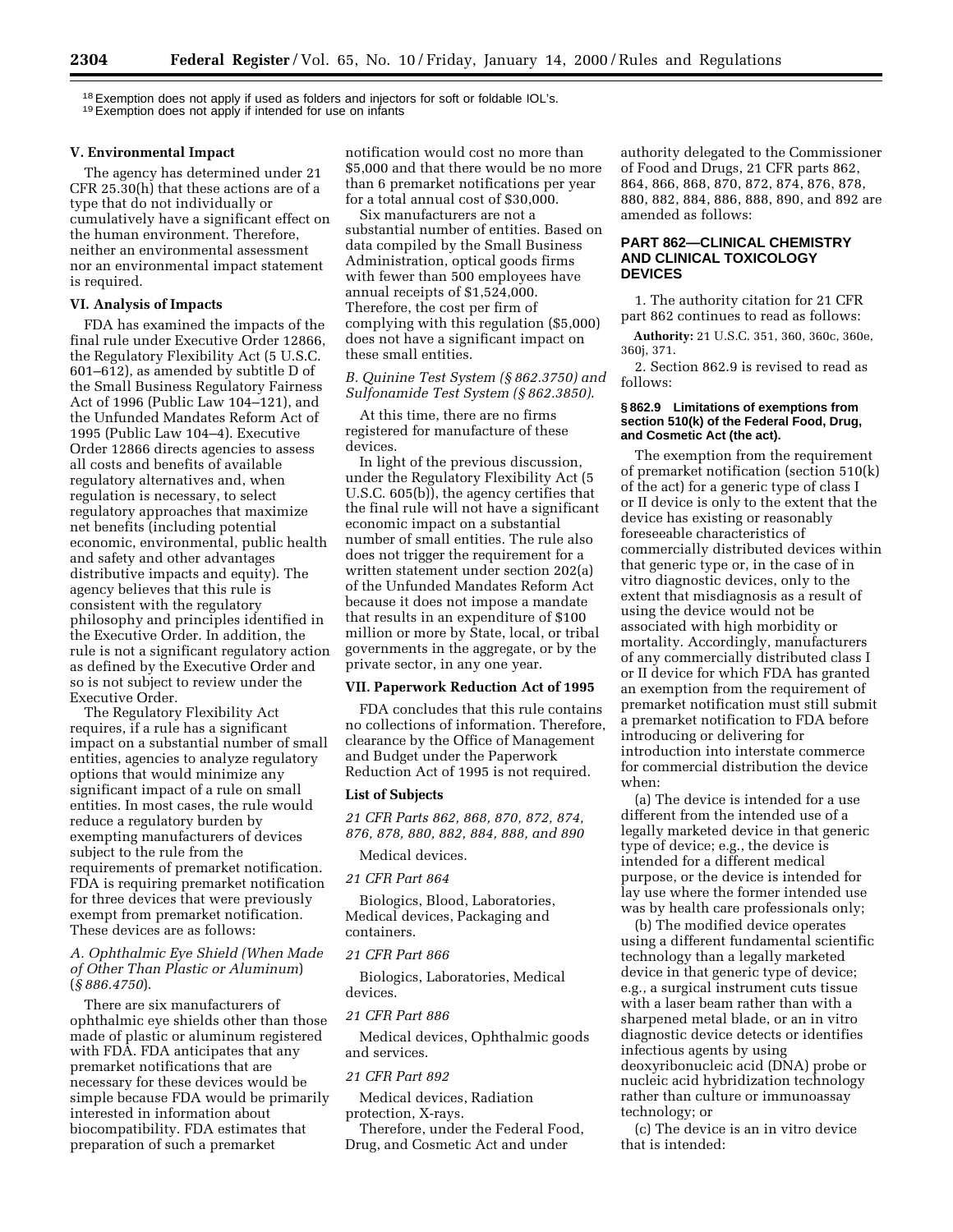(1) For use in the diagnosis, monitoring, or screening of neoplastic diseases with the exception of immunohistochemical devices;

(2) For use in screening or diagnosis of familial or acquired genetic disorders, including inborn errors of metabolism;

(3) For measuring an analyte that serves as a surrogate marker for screening, diagnosis, or monitoring lifethreatening diseases such as acquired immune deficiency syndrome (AIDS), chronic or active hepatitis, tuberculosis, or myocardial infarction or to monitor therapy;

(4) For assessing the risk of cardiovascular diseases;

(5) For use in diabetes management;

(6) For identifying or inferring the identity of a microorganism directly from clinical material;

(7) For detection of antibodies to microorganisms other than immunoglobulin G (IgG) or IgG assays when the results are not qualitative, or are used to determine immunity, or the assay is intended for use in matrices other than serum or plasma;

(8) For noninvasive testing as defined in § 812.3(k) of this chapter; and

(9) For near patient testing (point of care).

3. Section 862.1030 is amended by revising paragraph (b) to read as follows:

# **§ 862.1030 Alanine amino transferase (ALT/SGPT) test system.**

\* \* \* \* \*

(b) *Classification*. Class I (general controls). The device is exempt from the premarket notification procedures in subpart E of part 807 of this chapter subject to § 862.9.

4. Section 862.1040 is amended by revising paragraph (b) to read as follows:

# **§ 862.1040 Aldolase test system.**

\* \* \* \* \*

(b) *Classification*. Class I (general controls). The device is exempt from the premarket notification procedures in subpart E of part 807 of this chapter subject to § 862.9.

5. Section 862.1060 is amended by revising paragraph (b) to read as follows:

#### **§ 862.1060 Delta-aminolevulinic acid test system.**

\* \* \* \* \* (b) *Classification*. Class I (general controls). The device is exempt from premarket notification procedures in subpart E of part 807 of this chapter subject to § 862.9.

6. Section 862.1075 is amended by revising paragraph (b) to read as follows:

#### **§ 862.1075 Androstenedione test system.**

\* \* \* \* \*

(b) *Classification*. Class I (general controls). The device is exempt from the premarket notification procedures in subpart E of part 807 of this chapter subject to § 862.9.

7. Section 862.1080 is amended by revising paragraph (b) to read as follows:

#### **§ 862.1080 Androsterone test system.**

\* \* \* \* \* (b) *Classification*. Class I (general controls). The device is exempt from the premarket notification procedures in subpart E of part 807 of this chapter subject to § 862.9.

8. Section 862.1095 is amended by revising paragraph (b) to read as follows:

#### **§ 862.1095 Ascorbic acid test system.**

\* \* \* \* \* (b) *Classification*. Class I (general controls). The device is exempt from the premarket notification procedures in subpart E of part 807 of this chapter subject to § 862.9.

9. Section 862.1115 is amended by revising paragraph (b) to read as follows:

### **§ 862.1115 Urinary bilirubin and its conjugates (nonquantitative) test system.** \* \* \* \* \*

(b) *Classification*. Class I (general controls). The device is exempt from the premarket notification procedures in subpart E of part 807 of this chapter subject to § 862.9.

10. Section 862.1130 is amended by revising paragraph (b) to read as follows:

#### **§ 862.1130 Blood volume test system.** \* \* \* \* \*

(b) *Classification*. Class I (general controls). The device is exempt from the premarket notification procedures in subpart E of part 807 of this chapter subject to § 862.9.

11. Section 862.1135 is amended by revising paragraph (b) to read as follows:

#### **§ 862.1135 C-peptides of proinsulin test system.**

\* \* \* \* \* (b) *Classification*. Class I (general controls). The device is exempt from the premarket notification procedures in subpart E of part 807 of this chapter subject to § 862.9.

12. Section 862.1165 is amended by revising paragraph (b) to read follows:

# **§ 862.1165 Catecholamines (total) test system.**

\* \* \* \* \* (b) *Classification*. Class I (general controls). The device is exempt from the premarket notification procedures in subpart E of part 807 of this chapter subject to § 862.9.

13. Section 862.1175 is amended by revising paragraph (b) to read as follows:

# **§ 862.1175 Cholesterol (total) test system.**

(b) *Classification*. Class I (general controls). The device is exempt from the premarket notification procedures in subpart E of part 807 of this chapter subject to § 862.9.

14. Section 862.1180 is amended by revising paragraph (b) to read as follows:

# **§ 862.1180 Chymotrypsin test system.**

\* \* \* \* \*

\* \* \* \* \*

(b) *Classification*. Class I (general controls). The device is exempt from the premarket notification procedures in subpart E of part 807 of this chapter subject to § 862.9.

15. Section 862.1185 is amended by revising paragraph (b) to read as follows:

# **§ 862.1185 Compound S (11-deoxycortisol) test system.**

\* \* \* \* \* (b) *Classification*. Class I (general controls). The device is exempt from the premarket notification procedures in subpart E of part 807 of this chapter subject to § 862.9.

16. Section 862.1195 is amended by revising paragraph (b) to read as follows:

#### **§ 862.1195 Corticoids test system.**

\* \* \* \* \*

(b) *Classification*. Class I (general controls). The device is exempt from the premarket notification procedures in subpart E of part 807 of this chapter subject to § 862.9.

17. Section 862.1200 is amended by revising paragraph (b) to read as follows:

# **§ 862.1200 Corticosterone test system.**

\* \* \* \* \* (b) *Classification*. Class I (general controls). The device is exempt from the premarket notification procedures in subpart E of part 807 of this chapter subject to § 862.9.

18. Section 862.1240 is amended by revising paragraph (b) to read as follows:

#### **§ 862.1240 Cystine test system.**

\* \* \* \* \* (b) *Classification*. Class I (general controls). The device is exempt from the premarket notification procedures in subpart E of part 807 of this chapter subject to § 862.9.

19. Section 862.1245 is amended by revising paragraph (b) to read as follows:

# **§ 862.1245 Dehydroepiandrosterone (free and sulfate) test system.**

\* \* \* \* \*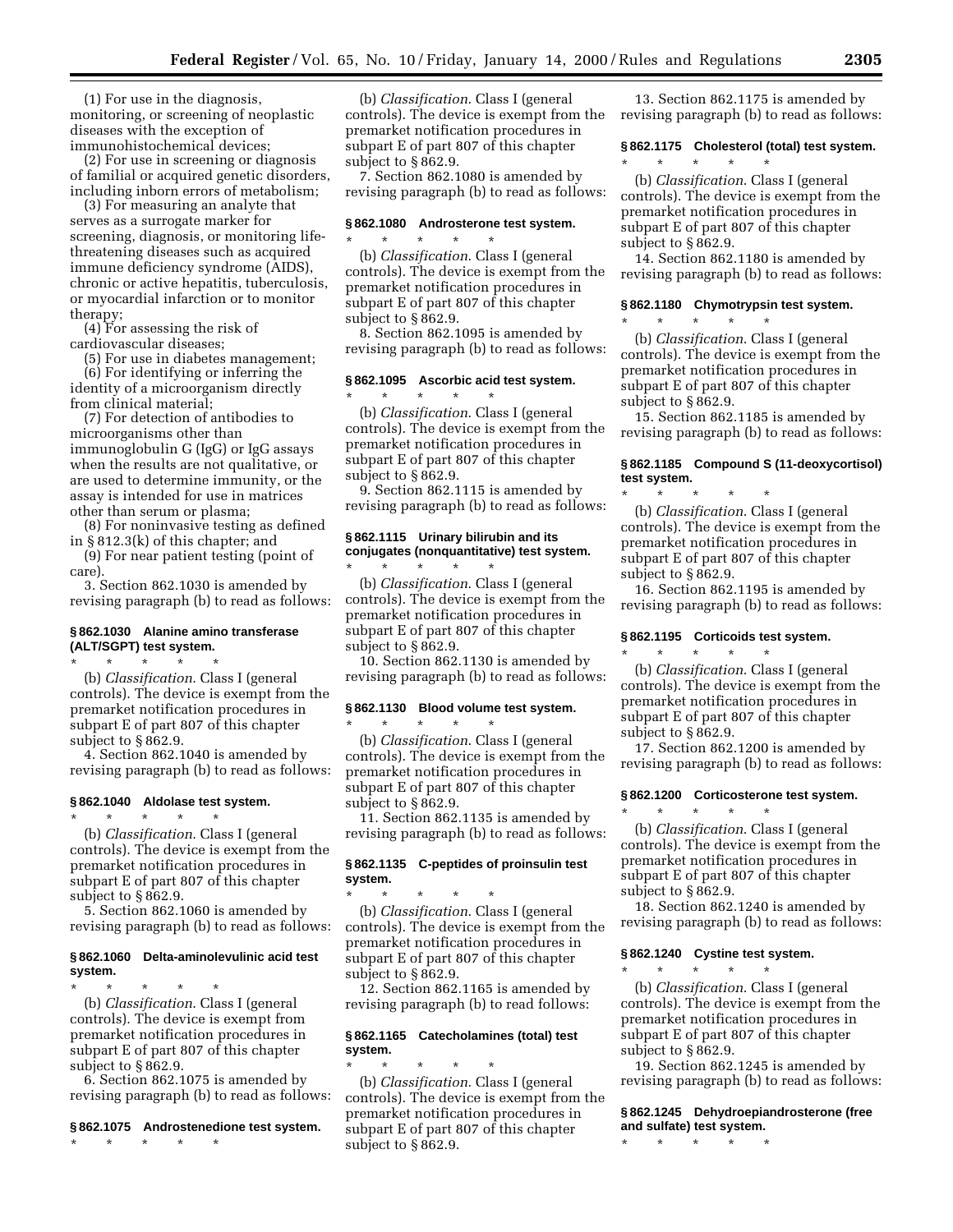(b) *Classification*. Class I (general controls). The device is exempt from the premarket notification procedures in subpart E of part 807 of this chapter subject to § 862.9.

20. Section 862.1250 is amended by revising paragraph (b) to read as follows:

# **§ 862.1250 Desoxycorticosterone test system.**

\* \* \* \* \*

(b) *Classification*. Class I (general controls). The device is exempt from the premarket notification procedures in subpart E of part 807 of this chapter subject to § 862.9.

21. Section 862.1260 is amended by revising paragraph (b) to read as follows:

# **§ 862.1260 Estradiol test system.**

\* \* \* \* \*

(b) *Classification*. Class I (general controls). The device is exempt from the premarket notification procedures in subpart E of part 807 of this chapter subject to § 862.9.

22. Section 862.1265 is amended by revising paragraph (b) to read as follows:

# **§ 862.1265 Estriol test system.**

\* \* \* \* \* (b) *Classification*. Class I (general controls). The device is exempt from the premarket notification procedures in subpart E of part 807 of this chapter subject to § 862.9.

23. Section 862.1270 is amended by revising paragraph (b) to read as follows:

# **§ 862.1270 Estrogens (total, in pregnancy) test system.**

\* \* \* \* \* (b) *Classification*. Class I (general controls). The device is exempt from the premarket notification procedures in subpart E of part 807 of this chapter subject to § 862.9.

24. Section 862.1275 is amended by revising paragraph (b) to read as follows:

#### **§ 862.1275 Estrogens (total, nonpregnancy) test system.**

\* \* \* \* \* (b) *Classification*. Class I (general controls). The device is exempt from the premarket notification procedures in subpart E of part 807 of this chapter subject to § 862.9.

25. Section 862.1280 is amended by revising paragraph (b) to read as follows:

#### **§ 862.1280 Estrone test system.** \* \* \* \* \*

(b) *Classification*. Class I (general controls). The device is exempt from the premarket notification procedures in subpart E of part 807 of this chapter subject to § 862.9.

26. Section 862.1285 is amended by revising paragraph (b) to read as follows:

# **§ 862.1285 Etiocholanolone test system.**  $\star$   $\qquad$   $\star$   $\qquad$   $\star$

(b) *Classification*. Class I (general controls). The device is exempt from the premarket notification procedures in subpart E of part 807 of this chapter subject to § 862.9.

27. Section 862.1300 is amended by revising paragraph (b) to read as follows:

#### **§ 862.1300 Follicle-stimulating hormone test system.**

\* \* \* \* \*

(b) *Classification*. Class I (general controls). The device is exempt from the premarket notification procedures in subpart E of part 807 of this chapter subject to § 862.9.

28. Section 862.1325 is amended by revising paragraph (b) to read as follows:

#### **§ 862.1325 Gastrin test system.** \* \* \* \* \*

(b) *Classification*. Class I (general controls). The device is exempt from the premarket notification procedures in subpart E of part 807 of this chapter subject to § 862.9.

29. Section 862.1330 is amended by revising paragraph (b) to read as follows:

# **§ 862.1330 Globulin test system.**

\* \* \* \* \*

(b) *Classification*. Class I (general controls). The device is exempt from the premarket notification procedures in subpart E of part 807 of this chapter subject to § 862.9.

30. Section 862.1335 is amended by revising paragraph (b) to read as follows:

#### **§ 862.1335 Glucagon test system.** \* \* \* \* \*

(b) *Classification.* Class I (general controls). The device is exempt from the premarket notification procedures in subpart E of part 807 of this chapter subject to § 862.9.

31. Section 862.1360 is amended by revising paragraph (b) to read as follows:

#### **§ 862.1360 Gamma-glutamyl transpeptidase and isoenzymes test system.**

\* \* \* \* \*

(b) *Classification*. Class I (general controls). The device is exempt from the premarket notification procedures in subpart E of part 807 of this chapter subject to § 862.9.

32. Section 862.1370 is amended by revising paragraph (b) to read as follows:

# **§ 862.1370 Human growth hormone test system.**

\* \* \* \* \* (b) *Classification*. Class I (general controls). The device is exempt from the premarket notification procedures in subpart E of part 807 of this chapter subject to § 862.9.

33. Section 862.1375 is amended by revising paragraph (b) to read as follows:

### **§ 862.1375 Histidine test system.**

\* \* \* \* \* (b) *Classification*. Class I (general controls). The device is exempt from the premarket notification procedures in subpart E of part 807 of this chapter subject to § 862.9.

34. Section 862.1385 is amended by revising paragraph (b) to read as follows:

### **§ 862.1385 17-Hydroxycorticosteroids (17 ketogenic steroids) test system.**

\* \* \* \* \*

(b) *Classification*. Class I (general controls). The device is exempt from the premarket notification procedures in subpart E of part 807 of this chapter subject to § 862.9.

35. Section 862.1390 is amended by revising paragraph (b) to read as follows:

# **§ 862.1390 5-Hydroxyindole acetic acid/ serotonin test system.**

\* \* \* \* \* (b) *Classification*. Class I (general controls). The device is exempt from the premarket notification procedures in subpart E of part 807 of this chapter subject to § 862.9.

36. Section 862.1395 is amended by revising paragraph (b) to read as follows:

### **§ 862.1395 17-Hydroxyprogesterone test system.**

\* \* \* \* \* (b) *Classification*. Class I (general controls). The device is exempt from the premarket notification procedures in subpart E of part 807 of this chapter subject to § 862.9.

37. Section 862.1400 is amended by revising paragraph (b) to read as follows:

#### **§ 862.1400 Hydroxyproline test system.**

\* \* \* \* \* (b) *Classification*. Class I (general controls). The device is exempt from the premarket notification procedures in subpart E of part 807 of this chapter subject to § 862.9.

38. Section 862.1405 is amended by revising paragraph (b) to read as follows:

# **§ 862.1405 Immunoreactive insulin test system.**

\* \* \* \* \*

(b) *Classification*. Class I (general controls). The device is exempt from the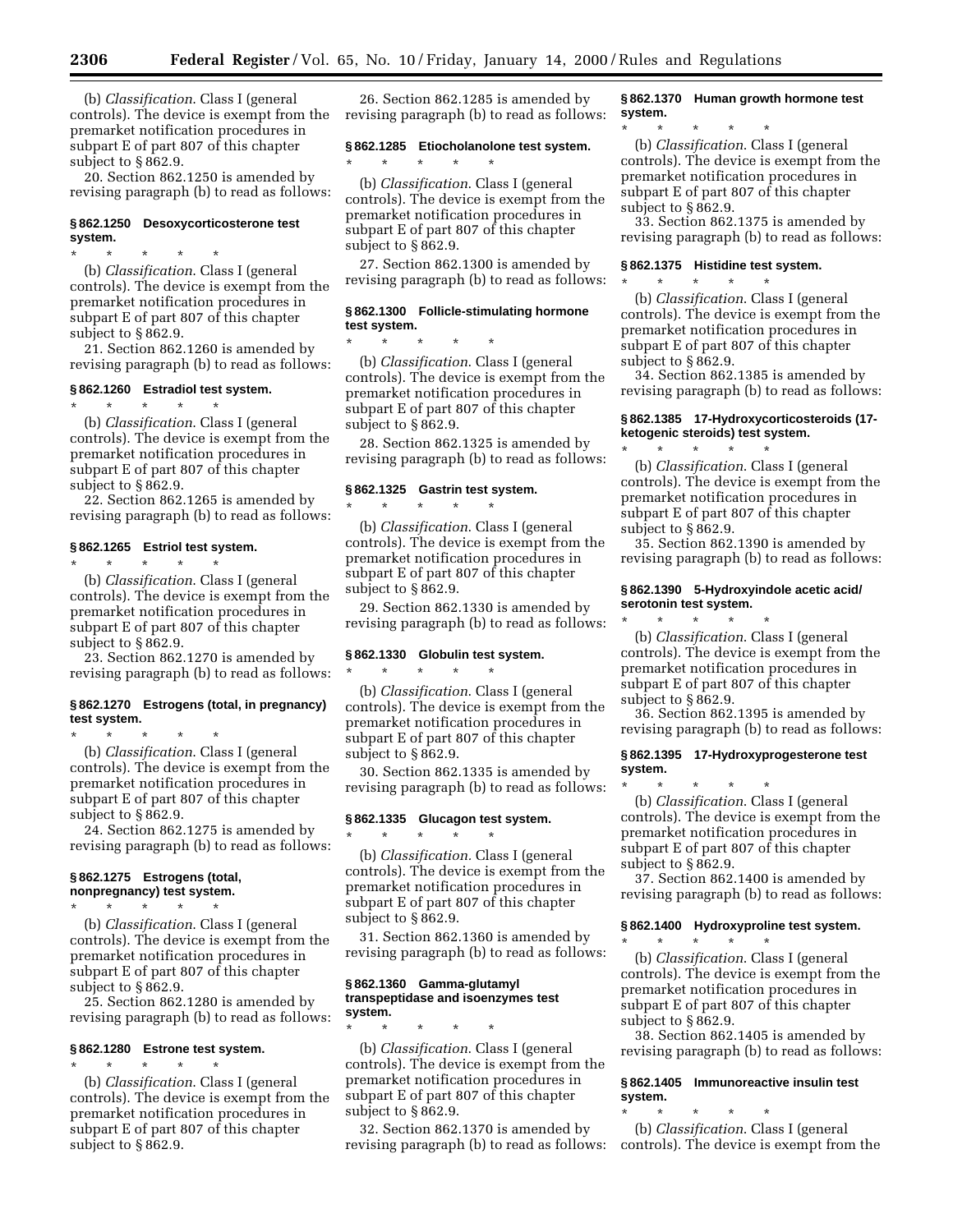premarket notification procedures in subpart E of part 807 of this chapter subject to § 862.9.

39. Section 862.1430 is amended by revising paragraph (b) to read as follows:

# **§ 862.1430 17-Ketosteroids test system.** \* \* \* \* \*

(b) *Classification*. Class I (general controls). The device is exempt from the premarket notification procedures in subpart E of part 807 of this chapter subject to § 862.9.

40. Section 862.1435 is amended by revising paragraph (b) to read as follows:

#### **§ 862.1435 Ketones (nonquantitative) test system.**

\* \* \* \* \*

(b) *Classification*. Class I (general controls). The device is exempt from the premarket notification procedures in subpart E of part 807 of this chapter subject to § 862.9.

41. Section 862.1450 is amended by revising paragraph (b) to read as follows:

#### **§ 862.1450 Lactic acid test system.** \* \* \* \* \*

(b) *Classification*. Class I (general controls). The device is exempt from the premarket notification procedures in subpart E of part 807 of this chapter subject to § 862.9.

42. Section 862.1460 is amended by revising paragraph (b) to read as follows:

#### **§ 862.1460 Leucine aminopeptidase test system.**

\* \* \* \* \*

(b) *Classification*. Class I (general controls). The device is exempt from the premarket notification procedures in subpart E of part 807 of this chapter subject to § 862.9.

43. Section 862.1465 is amended by revising paragraph (b) to read as follows:

# **§ 862.1465 Lipase test system.**

\* \* \* \* \* (b) *Classification*. Class I (general controls). The device is exempt from the premarket notification procedures in subpart E of part 807 of this chapter subject to § 862.9.

44. Section 862.1475 is amended by revising paragraph (b) to read as follows:

# **§ 862.1475 Lipoprotein test system.**

\* \* \* \* \*

(b) *Classification.* Class I (general controls). The device is exempt from the premarket notification procedures in subpart E of part 807 of this chapter subject to § 862.9.

45. Section 862.1485 is amended by revising paragraph (b) to read as follows:

### **§ 862.1485 Luteinizing hormone test system.**

\* \* \* \* \*

(b) *Classification*. Class I (general controls). The device is exempt from the premarket notification procedures in subpart E of part 807 of this chapter subject to § 862.9.

46. Section 862.1500 is amended by revising paragraph (b) to read as follows:

# **§ 862.1500 Malic dehydrogenase test system.**

\* \* \* \* \* (b) *Classification*. Class I (general controls). The device is exempt from the premarket notification procedures in subpart E of part 807 of this chapter subject to § 862.9.

47. Section 862.1505 is amended by revising paragraph (b) to read as follows:

# **§ 862.1505 Mucopolysaccharides (nonquantitative) test system.**

\* \* \* \* \* (b) *Classification*. Class I (general controls). The device is exempt from the premarket notification procedures in subpart E of part 807 of this chapter subject to § 862.9.

48. Section 862.1510 is amended by revising paragraph (b) to read as follows:

# **§ 862.1510 Nitrite (nonquantitative) test system.**

\* \* \* \* \* (b) *Classification*. Class I (general controls). The device is exempt from the premarket notification procedures in subpart E of part 807 of this chapter subject to § 862.9.

49. Section 862.1520 is amended by revising paragraph (b) to read as follows:

# **§ 862.1520 5**′**-Nucleotidase test system.** \* \* \* \* \*

(b) *Classification*. Class I (general controls). The device is exempt from the premarket notification procedures in subpart E of part 807 of this chapter subject to § 862.9.

50. Section 862.1530 is amended by revising paragraph (b) to read as follows:

# **§ 862.1530 Plasma oncometry test system.**

\* \* \* \* \*

(b) *Classification*. Class I (general controls). The device is exempt from the premarket notification procedures in subpart E of part 807 of this chapter subject to § 862.9.

51. Section 862.1535 is amended by revising paragraph (b) to read as follows:

# **§ 862.1535 Ornithine carbamyl transferase test system.**

\* \* \* \* \* (b) *Classification*. Class I (general controls). The device is exempt from the premarket notification procedures in subpart E of part 807 of this chapter subject to § 862.9.

52. Section 862.1540 is amended by revising paragraph (b) to read as follows:

# **§ 862.1540 Osmolality test system.**

 $\star$   $\qquad$   $\star$   $\qquad$   $\star$ 

(b) *Classification*. Class I (general controls). The device is exempt from the premarket notification procedures in subpart E of part 807 of this chapter subject to § 862.9.

53. Section 862.1542 is amended by revising paragraph (b) to read as follows:

#### **§ 862.1542 Oxalate test system.**

\* \* \* \* \*

\* \* \* \* \*

(b) *Classification*. Class I (general controls). The device is exempt from the premarket notification procedures in subpart E of part 807 of this chapter subject to § 862.9.

54. Section 862.1550 is amended by revising paragraph (b) to read as follows:

# **§ 862.1550 Urinary pH (nonquantitative) test system.**

(b) *Classification*. Class I (general controls). The device is exempt from the premarket notification procedures in subpart E of part 807 of this chapter subject to § 862.9.

55. Section 862.1560 is amended by revising paragraph (b) to read as follows:

# **§ 862.1560 Urinary phenylketones (nonquantitative) test system.**

\* \* \* \* \* (b) *Classification*. Class I (general controls). The device is exempt from the premarket notification procedures in subpart E of part 807 of this chapter subject to § 862.9.

56. Section 862.1570 is amended by revising paragraph (b) to read as follows:

# **§ 862.1570 Phosphohexose isomerase test system.**

\* \* \* \* \* (b) *Classification*. Class I (general controls). The device is exempt from the premarket notification procedures in subpart E of part 807 of this chapter subject to § 862.9.

57. Section 862.1590 is amended by revising paragraph (b) to read as follows:

# **§ 862.1590 Porphobilinogen test system.**

\* \* \* \* \* (b) *Classification*. Class I (general controls). The device is exempt from the premarket notification procedures in subpart E of part 807 of this chapter subject to § 862.9.

58. Section 862.1595 is amended by revising paragraph (b) to read as follows:

# **§ 862.1595 Porphyrins test system.**

\* \* \* \* \*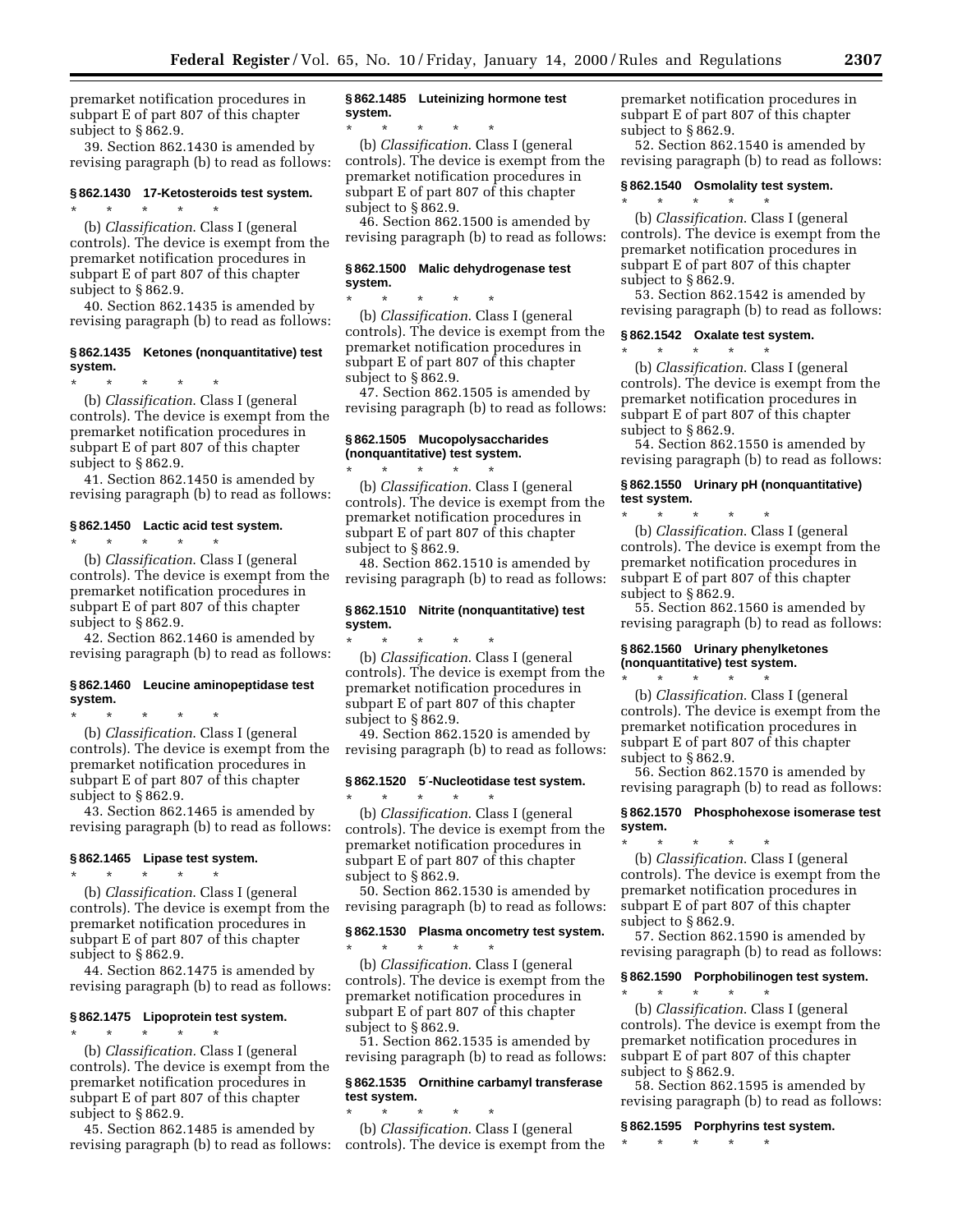(b) *Classification*. Class I (general controls). The device is exempt from the premarket notification procedures in subpart E of part 807 of this chapter subject to § 862.9.

59. Section 862.1605 is amended by revising paragraph (b) to read as follows:

#### **§ 862.1605 Pregnanediol test system.** \* \* \* \* \*

(b) *Classification*. Class I (general controls). The device is exempt from the premarket notification procedures in subpart E of part 807 of this chapter subject to § 862.9.

60. Section 862.1610 is amended by revising paragraph (b) to read as follows:

#### **§ 862.1610 Pregnanetriol test system.**

\* \* \* \* \* (b) *Classification*. Class I (general controls). The device is exempt from the premarket notification procedures in subpart E of part 807 of this chapter subject to § 862.9.

61. Section 862.1615 is amended by revising paragraph (b) to read as follows:

# **§ 862.1615 Pregnenolone test system.** \* \* \* \* \*

(b) *Classification*. Class I (general controls). The device is exempt from the premarket notification procedures in subpart E of part 807 of this chapter subject to § 862.9.

62. Section 862.1620 is amended by revising paragraph (b) to read as follows:

# **§ 862.1620 Progesterone test system.** \* \* \* \* \*

(b) *Classification*. Class I (general controls). The device is exempt from the premarket notification procedures in subpart E of part 807 of this chapter subject to § 862.9.

63. Section 862.1625 is amended by revising paragraph (b) to read as follows:

# **§ 862.1625 Prolactin (lactogen) test system.**

\* \* \* \* \* (b) *Classification*. Class I (general controls). The device is exempt from the premarket notification procedures in subpart E of part 807 of this chapter subject to § 862.9.

64. Section 862.1630 is amended by revising paragraph (b) to read as follows:

# **§ 862.1630 Protein (fractionation) test system.**

\* \* \* \* \* (b) *Classification*. Class I (general controls). The device is exempt from the premarket notification procedures in subpart E of part 807 of this chapter subject to § 862.9.

65. Section 862.1645 is amended by revising paragraph (b) to read as follows:

#### **§ 862.1645 Urinary protein or albumin (nonquantitative) test system.**  $\star$   $\star$   $\star$

(b) *Classification*. Class I (general controls). The device is exempt from the premarket notification procedures in subpart E of part 807 of this chapter subject to § 862.9.

66. Section 862.1650 is amended by revising paragraph (b) to read as follows:

# **§ 862.1650 Pyruvate kinase test system.**

\* \* \* \* \* (b) *Classification*. Class I (general controls). The device is exempt from the premarket notification procedures in subpart E of part 807 of this chapter subject to § 862.9.

67. Section 862.1655 is amended by revising paragraph (b) to read as follows:

#### **§ 862.1655 Pyruvic acid test system.** \* \* \* \* \*

(b) *Classification*. Class I (general controls). The device is exempt from the premarket notification procedures in subpart E of part 807 of this chapter subject to § 862.9.

68. Section 862.1660 is amended by revising paragraph (b) to read as follows:

#### **§ 862.1660 Quality control material (assayed and unassayed).** \* \* \* \* \*

(b) *Classification*. Class I (general controls). Except when used in donor screening tests, unassayed material is exempt from the premarket notification procedures in subpart E of part 807 of this chapter subject to § 862.9.

69. Section 862.1705 is amended by revising paragraph (b) to read as follows:

# **§ 862.1705 Triglyceride test system.** \* \* \* \* \*

(b) *Classification*. Class I (general controls). The device is exempt from the premarket notification procedures in subpart E of part 807 of this chapter subject to § 862.9.

70. Section 862.1725 is amended by revising paragraph (b) to read as follows:

# **§ 862.1725 Trypsin test system.**

\* \* \* \* \*

(b) *Classification*. Class I (general controls). The device is exempt from the premarket notification procedures in subpart E of part 807 of this chapter subject to § 862.9.

71. Section 862.1780 is amended by revising paragraph (b) to read as follows:

# **§ 862.1780 Urinary calculi (stones) test system.**

\* \* \* \* \* (b) *Classification*. Class I (general controls). The device is exempt from the premarket notification procedures in subpart E of part 807 of this chapter subject to § 862.9.

72. Section 862.1785 is amended by revising paragraph (b) to read as follows:

# **§ 862.1785 Urinary urobilinogen (nonquantitative) test system.** \* \* \* \* \*

(b) *Classification*. Class I (general controls). The device is exempt from the premarket notification procedures in subpart E of part 807 of this chapter subject to § 862.9.

73. Section 862.1790 is amended by revising paragraph (b) to read as follows:

# **§ 862.1790 Uroporphyrin test system.** \* \* \* \* \*

(b) *Classification*. Class I (general controls). The device is exempt from the premarket notification procedures in subpart E of part 807 of this chapter subject to § 862.9.

74. Section 862.1795 is amended by revising paragraph (b) to read as follows:

# **§ 862.1795 Vanilmandelic acid test system.**

 $\star$   $\star$   $\star$ (b) *Classification*. Class I (general controls). The device is exempt from the premarket notification procedures in subpart E of part 807 of this chapter subject to § 862.9.

75. Section 862.1805 is amended by revising paragraph (b) to read as follows:

# **§ 862.1805 Vitamin A test system.**

\* \* \* \* \*

(b) *Classification*. Class I (general controls). The device is exempt from the premarket notification procedures in subpart E of part 807 of this chapter subject to § 862.9.

76. Section 862.1820 is amended by revising paragraph (b) to read as follows:

# **§ 862.1820 Xylose test system.**

\* \* \* \* \* (b) *Classification*. Class I (general controls). The device is exempt from the premarket notification procedures in subpart E of part 807 of this chapter subject to § 862.9.

77. Section 862.2140 is amended by revising paragraph (b) to read as follows:

# **§ 862.2140 Centrifugal chemistry analyzer for clinical use.**

\* \* \* \* \*

(b) *Classification*. Class I (general controls). The device is exempt from the premarket notification procedures in subpart E of part 807 of this chapter subject to § 862.9.

78. Section 862.2150 is amended by revising paragraph (b) to read as follows:

# **§ 862.2150 Continuous flow sequential multiple chemistry analyzer for clinical use.**

\* \* \* \* \* (b) *Classification*. Class I (general controls). The device is exempt from the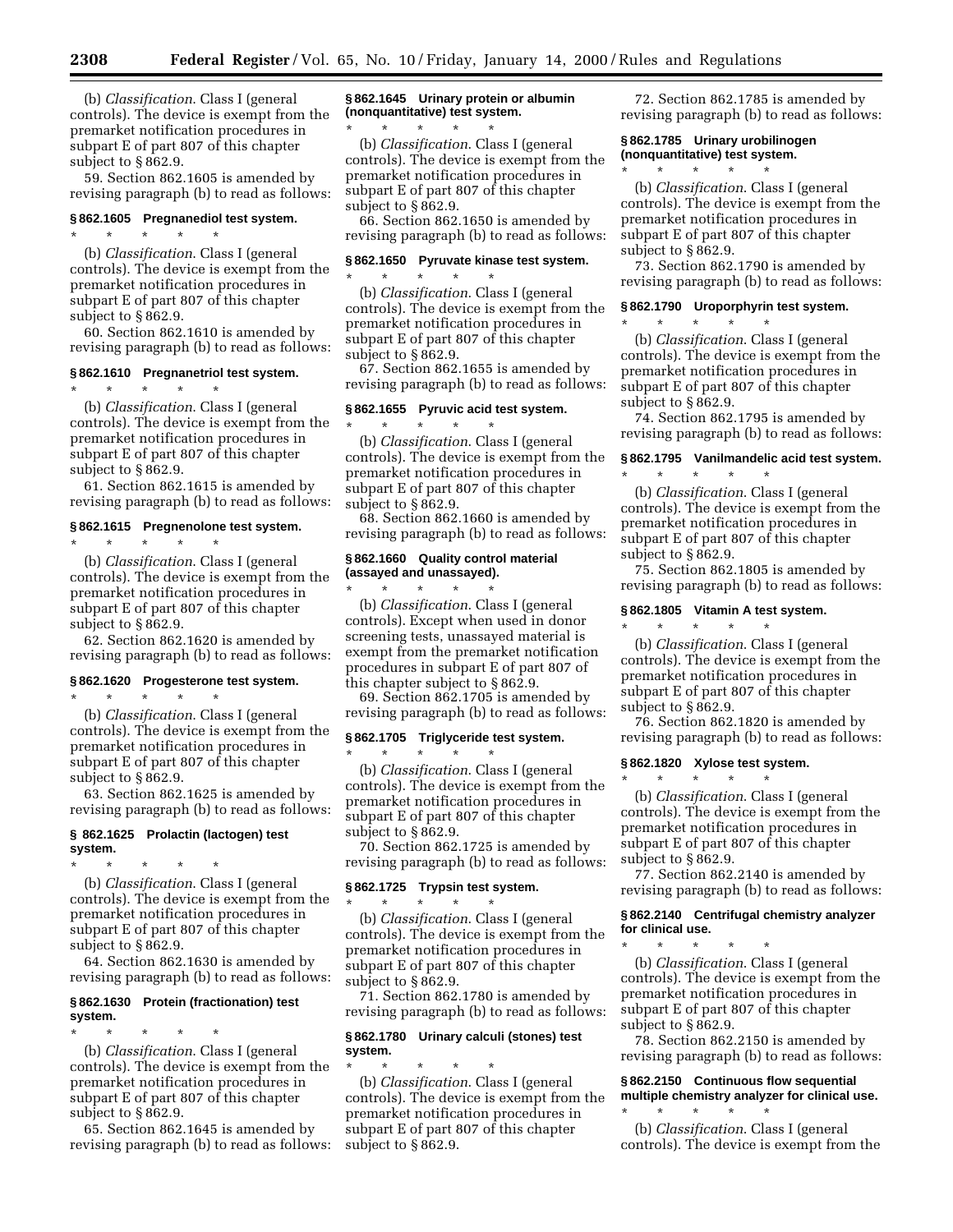premarket notification procedures in subpart E of part 807 of this chapter subject to § 862.9.

79. Section 862.2160 is amended by revising paragraph (b) to read as follows:

# **§ 862.2160 Discrete photometric chemistry analyzer for clinical use.**

\* \* \* \* \* (b) *Classification*. Class I (general controls). The device is exempt from the premarket notification procedures in subpart E of part 807 of this chapter subject to § 862.9.

80. Section 862.2170 is amended by revising paragraph (b) to read as follows:

#### **§ 862.2170 Micro chemistry analyzer for clinical use.**

\* \* \* \* \* (b) *Classification*. Class I (general controls). The device is exempt from the premarket notification procedures in subpart E of part 807 of this chapter subject to § 862.9.

81. Section 862.2250 is amended by revising paragraph (b) to read as follows:

# **§ 862.2250 Gas liquid chromatography system for clinical use.**

\* \* \* \* \* (b) *Classification*. Class I (general controls). The device is exempt from the premarket notification procedures in subpart E of part 807 of this chapter subject to § 862.9.

82. Section 862.2260 is amended by revising paragraph (b) to read as follows:

# **§ 862.2260 High pressure liquid chromatography system for clinical use.**

\* \* \* \* \* (b) *Classification*. Class I (general controls). The device is exempt from the premarket notification procedures in subpart E of part 807 of this chapter subject to § 862.9.

83. Section 862.2270 is amended by revising paragraph (b) to read as follows:

#### **§ 862.2270 Thin-layer chromatography system for clinical use.**

\* \* \* \* \* (b) *Classification*. Class I (general controls). The device is exempt from the premarket notification procedures in subpart E of part 807 of this chapter subject to § 862.9. Particular components of TLC systems, i.e., the thin-layer chromatography apparatus, TLC atomizer, TLC developing tanks, and TLC ultraviolet light, are exempt from the current good manufacturing practice regulations in part 820 of this chapter, with the exception of § 820.180 of this chapter, with respect to general requirements concerning records, and § 820.198 of this chapter, with respect to complaint files.

84. Section 862.2300 is amended by revising paragraph (b) to read as follows: **§ 862.2300 Colorimeter, photometer, or spectrophotometer for clinical use.** \* \* \* \* \*

(b) *Classification*. Class I (general controls). The device is exempt from the premarket notification procedures in subpart E of part 807 of this chapter subject to § 862.9.

85. Section 862.2400 is amended by revising paragraph (b) to read as follows:

#### **§ 862.2400 Densitometer/scanner (integrating, reflectance, TLC, or radiochromatogram) for clinical use.** \* \* \* \* \*

(b) *Classification*. Class I (general controls). The device is exempt from the premarket notification procedures in subpart E of part 807 of this chapter subject to § 862.9.

86. Section 862.2500 is amended by revising paragraph (b) to read as follows:

#### **§ 862.2500 Enzyme analyzer for clinical use.**

\* \* \* \* \* (b) *Classification*. Class I (general controls). The device is exempt from the premarket notification procedures in subpart E of part 807 of this chapter subject to § 862.9.

87. Section 862.2540 is amended by revising paragraph (b) to read as follows:

# **§ 862.2540 Flame emission photometer for clinical use.**

\* \* \* \* \* (b) *Classification*. Class I (general controls). The device is exempt from the premarket notification procedures in subpart E of part 807 of this chapter subject to § 862.9.

88. Section 862.2560 is amended by revising paragraph (b) to read as follows:

# **§ 862.2560 Fluorometer for clinical use.**

\* \* \* \* \* (b) *Classification*. Class I (general controls). The device is exempt from the premarket notification procedures in subpart E of part 807 of this chapter subject to § 862.9.

89. Section 862.2680 is amended by revising paragraph (b) to read as follows:

# **§ 862.2680 Microtitrator for clinical use.**

\* \* \* \* \*

(b) *Classification*. Class I (general controls). The device is exempt from the premarket notification procedures in subpart E of part 807 of this chapter subject to § 862.9.

90. Section 862.2700 is amended by revising paragraph (b) to read as follows:

# **§ 862.2700 Nephelometer for clinical use.** \* \* \* \* \*

(b) *Classification*. Class I (general controls). The device is exempt from the premarket notification procedures in

subpart E of part 807 of this chapter subject to § 862.9.

91. Section 862.2730 is amended by revising paragraph (b) to read as follows:

# **§ 862.2730 Osmometer for clinical use.**

\* \* \* \* \* (b) *Classification*. Class I (general controls). The device is exempt from the premarket notification procedures in subpart E of part 807 of this chapter subject to § 862.9.

92. Section 862.2750 is amended by revising paragraph (b) to read as follows:

#### **§ 862.2750 Pipetting and diluting system for clinical use.**

\* \* \* \* \* (b) *Classification*. Class I (general controls). The device is exempt from the premarket notification procedures in subpart E of part 807 of this chapter subject to § 862.9.

93. Section 862.2850 is amended by revising paragraph (b) to read as follows:

#### **§ 862.2850 Atomic absorption spectrophotometer for clinical use.**

\* \* \* \* \* (b) *Classification*. Class I (general controls). The device is exempt from the premarket notification procedures in subpart E of part 807 of this chapter subject to § 862.9.

94. Section 862.2860 is amended by revising paragraph (b) to read as follows:

## **§ 862.2860 Mass spectrometer for clinical use.**

\* \* \* \* \* (b) *Classification*. Class I (general controls). The device is exempt from the premarket notification procedures in subpart E of part 807 of this chapter subject to § 862.9.

95. Section 862.2900 is amended by revising paragraph (b) to read as follows:

# **§ 862.2900 Automated urinalysis system.** \* \* \* \* \*

(b) *Classification*. Class I (general controls). The device is exempt from the premarket notification procedures in subpart E of part 807 of this chapter subject to § 862.9.

96. Section 862.3280 is amended by revising paragraph (b) to read as follows:

# **§ 862.3280 Clinical toxicology control material.**

\* \* \* \* \* (b) *Classification*. Class I (general controls). Except when used in donor screening, unassayed material is exempt from the premarket notification procedures in subpart E of part 807 of this chapter subject to § 862.9.

97. Section 862.3750 is amended by revising paragraph (b) to read as follows: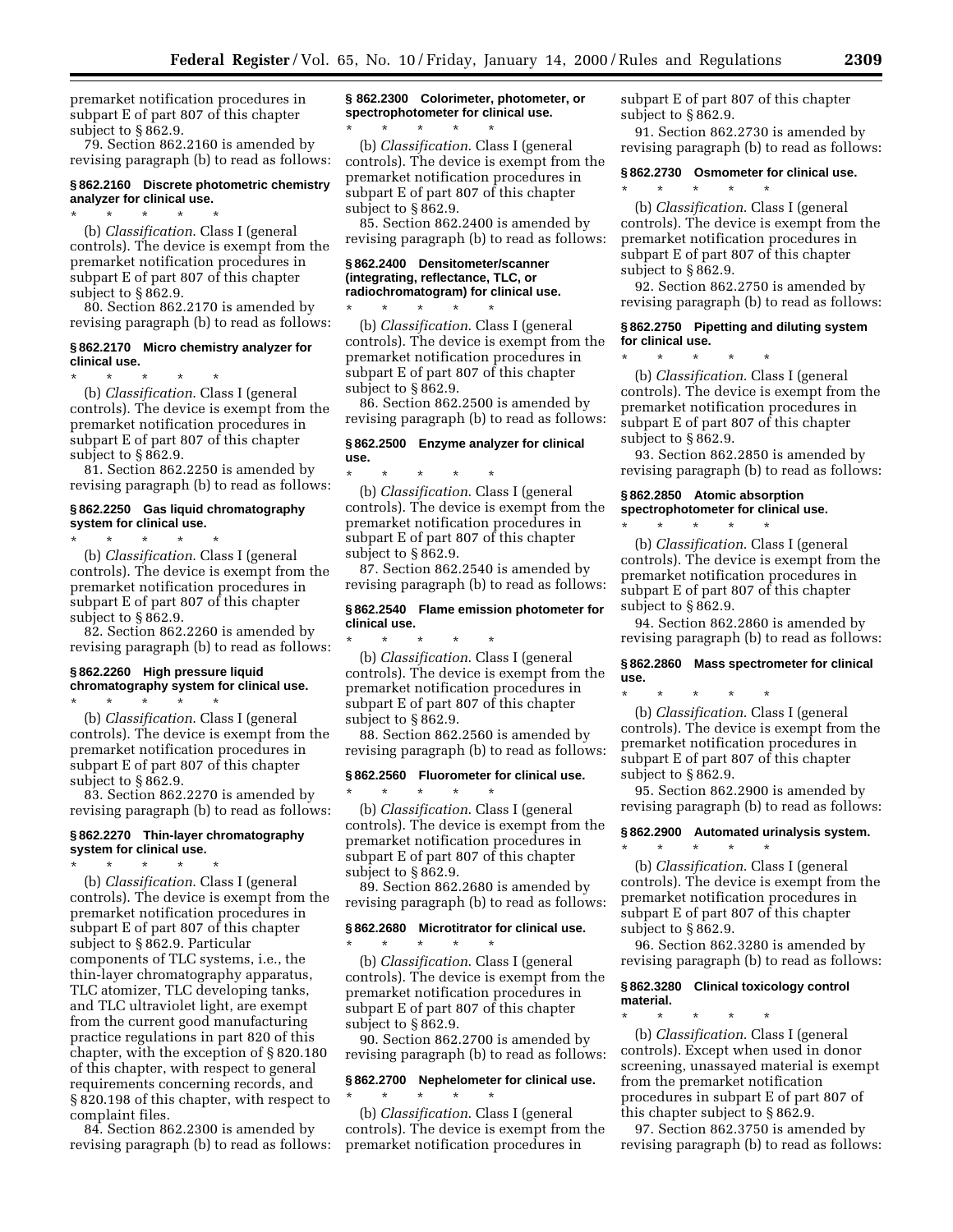# **§ 862.3750 Quinine test system.**

### \* \* \* \* \*

(b) *Classification*. Class I. 98. Section 862.3850 is amended by revising paragraph (b) to read as follows:

### **§ 862.3850 Sulfonamide test system.**

\* \* \* \* \*

# (b) *Classification*. Class I.

# **PART 864—HEMATOLOGY AND PATHOLOGY DEVICES**

99. The authority citation for 21 CFR part 864 continues to read as follows:

**Authority:** 21 U.S.C. 351, 360, 360c, 360e, 360j, 371.

100. Section 864.9 is revised to read as follows:

#### **§ 864.9 Limitations of exemptions from section 510(k) of the Federal Food, Drug, and Cosmetic Act (the act).**

The exemption from the requirement of premarket notification (section 510(k) of the act) for a generic type of class I or II device is only to the extent that the device has existing or reasonably foreseeable characteristics of commercially distributed devices within that generic type or, in the case of in vitro diagnostic devices, only to the extent that misdiagnosis as a result of using the device would not be associated with high morbidity or mortality. Accordingly, manufacturers of any commercially distributed class I or II device for which FDA has granted an exemption from the requirement of premarket notification must still submit a premarket notification to FDA before introducing or delivering for introduction into interstate commerce for commercial distribution the device when:

(a) The device is intended for a use different from the intended use of a legally marketed device in that generic type of device; e.g., the device is intended for a different medical purpose, or the device is intended for lay use where the former intended use was by health care professionals only;

(b) The modified device operates using a different fundamental scientific technology than a legally marketed device in that generic type of device; e.g., a surgical instrument cuts tissue with a laser beam rather than with a sharpened metal blade, or an in vitro diagnostic device detects or identifies infectious agents by using deoxyribonucleic acid (DNA) probe or nucleic acid hybridization technology rather than culture or immunoassay technology; or

(c) The device is an in vitro device that is intended:

(1) For use in the diagnosis, monitoring, or screening of neoplastic diseases with the exception of immunohistochemical devices;

(2) For use in screening or diagnosis of familial or acquired genetic disorders, including inborn errors of metabolism;

(3) For measuring an analyte that serves as a surrogate marker for screening, diagnosis, or monitoring lifethreatening diseases such as acquired immune deficiency syndrome (AIDS), chronic or active hepatitis, tuberculosis, or myocardial infarction or to monitor therapy;

(4) For assessing the risk of cardiovascular diseases;

(5) For use in diabetes management; (6) For identifying or inferring the identity of a microorganism directly from clinical material;

(7) For detection of antibodies to microorganisms other than immunoglobulin G (IgG) or IgG assays when the results are not qualitative, or are used to determine immunity, or the assay is intended for use in matrices other than serum or plasma;

(8) For noninvasive testing as defined in § 812.3(k) of this chapter; and

(9) For near patient testing (point of care).

101. Section 864.2280 is amended by revising paragraph (b) to read as follows:

# **§ 864.2280 Cultured animal and human cells.**

\* \* \* \* \* (b) *Classification*. Class I (general controls). The device is exempt from the premarket notification procedures in subpart E of part 807 of this chapter subject to § 864.9.

102. Section 864.3250 is amended by revising paragraph (b) to read as follows:

#### **§ 864.3250 Specimen transport and storage container.**

\* \* \* \* \* (b) *Classification*. Class I (general controls). The device is exempt from the premarket notification procedures in subpart E of part 807 of this chapter subject to § 864.9. If the device is not labeled or otherwise represented as sterile, it is exempt from the current good manufacturing practice regulations in part 820 of this chapter, with the exception of § 820.180 of this chapter, with respect to general requirements concerning records, and § 820.198 of this chapter, with respect to complaint files.

103. Section 864.5240 is amended by revising paragraph (b) to read as follows:

# **§ 864.5240 Automated blood cell diluting apparatus.**

\* \* \* \* \* (b) *Classification*. Class I (general controls). The device is exempt from the premarket notification procedures in

subpart E of part 807 of this chapter subject to § 864.9.

104. Section 864.6150 is amended by revising paragraph (b) to read as follows:

# **§ 864.6150 Capillary blood collection tube.**

(b) *Classification*. Class I (general controls). The device is exempt from the premarket notification procedures in subpart E of part 807 of this chapter subject to § 864.9.

105. Section 864.9125 is amended by revising paragraph (b) to read as follows:

### **§ 864.9125 Vacuum-assisted blood collection system.**

\* \* \* \* \* (b) *Classification*. Class I (general

\* \* \* \* \*

\* \* \* \* \*

controls). The manual device is exempt from the premarket notification procedures in subpart E of part 807 of this chapter subject to § 864.9.

106. Section 864.9185 is amended by revising paragraph (b) to read as follows:

# **§ 864.9185 Blood grouping view box.**

(b) *Classification*. Class I (general controls). The device is exempt from the premarket notification procedures in subpart E of part 807 of this chapter subject to § 864.9.

107. Section 864.9195 is amended by revising paragraph (b) to read as follows:

# **§ 864.9195 Blood mixing devices and blood weighing devices.**

\* \* \* \* \* (b) *Classification*. Class I (general controls). The manual device is exempt from the premarket notification procedures in subpart E of part 807 of this chapter subject to § 864.9.

108. Section 864.9225 is amended by revising paragraph (b) to read as follows:

#### **§ 864.9225 Cell-freezing apparatus and reagents for in vitro diagnostic use.** \* \* \* \* \*

(b) *Classification*. Class I (general controls). The device is exempt from the premarket notification procedures in subpart E of part 807 of this chapter subject to § 864.9.

109. Section 864.9275 is amended by revising paragraph (b) to read as follows:

# **§ 864.9275 Blood bank centrifuge for in vitro diagnostic use.**

\* \* \* \* \*

(b) *Classification*. Class I (general controls). The device is exempt from the premarket notification procedures in subpart E of part 807 of this chapter subject to § 864.9.

110. Section 864.9320 is amended by revising paragraph (b) to read as follows: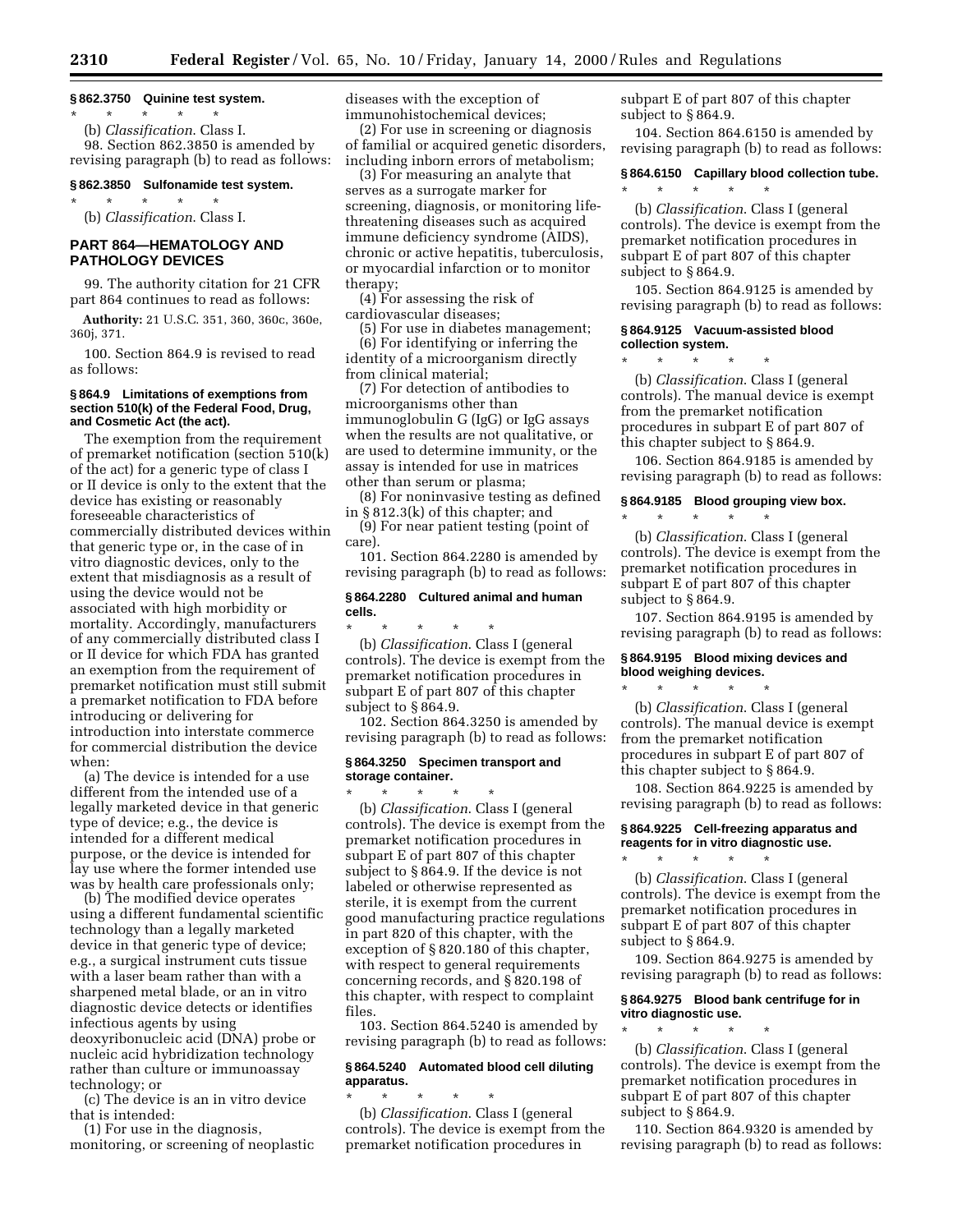# **§ 864.9320 Copper sulfate solution for specific gravity determinations.**

\* \* \* \* \* (b) *Classification*. Class I (general controls). The device is exempt from the premarket notification procedures in subpart E of part 807 of this chapter subject to § 864.9.

111. Section 864.9750 is amended by revising paragraph (b) to read as follows:

# **§ 864.9750 Heat-sealing device.**

\* \* \* \* \* (b) *Classification*. Class I (general controls). The device is exempt from the premarket notification procedures in subpart E of part 807 of this chapter subject to § 864.9.

# **PART 866—IMMUNOLOGY AND MICROBIOLOGY DEVICES**

112. The authority citation for 21 CFR part 866 continues to read as follows:

**Authority:** 21 U.S.C. 351, 360, 360c, 360e, 360j, 371.

113. Section 866.9 is revised to read as follows:

#### **§ 866.9 Limitations of exemptions from section 510(k) of the Federal Food, Drug, and Cosmetic Act (the act).**

The exemption from the requirement of premarket notification (section 510(k) of the act) for a generic type of class I or II device is only to the extent that the device has existing or reasonably foreseeable characteristics of commercially distributed devices within that generic type or, in the case of in vitro diagnostic devices, only to the extent that misdiagnosis as a result of using the device would not be associated with high morbidity or mortality. Accordingly, manufacturers of any commercially distributed class I or II device for which FDA has granted an exemption from the requirement of premarket notification must still submit a premarket notification to FDA before introducing or delivering for introduction into interstate commerce for commercial distribution the device when:

(a) The device is intended for a use different from the intended use of a legally marketed device in that generic type of device; e.g., the device is intended for a different medical purpose, or the device is intended for lay use where the former intended use was by health care professionals only;

(b) The modified device operates using a different fundamental scientific technology than a legally marketed device in that generic type of device; e.g., a surgical instrument cuts tissue with a laser beam rather than with a sharpened metal blade, or an in vitro

diagnostic device detects or identifies infectious agents by using deoxyribonucleic acid (DNA) probe or nucleic acid hybridization technology rather than culture or immunoassay technology; or

(c) The device is an in vitro device that is intended:

(1) For use in the diagnosis, monitoring, or screening of neoplastic diseases with the exception of immunohistochemical devices;

(2) For use in screening or diagnosis of familial or acquired genetic disorders, including inborn errors of metabolism;

(3) For measuring an analyte that serves as a surrogate marker for screening, diagnosis, or monitoring lifethreatening diseases such as acquired immune deficiency syndrome (AIDS), chronic or active hepatitis, tuberculosis, or myocardial infarction or to monitor therapy;

(4) For assessing the risk of cardiovascular diseases;

(5) For use in diabetes management; (6) For identifying or inferring the identity of a microorganism directly from clinical material;

(7) For detection of antibodies to microorganisms other than immunoglobulin G (IgG) or IgG assays when the results are not qualitative, or are used to determine immunity, or the assay is intended for use in matrices other than serum or plasma;

(8) For noninvasive testing as defined in § 812.3(k) of this chapter; and

(9) For near patient testing (point of care).

114. Section 866.2660 is amended by revising paragraph (b) to read as follows:

# **§ 866.2660 Microorganism differentiation and identification device.**

\* \* \* \* \* (b) *Classification*. Class I (general controls). The device is exempt from the premarket notification procedures in subpart E of part 807 of this chapter subject to § 866.9.

115. Section 866.3040 is amended by revising paragraph (b) to read as follows:

# **§ 866.3040 Aspergillus spp. serological reagents.**

\* \* \* \* \* (b) *Classification*. Class I (general controls). The device is exempt from the premarket notification procedures in subpart E of part 807 of this chapter subject to § 866.9.

116. Section 866.3140 is amended by revising paragraph (b) to read as follows:

### **§ 866.3140 Corynebacterium spp. serological reagents.**

\* \* \* \* \* (b) *Classification*. Class I (general controls). The device is exempt from the premarket notification procedures in subpart E of part 807 of this chapter subject to § 866.9.

117. Section 866.3145 is amended by revising paragraph (b) to read as follows:

### **§ 866.3145 Coxsackievirus serological reagents.**

\* \* \* \* \* (b) *Classification*. Class I (general controls). The device is exempt from the premarket notification procedures in subpart E of part 807 of this chapter subject to § 866.9.

118. Section 866.3200 is amended by revising paragraph (b) to read as follows:

# **§ 866.3200 Echinococcus spp. serological reagents.**

\* \* \* \* \* (b) *Classification*. Class I (general controls). The device is exempt from the premarket notification procedures in subpart E of part 807 of this chapter subject to § 866.9.

119. Section 866.3240 is amended by revising paragraph (b) to read as follows:

# **§ 866.3240 Equine encephalomyelitis virus serological reagents.**

\* \* \* \* \* (b) *Classification*. Class I (general controls). The device is exempt from the premarket notification procedures in subpart E of part 807 of this chapter subject to § 866.9.

120. Section 866.3355 is amended by revising paragraph (b) to read as follows:

# **§ 866.3355 Listeria spp. serological reagents.**

\* \* \* \* \* (b) *Classification*. Class I (general controls). The device is exempt from the premarket notification procedures in subpart E of part 807 of this chapter subject to § 866.9.

121. Section 866.3360 is amended by revising paragraph (b) to read as follows:

# **§ 866.3360 Lymphocytic choriomeningitis virus serological reagents.**

\* \* \* \* \* (b) *Classification*. Class I (general controls). The device is exempt from the premarket notification procedures in subpart E of part 807 of this chapter subject to § 866.9.

122. Section 866.3375 is amended by revising paragraph (b) to read as follows:

#### **§ 866.3375 Mycoplasma spp. serological reagents.**

\* \* \* \* \* (b) *Classification*. Class I (general controls). The device is exempt from the premarket notification procedures in subpart E of part 807 of this chapter subject to § 866.9.

123. Section 866.3380 is amended by revising paragraph (b) to read as follows: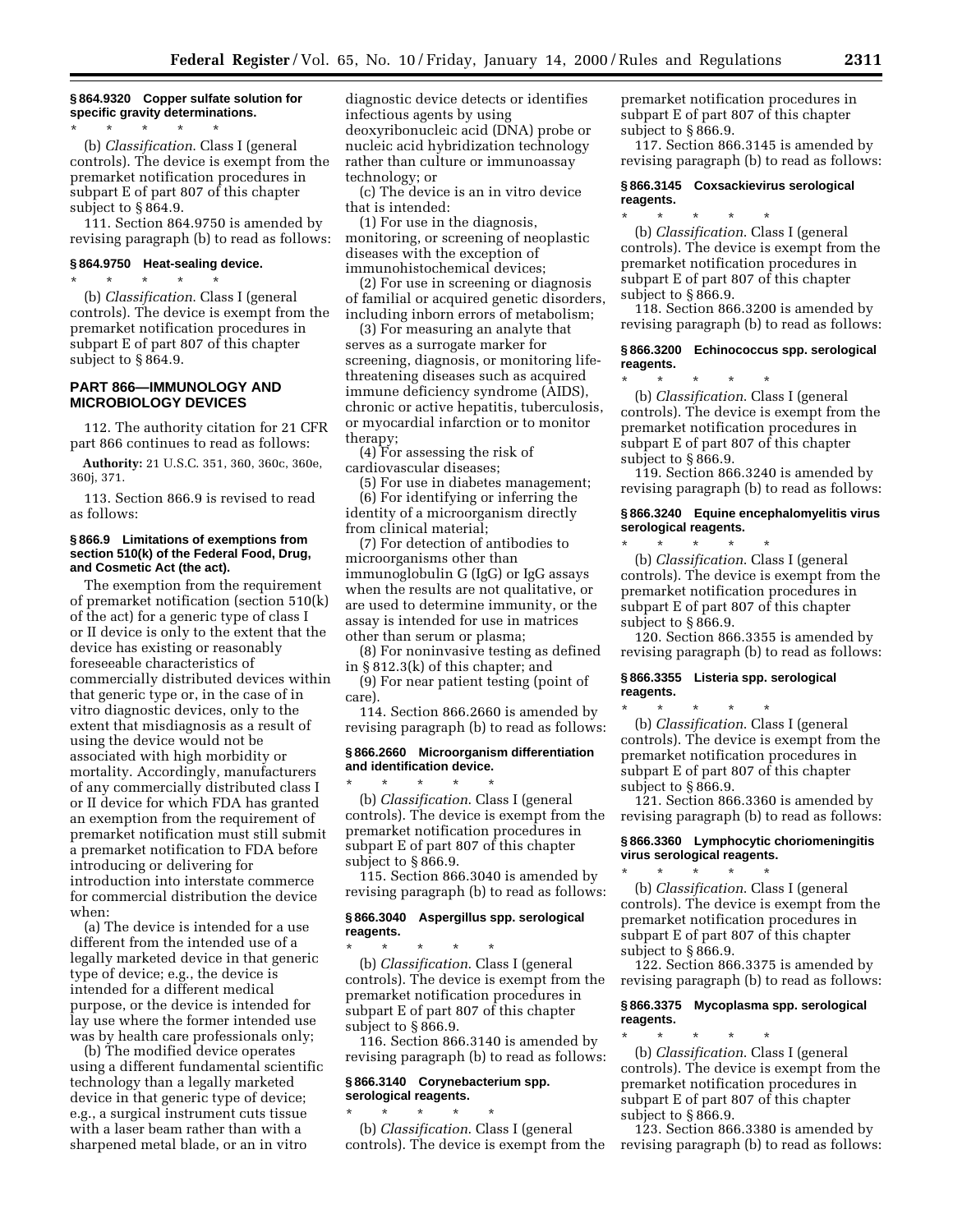# **§ 866.3380 Mumps virus serological reagents.**

\* \* \* \* \* (b) *Classification*. Class I (general controls). The device is exempt from the premarket notification procedures in subpart E of part 807 of this chapter subject to § 866.9.

124. Section 866.3405 is amended by revising paragraph (b) to read as follows:

#### **§ 866.3405 Poliovirus serological reagents.**

\* \* \* \* \* (b) *Classification*. Class I (general controls). The device is exempt from the premarket notification procedures in subpart E of part 807 of this chapter subject to § 866.9.

125. Section 866.3480 is amended by revising paragraph (b) to read as follows:

#### **§ 866.3480 Respiratory syncytial virus serological reagents.**

\* \* \* \* \* (b) *Classification*. Class I (general controls). The device is exempt from the premarket notification procedures in subpart E of part 807 of this chapter subject to § 866.9.

126. Section 866.3500 is amended by revising paragraph (b) to read as follows:

# **§ 866.3500 Rickettsia serological reagents.** \* \* \* \* \*

(b) *Classification*. Class I (general controls). The device is exempt from the premarket notification procedures in subpart E of part 807 of this chapter subject to § 866.9.

127. Section 866.3600 is amended by revising paragraph (b) to read as follows:

# **§ 866.3600 Schistosoma spp. serological reagents.**

\* \* \* \* \* (b) *Classification*. Class I (general controls). The device is exempt from the premarket notification procedures in subpart E of part 807 of this chapter subject to § 866.9.

128. Section 866.3680 is amended by revising paragraph (b) to read as follows:

# **§ 866.3680 Sporothrix schenckii serological reagents.**

\* \* \* \* \*

(b) *Classification*. Class I (general controls). The device is exempt from the premarket notification procedures in subpart E of part 807 of this chapter subject to § 866.9.

129. Section 866.3740 is amended by revising paragraph (b) to read as follows:

#### **§ 866.3740 Streptococcus spp. serological reagents.**

\* \* \* \* \* (b) *Classification*. Class I (general controls). The device is exempt from the premarket notification procedures in subpart E of part 807 of this chapter subject to § 866.9.

130. Section 866.3850 is amended by revising paragraph (b) to read as follows:

#### **§ 866.3850 Trichinella spiralis serological reagents.**

\* \* \* \* \* (b) *Classification*. Class I (general controls). The device is exempt from the premarket notification procedures in subpart E of part 807 of this chapter subject to § 866.9.

131. Section 866.5060 is amended by revising paragraph (b) to read as follows:

# **§ 866.5060 Prealbumin immunological test system.**

\* \* \* \* \* (b) *Classification*. Class I (general controls). The device is exempt from the premarket notification procedures in subpart E of part 807 of this chapter subject to § 866.9.

132. Section 866.5065 is amended by revising paragraph (b) to read as follows:

# **§ 866.5065 Human allotypic marker immunological test system.**

\* \* \* \* \* (b) *Classification*. Class I (general controls). The device is exempt from the premarket notification procedures in subpart E of part 807 of this chapter subject to § 866.9.

133. Section 866.5160 is amended by revising paragraph (b) to read as follows:

# **§ 866.5160 Beta-globulin immunological test system.**

\* \* \* \* \* (b) *Classification*. Class I (general controls). The device is exempt from the premarket notification procedures in subpart E of part 807 of this chapter subject to § 866.9.

134. Section 866.5200 is amended by revising paragraph (b) to read as follows:

# **§ 866.5200 Carbonic anhydrase B and C immunological test system.**

\* \* \* \* \* (b) *Classification*. Class I (general controls). The device is exempt from the premarket notification procedures in subpart E of part 807 of this chapter subject to § 866.9.

135. Section 866.5330 is amended by revising paragraph (b) to read as follows:

# **§ 866.5330 Factor XIII, A, S, immunological test system.**

\* \* \* \* \* (b) *Classification*. Class I (general controls). The device is exempt from the premarket notification procedures in subpart E of part 807 of this chapter subject to § 866.9. This exemption does not apply to factor deficiency tests

classified under § 864.7290 of this chapter.

136. Section 866.5400 is amended by revising paragraph (b) to read as follows:

# **§ 866.5400 Alpha-globulin immunological test system.**

\* \* \* \* \* (b) *Classification*. Class I (general controls). The device is exempt from the premarket notification procedures in subpart E of part 807 of this chapter subject to § 866.9.

137. Section 866.5420 is amended by revising paragraph (b) to read as follows:

# **§ 866.5420 Alpha-1-glycoproteins immunological test system.**

\* \* \* \* \* (b) *Classification*. Class I (general controls). The device is exempt from the premarket notification procedures in subpart E of part 807 of this chapter subject to § 866.9.

138. Section 866.5425 is amended by revising paragraph (b) to read as follows:

# **§ 866.5425 Alpha-2-glycoproteins immunological test system.**

\* \* \* \* \* (b) *Classification*. Class I (general controls). The device is exempt from the premarket notification procedures in subpart E of part 807 of this chapter subject to § 866.9.

139. Section 866.5430 is amended by revising paragraph (b) to read as follows:

# **§ 866.5430 Beta-2-glycoprotein I immunological test system.**

\* \* \* \* \*

(b) *Classification*. Class I (general controls). The device is exempt from the premarket notification procedures in subpart E of part 807 of this chapter subject to § 866.9.

140. Section 866.5440 is amended by revising paragraph (b) to read as follows:

# **§ 866.5440 Beta-2-glycoprotein III immunological test system.**

\* \* \* \* \* (b) *Classification*. Class I (general controls). The device is exempt from the premarket notification procedures in subpart E of part 807 of this chapter subject to § 866.9.

141. Section 866.5560 is amended by revising paragraph (b) to read as follows:

# **§ 866.5560 Lactic dehydrogenase immunological test system.**

\* \* \* \* \* (b) *Classification*. Class I (general controls). The device is exempt from the premarket notification procedures in subpart E of part 807 of this chapter subject to § 866.9.

142. Section 866.5570 is amended by revising paragraph (b) to read as follows: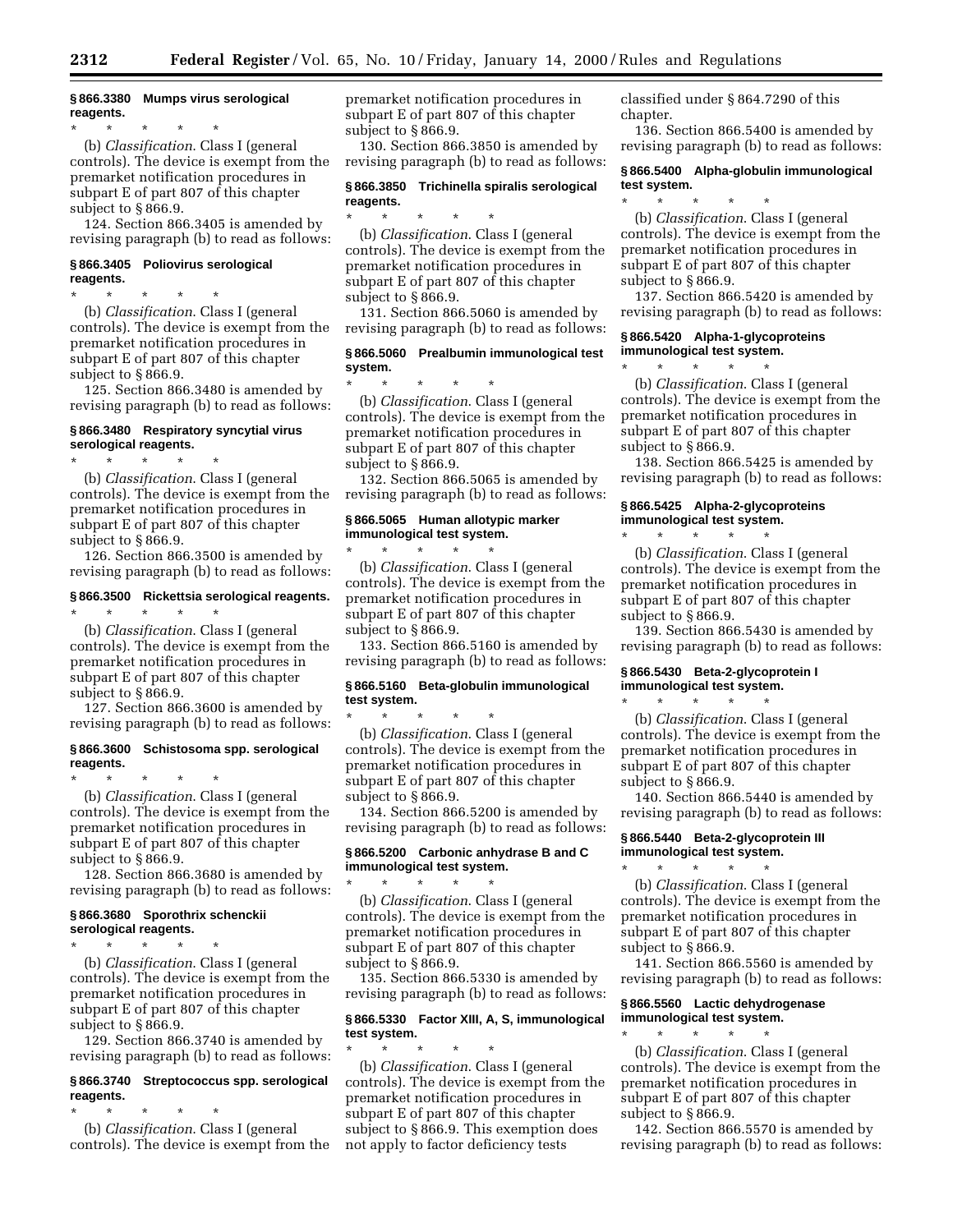# **§ 866.5570 Lactoferrin immunological test system.**

\* \* \* \* \* (b) *Classification*. Class I (general controls). The device is exempt from the premarket notification procedures in subpart E of part 807 of this chapter subject to § 866.9.

143. Section 866.5590 is amended by revising paragraph (b) to read as follows:

#### **§ 866.5590 Lipoprotein X immunological test system.**

\* \* \* \* \* (b) *Classification*. Class I (general controls). The device is exempt from the premarket notification procedures in subpart E of part 807 of this chapter subject to § 866.9.

144. Section 866.5715 is amended by revising paragraph (b) to read as follows:

#### **§ 866.5715 Plasminogen immunological test system.**

\* \* \* \* \* (b) *Classification*. Class I (general controls). The device is exempt from the premarket notification procedures in subpart E of part 807 of this chapter

subject to § 866.9. 145. Section 866.5735 is amended by revising paragraph (b) to read as follows:

# **§ 866.5735 Prothrombin immunological test system.**

\* \* \* \* \* (b) *Classification*. Class I (general controls). The device is exempt from the premarket notification procedures in subpart E of part 807 of this chapter subject to § 866.9. This exemption does not apply to multipurpose systems for in vitro coagulation studies classified under § 864.5425 of this chapter or prothrombin time tests classified under § 864.7750 of this chapter.

146. Section 866.5765 is amended by revising paragraph (b) to read as follows:

# **§ 866.5765 Retinol-binding protein immunological test system.**

 $\star$   $\star$   $\star$   $\star$ 

(b) *Classification*. Class I (general controls). The device is exempt from the premarket notification procedures in subpart E of part 807 of this chapter subject to § 866.9.

147. Section 866.5890 is amended by revising paragraph (b) to read as follows:

#### **§ 866.5890 Inter-alpha trypsin inhibitor immunological test system.**

\* \* \* \* \* (b) *Classification*. Class I (general controls). The device is exempt from the premarket notification procedures in subpart E of part 807 of this chapter subject to § 866.9.

# **PART 868—ANESTHESIOLOGY DEVICES**

148. The authority citation for 21 CFR part 868 continues to read as follows:

**Authority:** 21 U.S.C. 351, 360, 360c, 360e, 360j, 371.

149. Section 868.9 is revised to read as follows:

# **§ 868.9 Limitations of exemptions from section 510(k) of the Federal Food, Drug, and Cosmetic Act (the act).**

The exemption from the requirement of premarket notification (section 510(k) of the act) for a generic type of class I or II device is only to the extent that the device has existing or reasonably foreseeable characteristics of commercially distributed devices within that generic type or, in the case of in vitro diagnostic devices, only to the extent that misdiagnosis as a result of using the device would not be associated with high morbidity or mortality. Accordingly, manufacturers of any commercially distributed class I or II device for which FDA has granted an exemption from the requirement of premarket notification must still submit a premarket notification to FDA before introducing or delivering for introduction into interstate commerce for commercial distribution the device when:

(a) The device is intended for a use different from the intended use of a legally marketed device in that generic type of device; e.g., the device is intended for a different medical purpose, or the device is intended for lay use where the former intended use was by health care professionals only;

(b) The modified device operates using a different fundamental scientific technology than a legally marketed device in that generic type of device; e.g., a surgical instrument cuts tissue with a laser beam rather than with a sharpened metal blade, or an in vitro diagnostic device detects or identifies infectious agents by using deoxyribonucleic acid (DNA) probe or nucleic acid hybridization technology rather than culture or immunoassay technology; or

(c) The device is an in vitro device that is intended:

(1) For use in the diagnosis, monitoring, or screening of neoplastic diseases with the exception of immunohistochemical devices;

(2) For use in screening or diagnosis of familial or acquired genetic disorders, including inborn errors of metabolism;

(3) For measuring an analyte that serves as a surrogate marker for screening, diagnosis, or monitoring lifethreatening diseases such as acquired

immune deficiency syndrome (AIDS), chronic or active hepatitis, tuberculosis, or myocardial infarction or to monitor therapy;

(4) For assessing the risk of cardiovascular diseases;

(5) For use in diabetes management; (6) For identifying or inferring the identity of a microorganism directly from clinical material;

(7) For detection of antibodies to microorganisms other than immunoglobulin G (IgG) or IgG assays when the results are not qualitative, or are used to determine immunity, or the assay is intended for use in matrices other than serum or plasma;

(8) For noninvasive testing as defined in § 812.3(k) of this chapter; and

(9) For near patient testing (point of care).

150. Section 868.1910 is amended by revising paragraph (b) to read as follows:

# **§ 868.1910 Esophageal stethoscope.**

\* \* \* \* \* (b) *Classification*. Class I (general controls). The device is exempt from the premarket notification procedures in subpart E of part 807 of this chapter subject to § 868.9.

151. Section 868.5620 is amended by revising paragraph (b) to read as follows:

# **§ 868.5620 Breathing mouthpiece.**

\* \* \* \* \*

(b) *Classification*. Class I (general controls). The device is exempt from the premarket notification procedures in subpart E of part 807 of this chapter subject to § 868.9.

152. Section 868.5640 is amended by revising paragraph (b) to read as follows:

# **§ 868.5640 Medicinal nonventilatory nebulizer (atomizer).**

\* \* \* \* \* (b) *Classification*. Class I (general controls). The device is exempt from the premarket notification procedures in subpart E of part 807 of this chapter subject to § 868.9.

153. Section 868.5675 is amended by revising paragraph (b) to read as follows:

# **§ 868.5675 Rebreathing device.**

\* \* \* \* \* (b) *Classification*. Class I (general controls). The device is exempt from the premarket notification procedures in subpart E of part 807 of this chapter subject to § 868.9.

154. Section 868.5700 is amended by revising paragraph (b) to read as follows:

# **§ 868.5700 Nonpowered oxygen tent.**

\* \* \* \* \*

(b) *Classification*. Class I (general controls). The device is exempt from the premarket notification procedures in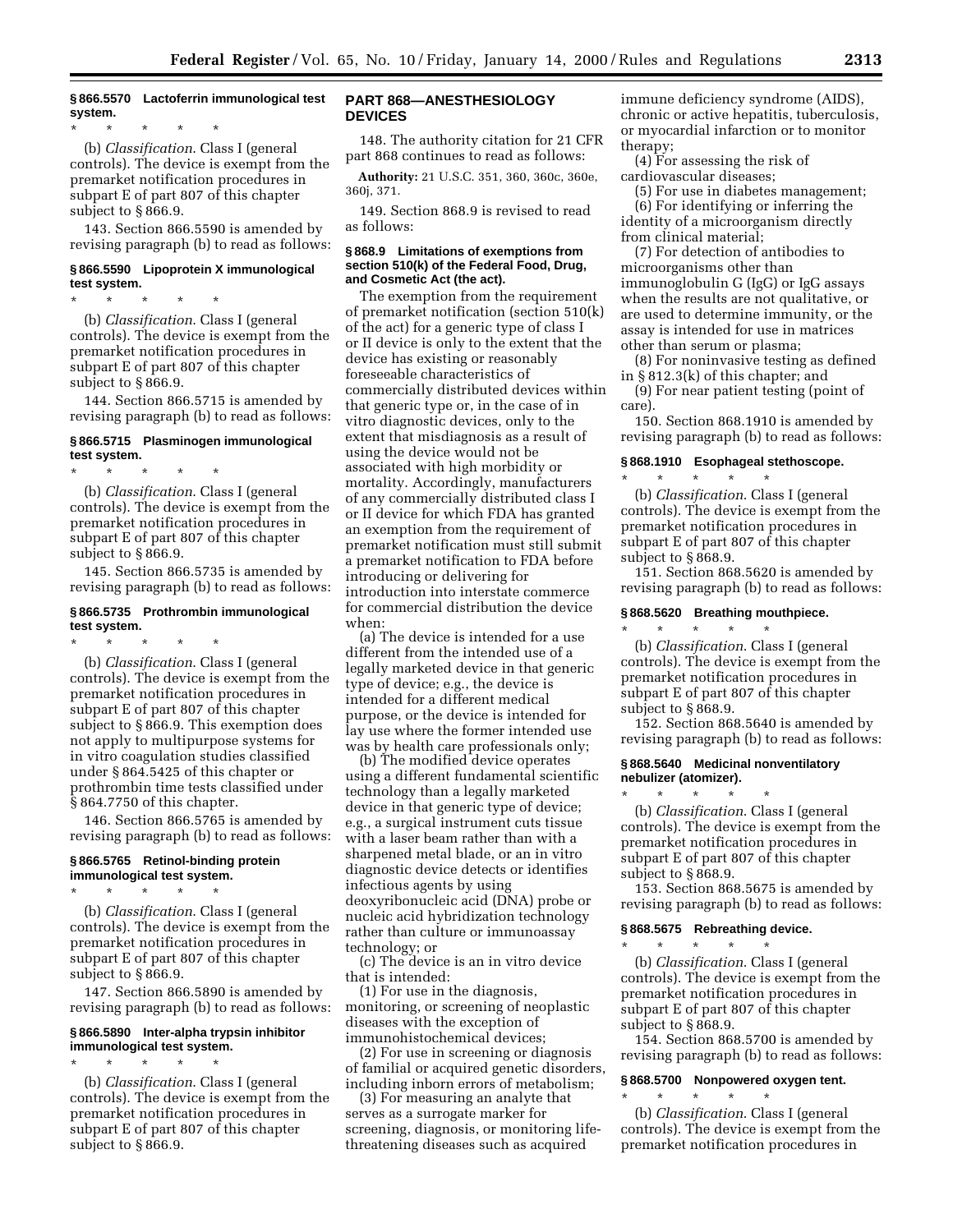subpart E of part 807 of this chapter subject to § 868.9.

155. Section 868.6810 is amended by revising paragraph (b) to read as follows:

# **§ 868.6810 Tracheobronchial suction catheter.**

\* \* \* \* \*

(b) *Classification*. Class 1 (general controls). The device is exempt from the premarket notification procedures in subpart E of part 807 of this chapter subject to § 868.9.

# **PART 870—CARDIOVASCULAR DEVICES**

156. The authority citation for 21 CFR part 870 continues to read as follows:

**Authority:** 21 U.S.C. 351, 360, 360c, 360e, 360j, 371.

157. Section 870.9 is revised to read as follows:

#### **§ 870.9 Limitations of exemptions from section 510(k) of the Federal Food, Drug, and Cosmetic Act (the act).**

The exemption from the requirement of premarket notification (section 510(k) of the act) for a generic type of class I or II device is only to the extent that the device has existing or reasonably foreseeable characteristics of commercially distributed devices within that generic type or, in the case of in vitro diagnostic devices, only to the extent that misdiagnosis as a result of using the device would not be associated with high morbidity or mortality. Accordingly, manufacturers of any commercially distributed class I or II device for which FDA has granted an exemption from the requirement of premarket notification must still submit a premarket notification to FDA before introducing or delivering for introduction into interstate commerce for commercial distribution the device when:

(a) The device is intended for a use different from the intended use of a legally marketed device in that generic type of device; e.g., the device is intended for a different medical purpose, or the device is intended for lay use where the former intended use was by health care professionals only;

(b) The modified device operates using a different fundamental scientific technology than a legally marketed device in that generic type of device; e.g., a surgical instrument cuts tissue with a laser beam rather than with a sharpened metal blade, or an in vitro diagnostic device detects or identifies infectious agents by using deoxyribonucleic acid (DNA) probe or nucleic acid hybridization technology rather than culture or immunoassay technology; or

(c) The device is an in vitro device that is intended:

(1) For use in the diagnosis, monitoring, or screening of neoplastic diseases with the exception of immunohistochemical devices;

(2) For use in screening or diagnosis of familial or acquired genetic disorders, including inborn errors of metabolism;

(3) For measuring an analyte that serves as a surrogate marker for screening, diagnosis, or monitoring lifethreatening diseases such as acquired immune deficiency syndrome (AIDS), chronic or active hepatitis, tuberculosis, or myocardial infarction or to monitor therapy;

(4) For assessing the risk of cardiovascular diseases;

(5) For use in diabetes management; (6) For identifying or inferring the

identity of a microorganism directly from clinical material;

(7) For detection of antibodies to microorganisms other than immunoglobulin G (IgG) or IgG assays when the results are not qualitative, or are used to determine immunity, or the assay is intended for use in matrices other than serum or plasma;

(8) For noninvasive testing as defined in § 812.3(k) of this chapter; and

(9) For near patient testing (point of care).

#### **PART 872—DENTAL DEVICES**

158. The authority citation for 21 CFR part 872 continues to read as follows:

**Authority:** 21 U.S.C. 351, 360, 360c, 360e, 360j, 371.

159. Section 872.9 is revised to read as follows:

#### **§ 872.9 Limitations of exemptions from section 510(k) of the Federal Food, Drug, and Cosmetic Act (the act).**

The exemption from the requirement of premarket notification (section 510(k) of the act) for a generic type of class I or II device is only to the extent that the device has existing or reasonably foreseeable characteristics of commercially distributed devices within that generic type or, in the case of in vitro diagnostic devices, only to the extent that misdiagnosis as a result of using the device would not be associated with high morbidity or mortality. Accordingly, manufacturers of any commercially distributed class I or II device for which FDA has granted an exemption from the requirement of premarket notification must still submit a premarket notification to FDA before introducing or delivering for introduction into interstate commerce for commercial distribution the device when:

(a) The device is intended for a use different from the intended use of a legally marketed device in that generic type of device; e.g., the device is intended for a different medical purpose, or the device is intended for lay use where the former intended use was by health care professionals only;

(b) The modified device operates using a different fundamental scientific technology than a legally marketed device in that generic type of device; e.g., a surgical instrument cuts tissue with a laser beam rather than with a sharpened metal blade, or an in vitro diagnostic device detects or identifies infectious agents by using deoxyribonucleic acid (DNA) probe or nucleic acid hybridization technology rather than culture or immunoassay technology; or

(c) The device is an in vitro device that is intended:

(1) For use in the diagnosis, monitoring, or screening of neoplastic diseases with the exception of immunohistochemical devices;

(2) For use in screening or diagnosis of familial or acquired genetic disorders, including inborn errors of metabolism;

(3) For measuring an analyte that serves as a surrogate marker for screening, diagnosis, or monitoring lifethreatening diseases such as acquired immune deficiency syndrome (AIDS), chronic or active hepatitis, tuberculosis, or myocardial infarction or to monitor therapy;

(4) For assessing the risk of cardiovascular diseases;

(5) For use in diabetes management;

(6) For identifying or inferring the identity of a microorganism directly from clinical material;

(7) For detection of antibodies to microorganisms other than immunoglobulin G (IgG) or IgG assays when the results are not qualitative, or are used to determine immunity, or the assay is intended for use in matrices other than serum or plasma;

(8) For noninvasive testing as defined in § 812.3(k) of this chapter; and

(9) For near patient testing (point of care).

160. Section 872.3275 is amended by revising paragraph (a)(2) to read as follows:

#### **§ 872.3275 Dental cement.**

 $(a) * * * *$ 

(2) *Classification*. Class I (general controls). The device is exempt from the premarket notification procedures in subpart E of part 807 of this chapter subject to § 872.9.

\* \* \* \* \*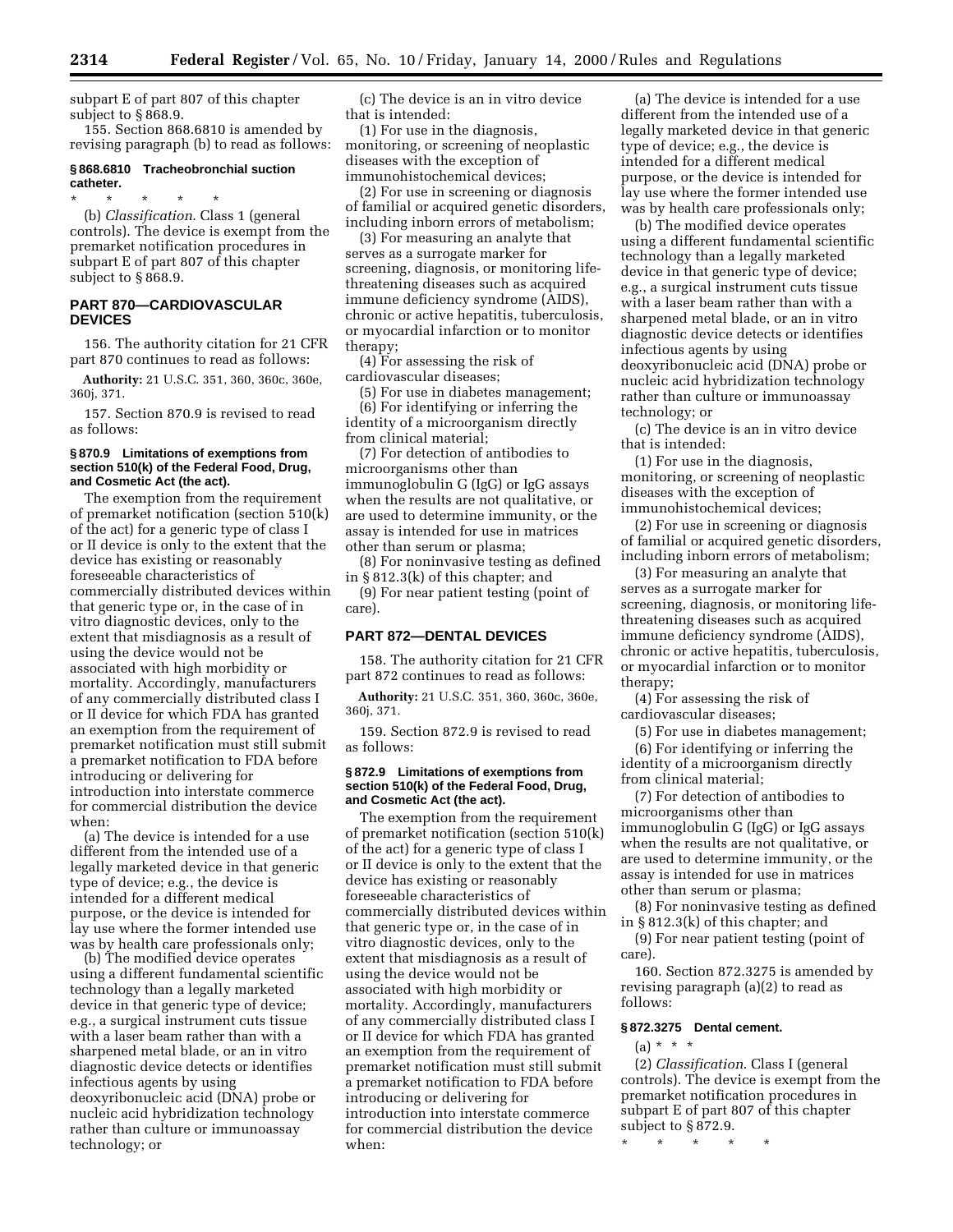161. Section 872.3400 is amended by revising paragraph (b)(1) to read as follows:

# **§ 872.3400 Karaya and sodium borate with or without acacia denture adhesive.**

\* \* \* \* \*

(b) *Classification*. (1) Class I (general controls) if the device contains less than 12 percent by weight of sodium borate. The class I device is exempt from the premarket notification procedures in subpart E of part 807 of this chapter subject to § 872.9.

\* \* \* \* \* 162. Section 872.3540 is amended by revising paragraph (b)(1) to read as follows:

# **§ 872.3540 OTC denture cushion or pad.**

\* \* \* \* \*

(b) *Classification*. (1) Class I if the device is made of wax-impregnated cotton cloth that the patient applies to the base or inner surface of a denture before inserting the denture into the mouth. The device is intended to be discarded following 1 day's use. The class I device is exempt from the premarket notification procedures in subpart E of part 807 of this chapter subject to § 872.9.

\* \* \* \* \*

163. Section 872.6300 is revised to read as follows:

#### **§ 872.6300 Rubber dam and accessories.**

(a) *Identification*. A rubber dam and accessories is a device composed of a thin sheet of latex with a hole in the center intended to isolate a tooth from fluids in the mouth during dental procedures, such as filling a cavity preparation. The device is stretched around a tooth by inserting a tooth through a hole in the center. The device includes the rubber dam, rubber dam clamp, rubber dam frame, and forceps for a rubber dam clamp. This classification does not include devices intended for use in preventing transmission of sexually transmitted diseases through oral sex; those devices are classified as condoms in § 884.5300 of this chapter.

(b) *Classification*. Class I (general controls). The device is exempt from the premarket notification procedures in subpart E of part 807 of this chapter subject to § 872.9. If the device is not labeled or otherwise represented as sterile, it is exempt from the current good manufacturing practice regulations in part 820 of this chapter, with the exception of § 820.180 of this chapter, with respect to general requirements concerning records, and § 820.198 of this chapter, with respect to complaint files.

164. Section 872.6390 is amended by revising paragraph (b) to read as follows:

#### **§ 872.6390 Dental floss.**

\* \* \* \* \* (b) *Classification*. Class I (general controls). The device is exempt from the premarket notification procedures in subpart E of part 807 of this chapter subject to § 872.9.

165. Section 872.6640 is amended by revising paragraph (b) to read as follows:

#### **§ 872.6640 Dental operative unit and accessories.**

\* \* \* \* \* (b) *Classification*. Class I (general controls). Except for dental operative unit, accessories are exempt from premarket notification procedures in subpart E of part 807 of this chapter subject to § 872.9.

# **PART 874—EAR, NOSE, AND THROAT DEVICES**

166. The authority citation for 21 CFR part 874 continues to read as follows:

**Authority:** 21 U.S.C. 351, 360, 360c, 360e, 360j, 371.

167. Section 874.9 is revised to read as follows:

#### **§ 874.9 Limitations of exemptions from section 510(k) of the Federal Food, Drug, and Cosmetic Act (the act).**

The exemption from the requirement of premarket notification (section 510(k) of the act) for a generic type of class I or II device is only to the extent that the device has existing or reasonably foreseeable characteristics of commercially distributed devices within that generic type or, in the case of in vitro diagnostic devices, only to the extent that misdiagnosis as a result of using the device would not be associated with high morbidity or mortality. Accordingly, manufacturers of any commercially distributed class I or II device for which FDA has granted an exemption from the requirement of premarket notification must still submit a premarket notification to FDA before introducing or delivering for introduction into interstate commerce for commercial distribution the device when:

(a) The device is intended for a use different from the intended use of a legally marketed device in that generic type of device; e.g., the device is intended for a different medical purpose, or the device is intended for lay use where the former intended use was by health care professionals only;

(b) The modified device operates using a different fundamental scientific technology than a legally marketed device in that generic type of device;

e.g., a surgical instrument cuts tissue with a laser beam rather than with a sharpened metal blade, or an in vitro diagnostic device detects or identifies infectious agents by using deoxyribonucleic acid (DNA) probe or nucleic acid hybridization technology rather than culture or immunoassay technology; or

(c) The device is an in vitro device that is intended:

(1) For use in the diagnosis, monitoring, or screening of neoplastic diseases with the exception of immunohistochemical devices;

(2) For use in screening or diagnosis of familial or acquired genetic disorders, including inborn errors of metabolism;

(3) For measuring an analyte that serves as a surrogate marker for screening, diagnosis, or monitoring lifethreatening diseases such as acquired immune deficiency syndrome (AIDS), chronic or active hepatitis, tuberculosis, or myocardial infarction or to monitor therapy;

(4) For assessing the risk of cardiovascular diseases;

(5) For use in diabetes management; (6) For identifying or inferring the

identity of a microorganism directly from clinical material;

(7) For detection of antibodies to microorganisms other than immunoglobulin G (IgG) or IgG assays when the results are not qualitative, or are used to determine immunity, or the assay is intended for use in matrices other than serum or plasma;

(8) For noninvasive testing as defined in § 812.3(k) of this chapter; and

(9) For near patient testing (point of care).

168. Section 874.1070 is amended by revising paragraph (b) to read as follows:

# **§ 874.1070 Short increment sensitivity index (SISI) adapter.**

\* \* \* \* \*

(b) *Classification*. Class I (general controls). The device is exempt from the premarket notification procedures in subpart E of part 807 of this chapter subject to § 874.9.

169. Section 874.1100 is amended by revising paragraph (b) to read as follows:

#### **§ 874.1100 Earphone cushion for audiometric testing.** \* \* \* \* \*

(b) *Classification*. Class I (general controls). The device is exempt from the premarket notification procedures in subpart E of part 807 of this chapter subject to § 874.9.

170. Section 874.1500 is amended by revising paragraph (b) to read as follows:

#### **§ 874.1500 Gustometer.**

\* \* \* \* \*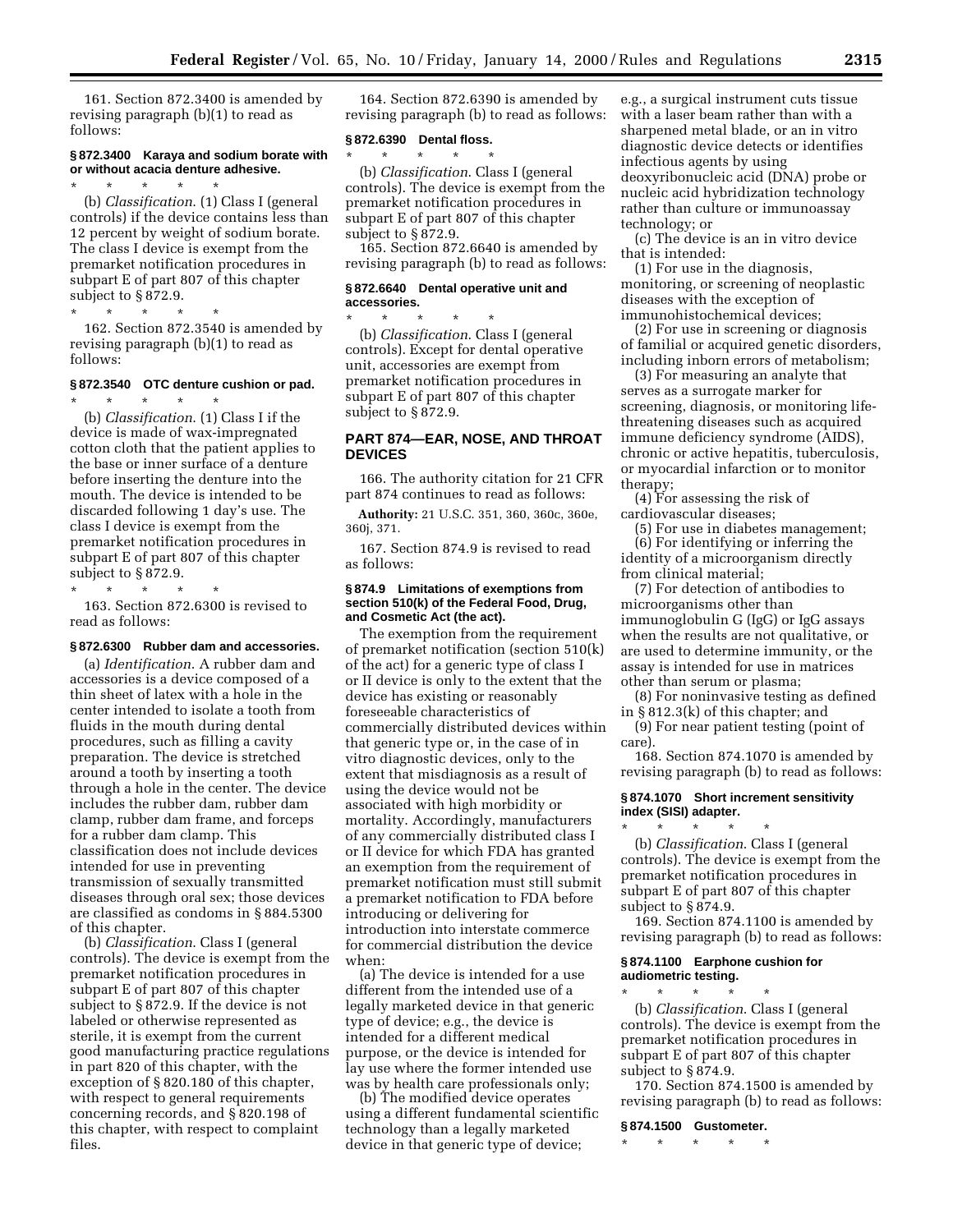(b) *Classification*. Class I (general controls). The device is exempt from the premarket notification procedures in subpart E of part 807 of this chapter subject to § 874.9. If the device is not labeled or otherwise represented as sterile, it is exempt from the current good manufacturing practice regulations in part 820 of this chapter, with the exception of § 820.180 of this chapter, with respect to general requirements concerning records, and § 820.198 of this chapter, with respect to complaint files.

171. Section 874.1800 is amended by revising paragraph (b) to read as follows:

#### **§ 874.1800 Air or water caloric stimulator**. \* \* \* \* \*

(b) *Classification*. Class I (general controls). The device is exempt from the premarket notification procedures in subpart E of part 807 of this chapter subject to § 874.9.

172. Section 874.1925 is amended by revising paragraph (b) to read as follows:

# **§ 874.1925 Toynbee diagnostic tube.**

\* \* \* \* \* (b) *Classification*. Class I (general controls). The device is exempt from the premarket notification procedures in subpart E of part 807 of this chapter subject to § 874.9.

173. Section 874.3300 is amended by revising paragraph (b) to read as follows:

#### **§ 874.3300 Hearing Aid.**

\* \* \* \* \* (b) *Classification*. (1) Class I (general controls) for the air-conduction hearing aid. The air-conduction hearing aid is exempt from the premarket notification procedures in subpart E of part 807 of this chapter subject to § 874.9.

(2) Class II for the bone-conduction hearing aid.

174. Section 874.3540 is amended by revising paragraph (b) to read as follows:

#### **§ 874.3540 Prosthesis modification instrument for ossicular replacement surgery.**

\* \* \* \* \*

(b) *Classification*. Class I (general controls). The device is exempt from the premarket notification procedures in subpart E of part 807 of this chapter subject to § 874.9. If the device is not labeled or otherwise represented as sterile, it is exempt from the current good manufacturing practice regulations in part 820 of this chapter, with the exception of § 820.180 of this chapter, with respect to general requirements concerning records, and § 820.198 of this chapter, with respect to complaint files.

175. Section 874.4100 is amended by revising paragraph (b) to read as follows:

# **§ 874.4100 Epistaxis balloon.**

 $\star$   $\star$   $\star$ (b) *Classification* Class I (general controls). The device is exempt from the premarket notification procedures in subpart E of part 807 of this chapter subject to § 874.9.

176. Section 874.4420 is amended by revising paragraph (b) to read as follows:

# **§ 874.4420 Ear, nose, and throat manual surgical instrument.**

\* \* \* \* \* (b) *Classification*. Class I (general controls). The device is exempt from the premarket notification procedures in subpart E of part 807 of this chapter subject to § 874.9.

177. Section 874.5300 is amended by revising paragraph (b) to read as follows:

#### **§ 874.5300 Ear, nose, and throat examination and treatment unit.**

\* \* \* \* \* (b) *Classification*. Class I (general controls). The device is exempt from the premarket notification procedures in subpart E of part 807 of this chapter subject to § 874.9.

178. Section 874.5550 is amended by revising paragraph (b) to read as follows:

# **§ 874.5550 Powered nasal irrigator.**

\* \* \* \* \* (b) *Classification*. Class I (general controls). The device is exempt from the premarket notification procedures in subpart E of part 807 of this chapter subject to § 874.9.

179. Section 874.5840 is amended by revising paragraph (b) to read as follows:

# **§ 874.5840 Antistammering device.**

\* \* \* \* \* (b) *Classification*. Class I (general controls). The device is exempt from the premarket notification procedures in subpart E of part 807 of this chapter subject to § 874.9.

# **PART 876—GASTROENTEROLOGY– UROLOGY DEVICES**

180. The authority citation for 21 CFR part 876 continues to read as follows:

**Authority:** 21 U.S.C. 351, 360, 360c, 360e, 360j, 360l, 371.

181. Section 876.9 is revised to read as follows:

#### **§ 876.9 Limitations of exemptions from section 510(k) of the Federal Food, Drug, and Cosmetic Act (the act).**

The exemption from the requirement of premarket notification (section 510(k) of the act) for a generic type of class I or II device is only to the extent that the device has existing or reasonably foreseeable characteristics of commercially distributed devices within

that generic type or, in the case of in vitro diagnostic devices, only to the extent that misdiagnosis as a result of using the device would not be associated with high morbidity or mortality. Accordingly, manufacturers of any commercially distributed class I or II device for which FDA has granted an exemption from the requirement of premarket notification must still submit a premarket notification to FDA before introducing or delivering for introduction into interstate commerce for commercial distribution the device when:

(a) The device is intended for a use different from the intended use of a legally marketed device in that generic type of device; e.g., the device is intended for a different medical purpose, or the device is intended for lay use where the former intended use was by health care professionals only;

(b) The modified device operates using a different fundamental scientific technology than a legally marketed device in that generic type of device; e.g., a surgical instrument cuts tissue with a laser beam rather than with a sharpened metal blade, or an in vitro diagnostic device detects or identifies infectious agents by using deoxyribonucleic acid (DNA) probe or nucleic acid hybridization technology rather than culture or immunoassay technology; or

(c) The device is an in vitro device that is intended:

(1) For use in the diagnosis, monitoring, or screening of neoplastic diseases with the exception of immunohistochemical devices;

(2) For use in screening or diagnosis of familial or acquired genetic disorders, including inborn errors of metabolism;

(3) For measuring an analyte that serves as a surrogate marker for screening, diagnosis, or monitoring lifethreatening diseases such as acquired immune deficiency syndrome (AIDS), chronic or active hepatitis, tuberculosis, or myocardial infarction or to monitor therapy;

(4) For assessing the risk of cardiovascular diseases;

(5) For use in diabetes management; (6) For identifying or inferring the identity of a microorganism directly from clinical material;

(7) For detection of antibodies to microorganisms other than immunoglobulin G (IgG) or IgG assays when the results are not qualitative, or are used to determine immunity, or the assay is intended for use in matrices other than serum or plasma;

(8) For noninvasive testing as defined in § 812.3(k) of this chapter; and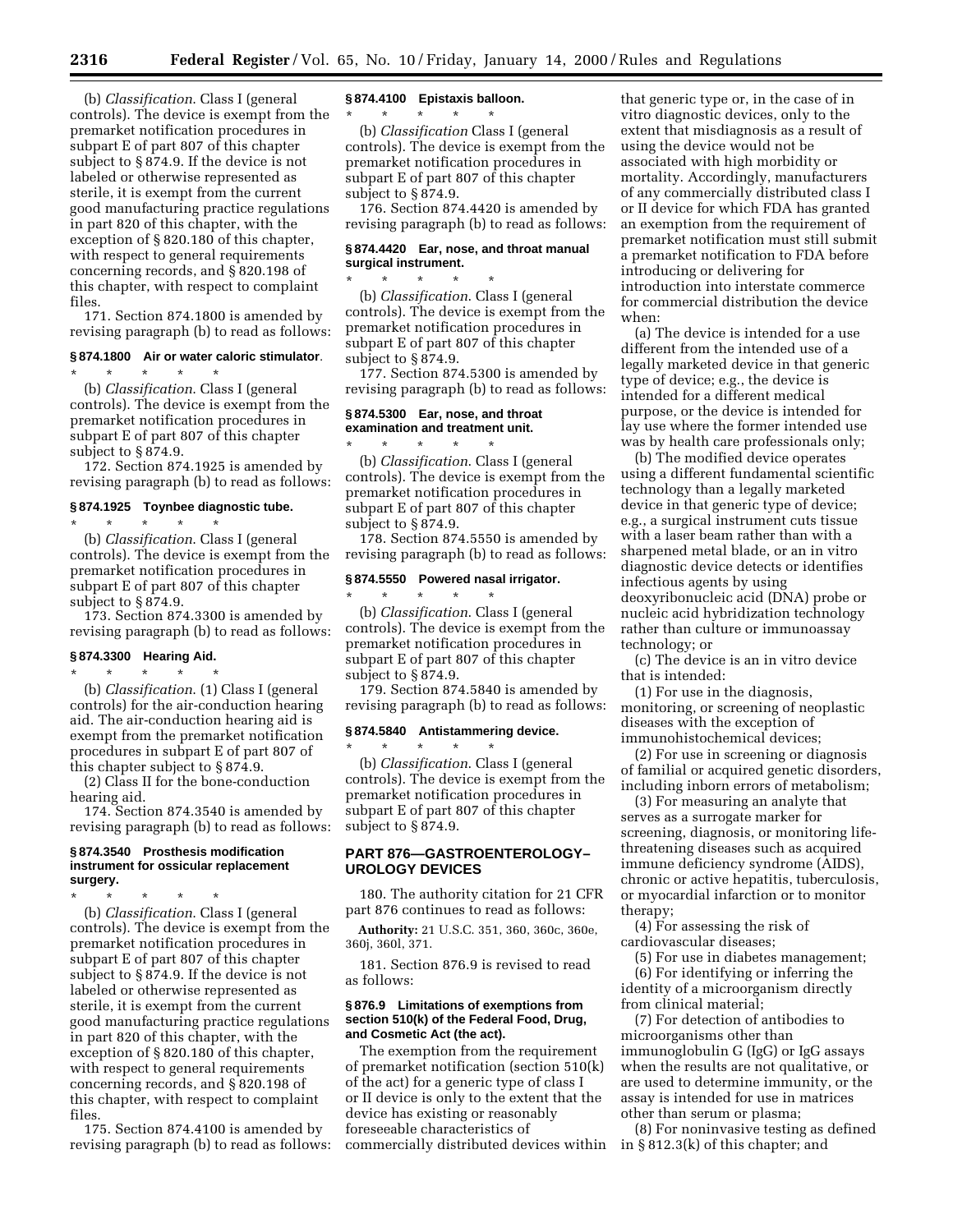(9) For near patient testing (point of care).

182. Section 876.5160 is amended by revising paragraph (b) to read as follows:

#### **§ 876.5160 Urological clamp for males.**

\* \* \* \* \* (b) *Classification*. Class I (general controls). Except when intended for internal use or use on females, the device is exempt from the premarket notification procedures in subpart E of part 807 of this chapter subject to § 876.9.

183. Section 876.5210 is amended by revising paragraph (b) to read as follows:

#### **§ 876.5210 Enema kit.**

\* \* \* \* \*

(b) *Classification*. Class I (general controls). The device is exempt from the premarket notification procedures in subpart E of part 807 of this chapter subject to § 876.9. The device is exempt from the current good manufacturing practice regulations in part 820 of this chapter, with the exception of § 820.180 of this chapter, with respect to general requirements concerning records, and § 820.198 of this chapter, with respect to complaint files.

184. Section 876.5250 is amended by revising paragraph (b)(2) to read as follows:

# **§ 876.5250 Urine collector and accessories.**

- \* \* \* \* \*
	- (b) \* \* \*

(2) Class I (general controls) for a urine collector and accessories not intended to be connected to an indwelling catheter. The class I device is exempt from the premarket notification procedures in subpart E of part 807 of this chapter subject to § 876.9. If the device is not labeled or otherwise represented as sterile, it is exempt from the current good manufacturing practice regulations in part 820 of this chapter, with the exception of § 820.180 of this chapter, with respect to the general requirements concerning records, and § 820.198 of this chapter, with respect to complaint files.

185. Section 876.5980 is amended by revising paragraph (b)(2) to read as follows:

#### **§ 876.5980 Gastrointestinal tube and accessories.**

- \* \* \* \* \*
	- (b) \* \* \*

(2) Class I (general controls) for the dissolvable nasogastric feed tube guide for the nasogastric tube. The class I device is exempt from the premarket notification procedures in subpart E of

part 807 of this chapter subject to § 876.9.

# **PART 878—GENERAL AND PLASTIC SURGERY DEVICES**

186. The authority citation for 21 CFR part 878 continues to read as follows:

**Authority:** 21 U.S.C. 351, 360, 360c, 360e, 360j, 360l, 371.

187. Section 878.9 is revised to read as follows:

#### **§ 878.9 Limitations of exemptions from section 510(k) of the Federal Food, Drug, and Cosmetic Act (the act).**

The exemption from the requirement of premarket notification (section 510(k) of the act) for a generic type of class I or II device is only to the extent that the device has existing or reasonably foreseeable characteristics of commercially distributed devices within that generic type or, in the case of in vitro diagnostic devices, only to the extent that misdiagnosis as a result of using the device would not be associated with high morbidity or mortality. Accordingly, manufacturers of any commercially distributed class I or II device for which FDA has granted an exemption from the requirement of premarket notification must still submit a premarket notification to FDA before introducing or delivering for introduction into interstate commerce for commercial distribution the device when:

(a) The device is intended for a use different from the intended use of a legally marketed device in that generic type of device; e.g., the device is intended for a different medical purpose, or the device is intended for lay use where the former intended use was by health care professionals only;

(b) The modified device operates using a different fundamental scientific technology than a legally marketed device in that generic type of device; e.g., a surgical instrument cuts tissue with a laser beam rather than with a sharpened metal blade, or an in vitro diagnostic device detects or identifies infectious agents by using deoxyribonucleic acid (DNA) probe or nucleic acid hybridization technology rather than culture or immunoassay technology; or

(c) The device is an in vitro device that is intended:

(1) For use in the diagnosis, monitoring, or screening of neoplastic diseases with the exception of immunohistochemical devices;

(2) For use in screening or diagnosis of familial or acquired genetic disorders, including inborn errors of metabolism;

(3) For measuring an analyte that serves as a surrogate marker for screening, diagnosis, or monitoring lifethreatening diseases such as acquired immune deficiency syndrome (AIDS), chronic or active hepatitis, tuberculosis, or myocardial infarction or to monitor therapy;

(4) For assessing the risk of cardiovascular diseases;

(5) For use in diabetes management; (6) For identifying or inferring the identity of a microorganism directly from clinical material;

(7) For detection of antibodies to microorganisms other than immunoglobulin G (IgG) or IgG assays when the results are not qualitative, or are used to determine immunity, or the assay is intended for use in matrices other than serum or plasma;

(8) For noninvasive testing as defined in § 812.3(k) of this chapter; and

(9) For near patient testing (point of care).

188. Section 878.3250 is amended by revising paragraph (b) to read as follows:

#### **§ 878.3250 External facial fracture fixation appliance.** \* \* \* \* \*

(b) *Classification*. Class I (general controls). The device is exempt from the premarket notification procedures in subpart E of part 807 of this chapter subject to § 878.9.

189. Section 878.3910 is amended by revising paragraph (b) to read as follows:

# **§ 878.3910 Noninflatable extremity splint.**

\* \* \* \* \*

(b) *Classification*. Class I (general controls). The device is exempt from the premarket notification procedures in subpart E of part 807 of this chapter subject to § 878.9. If the device is not labeled or otherwise represented as sterile, it is exempt from the current good manufacturing practice regulations in part 820 of this chapter, with the exception of § 820.180 of this chapter, with respect to general requirements concerning records, and § 820.198 of this chapter, with respect to complaint files.

190. Section 878.3925 is amended by revising paragraph (b) to read as follows:

#### **§ 878.3925 Plastic surgery kit and accessories.**

\* \* \* \* \* (b) *Classification*. Class I (general controls). The device is exempt from the premarket notification procedures in subpart E of part 807 of this chapter subject to § 878.9.

191. Section 878.4040 is amended by revising paragraph (b) to read as follows: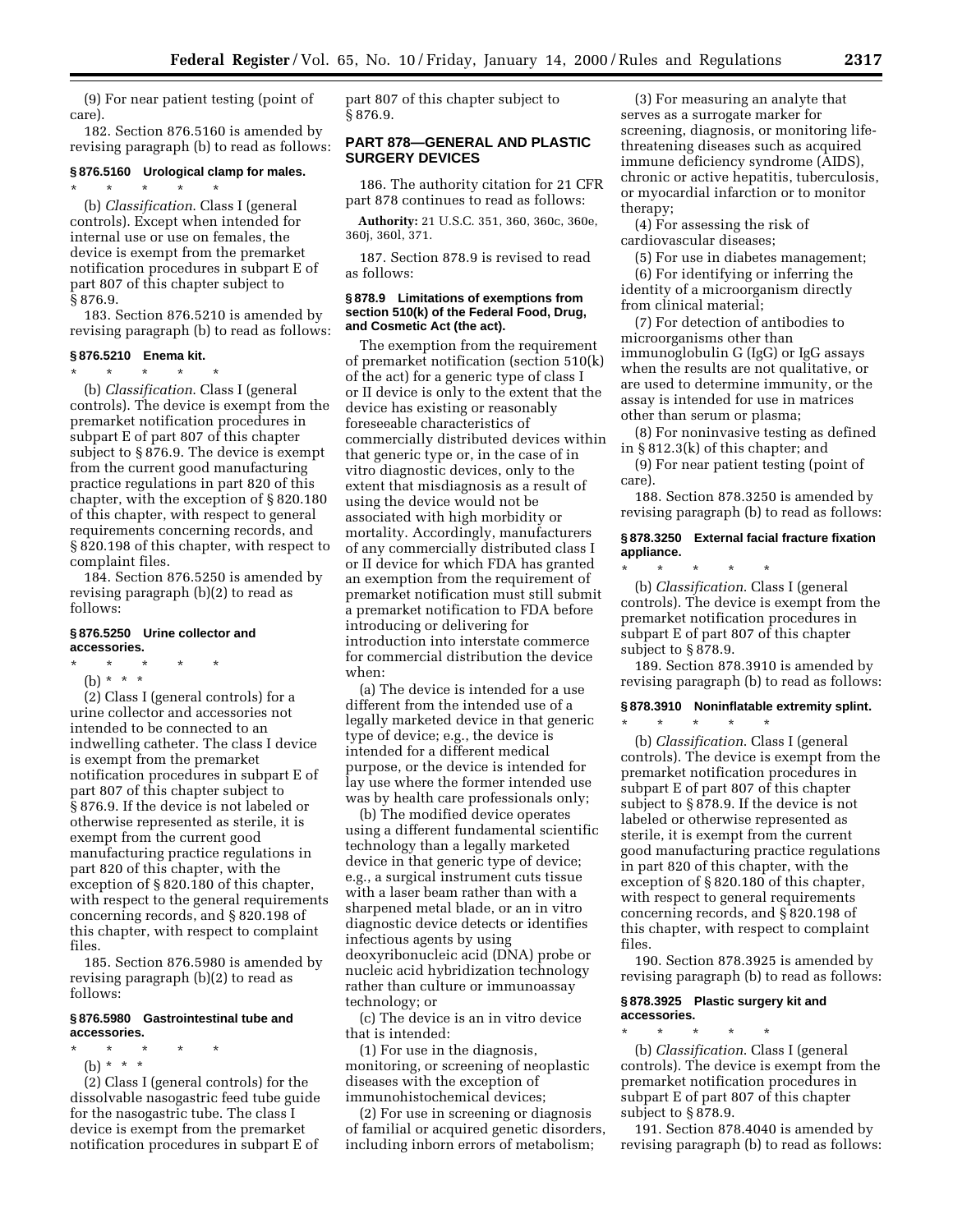# **§ 878.4040 Surgical apparel.**

\* \* \* \* \*

(b) *Classification*. (1) Class II (special controls) for surgical gowns and surgical masks.

(2) Class I (general controls) for surgical apparel other than surgical gowns and surgical masks. The class I device is exempt from the premarket notification procedures in subpart E of part 807 of this chapter subject to § 878.9.

192. Section 878.4100 is amended by revising paragraph (b) to read as follows:

#### **§ 878.4100 Organ bag.**

\* \* \* \* \*

(b) *Classification*. Class I (general controls). The device is exempt from the premarket notification procedures in subpart E of part 807 of this chapter subject to § 878.9.

193. Section 878.4200 is amended by revising paragraph (b) to read as follows:

#### **§ 878.4200 Introduction/drainage catheter and accessories.**

\* \* \* \* \* (b) *Classification*. Class I (general controls). The device is exempt from the premarket notification procedures in subpart E of part 807 of this chapter subject to § 878.9.

194. Section 878.4320 is amended by revising paragraph (b) to read as follows:

# **§ 878.4320 Removable skin clip.**

\* \* \* \* \* (b) *Classification*. Class I (general controls). The device is exempt from the premarket notification procedures in subpart E of part 807 of this chapter subject to § 878.9.

195. Section 878.4680 is amended by revising paragraph (b) to read as follows:

#### **§ 878.4680 Nonpowered, single patient, portable suction apparatus.** \* \* \* \* \*

(b) *Classification*. Class I (general controls). The device is exempt from the premarket notification procedures in subpart E of part 807 of this chapter subject to § 878.9.

196. Section 878.4760 is amended by revising paragraph (b) to read as follows:

#### **§ 878.4760 Removable skin staple.**

\* \* \* \* \* (b) *Classification*. Class I (general controls). The device is exempt from the premarket notification procedures in subpart E of part 807 of this chapter subject to § 878.9.

197. Section 878.4820 is amended by revising paragraph (b) to read as follows:

#### **§ 878.4820 Surgical instrument motors and accessories/attachments.**

\* \* \* \* \*

(b) *Classification*. Class I (general controls). The device is exempt from the premarket notification procedures in subpart E of part 807 of this chapter subject to § 878.9.

198. Section 878.4960 is amended by revising paragraph (b) to read as follows:

### **§ 878.4960 Operating tables and accessories and operating chairs and accessories.**

\* \* \* \* \* (b) *Classification*. Class I (general controls). The device is exempt from the premarket notification procedures in subpart E of part 807 of this chapter subject to § 878.9.

# **PART 880—GENERAL HOSPITAL AND PERSONAL USE DEVICES**

199. The authority citation for 21 CFR part 880 continues to read as follows:

**Authority:** 21 U.S.C. 351, 360, 360c, 360e, 360j, 371.

200. Section 880.9 is revised to read as follows:

#### **§ 880.9 Limitations of exemptions from section 510(k) of the Federal Food, Drug, and Cosmetic Act (the act).**

The exemption from the requirement of premarket notification (section 510(k) of the act) for a generic type of class I or II device is only to the extent that the device has existing or reasonably foreseeable characteristics of commercially distributed devices within that generic type or, in the case of in vitro diagnostic devices, only to the extent that misdiagnosis as a result of using the device would not be associated with high morbidity or mortality. Accordingly, manufacturers of any commercially distributed class I or II device for which FDA has granted an exemption from the requirement of premarket notification must still submit a premarket notification to FDA before introducing or delivering for introduction into interstate commerce for commercial distribution the device when:

(a) The device is intended for a use different from the intended use of a legally marketed device in that generic type of device; e.g., the device is intended for a different medical purpose, or the device is intended for lay use where the former intended use was by health care professionals only;

(b) The modified device operates using a different fundamental scientific technology than a legally marketed device in that generic type of device; e.g., a surgical instrument cuts tissue with a laser beam rather than with a sharpened metal blade, or an in vitro diagnostic device detects or identifies

infectious agents by using deoxyribonucleic acid (DNA) probe or nucleic acid hybridization technology rather than culture or immunoassay technology; or

(c) The device is an in vitro device that is intended:

(1) For use in the diagnosis, monitoring, or screening of neoplastic diseases with the exception of immunohistochemical devices;

(2) For use in screening or diagnosis of familial or acquired genetic disorders, including inborn errors of metabolism;

(3) For measuring an analyte that serves as a surrogate marker for screening, diagnosis, or monitoring lifethreatening diseases such as acquired immune deficiency syndrome (AIDS), chronic or active hepatitis, tuberculosis, or myocardial infarction or to monitor therapy;

(4) For assessing the risk of cardiovascular diseases;

(5) For use in diabetes management; (6) For identifying or inferring the identity of a microorganism directly from clinical material;

(7) For detection of antibodies to microorganisms other than immunoglobulin G (IgG) or IgG assays when the results are not qualitative, or are used to determine immunity, or the assay is intended for use in matrices other than serum or plasma;

(8) For noninvasive testing as defined in § 812.3(k) of this chapter; and

(9) For near patient testing (point of care).

201. Section 880.5090 is amended by revising paragraph (b) to read as follows:

#### **§ 880.5090 Liquid bandage.** \* \* \* \* \*

(b) *Classification*. Class I (general controls). When used only as a skin protectant, the device is exempt from the premarket notification procedures in subpart E of part 807 of this chapter subject to § 880.9.

202. Section 880.5270 is amended by revising paragraph (b) to read as follows:

# **§ 880.5270 Neonatal eye pad.**

\* \* \* \* \*

(b) *Classification*. Class I (general controls). The device is exempt from the premarket notification procedures in subpart E of part 807 of this chapter subject to § 880.9. If the device is not labeled or otherwise represented as sterile, it is exempt from the current good manufacturing practice regulations in part 820 of this chapter, with the exception of § 820.180 of this chapter, with respect to general requirements concerning records, and § 820.198 of this chapter, with respect to complaint files.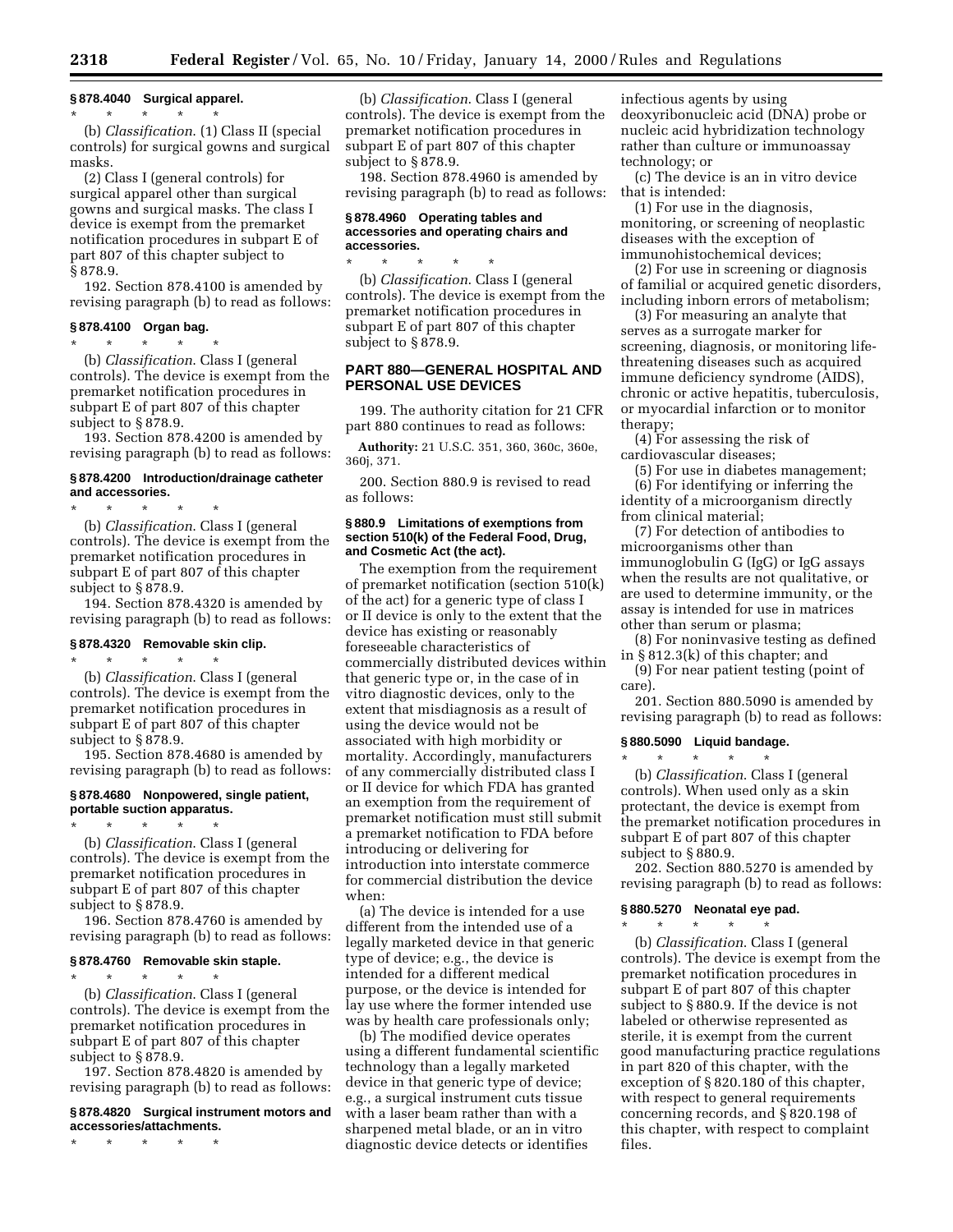203. Section 880.5420 is amended by revising paragraph (b) to read as follows:

# **§ 880.5420 Pressure infusor for an I.V. bag.** \* \* \* \* \*

(b) *Classification*. Class I (general controls). The device is exempt from the premarket notification procedures in subpart E of part 807 of this chapter subject to § 880.9.

# **PART 882—NEUROLOGICAL DEVICES**

204. The authority citation for 21 CFR part 882 continues to read as follows:

**Authority:** 21 U.S.C. 351, 360, 360c, 360e, 360j, 371.

205. Section 882.9 is revised to read as follows:

#### **§ 882.9 Limitations of exemptions from section 510(k) of the Federal Food, Drug, and Cosmetic Act (the act).**

The exemption from the requirement of premarket notification (section 510(k) of the act) for a generic type of class I or II device is only to the extent that the device has existing or reasonably foreseeable characteristics of commercially distributed devices within that generic type or, in the case of in vitro diagnostic devices, only to the extent that misdiagnosis as a result of using the device would not be associated with high morbidity or mortality. Accordingly, manufacturers of any commercially distributed class I or II device for which FDA has granted an exemption from the requirement of premarket notification must still submit a premarket notification to FDA before introducing or delivering for introduction into interstate commerce for commercial distribution the device when:

(a) The device is intended for a use different from the intended use of a legally marketed device in that generic type of device; e.g., the device is intended for a different medical purpose, or the device is intended for lay use where the former intended use was by health care professionals only;

(b) The modified device operates using a different fundamental scientific technology than a legally marketed device in that generic type of device; e.g., a surgical instrument cuts tissue with a laser beam rather than with a sharpened metal blade, or an in vitro diagnostic device detects or identifies infectious agents by using deoxyribonucleic acid (DNA) probe or nucleic acid hybridization technology rather than culture or immunoassay technology; or

(c) The device is an in vitro device that is intended:

(1) For use in the diagnosis, monitoring, or screening of neoplastic diseases with the exception of immunohistochemical devices;

(2) For use in screening or diagnosis of familial or acquired genetic disorders, including inborn errors of metabolism;

(3) For measuring an analyte that serves as a surrogate marker for screening, diagnosis, or monitoring lifethreatening diseases such as acquired immune deficiency syndrome (AIDS), chronic or active hepatitis, tuberculosis, or myocardial infarction or to monitor therapy;

(4) For assessing the risk of cardiovascular diseases;

(5) For use in diabetes management; (6) For identifying or inferring the identity of a microorganism directly from clinical material;

(7) For detection of antibodies to microorganisms other than immunoglobulin G (IgG) or IgG assays when the results are not qualitative, or are used to determine immunity, or the assay is intended for use in matrices other than serum or plasma;

(8) For noninvasive testing as defined in § 812.3(k) of this chapter; and (9) For near patient testing (point of

care).

206. Section 882.1200 is amended by revising paragraph (b) to read as follows:

#### **§ 882.1200 Two-point discriminator.** \* \* \* \* \*

(b) *Classification*. Class I (general controls). The device is exempt from the premarket notification procedures in subpart E of part 807 of this chapter subject to § 882.9. The device is also exempt from the current good manufacturing practice regulations in part 820 of this chapter, with the exception of § 820.180 of this chapter, with respect to general requirements concerning records, and § 820.198 of this chapter, with respect to complaint files.

207. Section 882.1500 is amended by revising paragraph (b) to read as follows:

#### **§ 882.1500 Esthesiometer.**

\* \* \* \* \* (b) *Classification*. Class I (general controls). The device is exempt from the premarket notification procedures in subpart E of part 807 of this chapter subject to § 882.9. The device is also exempt from the current good manufacturing practice regulations in part 820 of this chapter, with the exception of § 820.180 of this chapter, with respect to general requirements concerning records, and § 820.198 of this chapter, with respect to complaint files.

208. Section 882.1750 is amended by revising paragraph (b) to read as follows:

#### **§ 882.1750 Pinwheel.**

\* \* \* \* \*

(b) *Classification*. Class I (general controls). The device is exempt from the premarket notification procedures in subpart E of part 807 of this chapter subject to § 882.9.

209. Section 882.4060 is amended by revising paragraph (b) to read as follows:

#### **§ 882.4060 Ventricular cannula.**

\* \* \* \* \* (b) *Classification*. Class I (general controls). When made only of surgical grade stainless steel, the device is exempt from the premarket notification procedures in subpart E of part 807 of this chapter subject to § 882.9.

210. Section 882.4545 is amended by revising paragraph (b) to read as follows:

# **§ 882.4545 Shunt system implantation instrument.**

\* \* \* \* \* (b) *Classification*. Class I (general controls). When made only of surgical grade stainless steel, the device is exempt from the premarket notification procedures in subpart E of part 807 of this chapter subject to § 882.9.

211. Section 882.4650 is amended by revising paragraph (b) to read as follows:

# **§ 882.4650 Neurosurgical suture needle.**

\* \* \* \* \* (b) *Classification*. Class I (general controls). The device is exempt from the premarket notification procedures in subpart E of part 807 of this chapter subject to § 882.9.

212. Section 882.4750 is amended by revising paragraph (b) to read as follows:

# **§ 882.4750 Skull punch.** \* \* \* \* \*

(b) *Classification*. Class I (general controls). The device is exempt from the premarket notification procedures in subpart E of part 807 of this chapter subject to § 882.9. This exemption does not apply to powered compound cranial drills, burrs, trephines, and their accessories classified under § 882.4305.

# **PART 884—OBSTETRICAL AND GYNECOLOGICAL DEVICES**

213. The authority citation for 21 CFR part 884 continues to read as follows:

**Authority:** 21 U.S.C. 351, 360, 360c, 360e, 360j, 371.

214. Section 884.9 is revised to read as follows:

#### **§ 884.9 Limitations of exemptions from section 510(k) of the Federal Food, Drug, and Cosmetic Act (the act).**

The exemption from the requirement of premarket notification (section 510(k) of the act) for a generic type of class I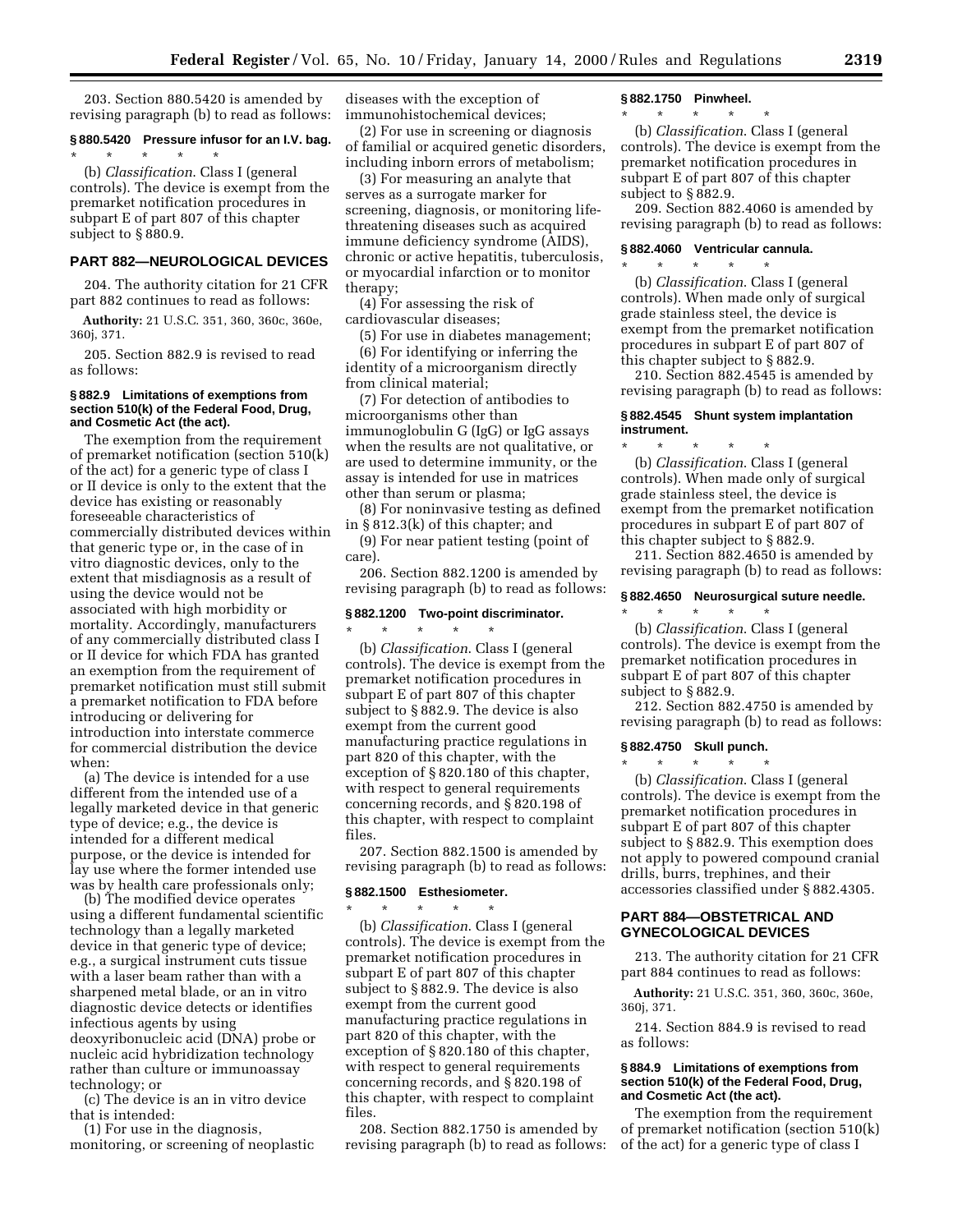or II device is only to the extent that the device has existing or reasonably foreseeable characteristics of commercially distributed devices within that generic type or, in the case of in vitro diagnostic devices, only to the extent that misdiagnosis as a result of using the device would not be associated with high morbidity or mortality. Accordingly, manufacturers of any commercially distributed class I or II device for which FDA has granted an exemption from the requirement of premarket notification must still submit a premarket notification to FDA before introducing or delivering for introduction into interstate commerce for commercial distribution the device when:

(a) The device is intended for a use different from the intended use of a legally marketed device in that generic type of device; e.g., the device is intended for a different medical purpose, or the device is intended for lay use where the former intended use was by health care professionals only;

(b) The modified device operates using a different fundamental scientific technology than a legally marketed device in that generic type of device; e.g., a surgical instrument cuts tissue with a laser beam rather than with a sharpened metal blade, or an in vitro diagnostic device detects or identifies infectious agents by using deoxyribonucleic acid (DNA) probe or nucleic acid hybridization technology rather than culture or immunoassay technology; or

(c) The device is an in vitro device that is intended:

(1) For use in the diagnosis, monitoring, or screening of neoplastic diseases with the exception of immunohistochemical devices;

(2) For use in screening or diagnosis of familial or acquired genetic disorders, including inborn errors of metabolism;

(3) For measuring an analyte that serves as a surrogate marker for screening, diagnosis, or monitoring lifethreatening diseases such as acquired immune deficiency syndrome (AIDS), chronic or active hepatitis, tuberculosis, or myocardial infarction or to monitor therapy;

(4) For assessing the risk of cardiovascular diseases;

(5) For use in diabetes management; (6) For identifying or inferring the

identity of a microorganism directly from clinical material;

(7) For detection of antibodies to microorganisms other than immunoglobulin G (IgG) or IgG assays when the results are not qualitative, or are used to determine immunity, or the assay is intended for use in matrices other than serum or plasma;

(8) For noninvasive testing as defined in § 812.3(k) of this chapter; and

(9) For near patient testing (point of care).

215. Section 884.1040 is amended by revising paragraph (b) to read as follows:

# **§ 884.1040 Viscometer for cervical mucus.**

\* \* \* \* \* (b) *Classification*. Class I (general controls). The device is exempt from the premarket notification procedures in subpart E of part 807 of this chapter subject to § 884.9.

#### **§ 884.5435 [Amended]**

216. Section 884.5435 *Unscented menstrual pad* is amended in the last sentence of paragraph (b) by removing the word ''intralabial'' and adding in its place the word ''interlabial''.

#### **PART 886—OPHTHALMIC DEVICES**

217. The authority citation for 21 CFR part 886 continues to read as follows:

**Authority:** 21 U.S.C. 351, 360, 360c, 360e, 360j, 371.

218. Section 886.9 is revised to read as follows:

#### **§ 886.9 Limitations of exemptions from section 510(k) of the Federal Food, Drug, and Cosmetic Act (the act).**

The exemption from the requirement of premarket notification (section 510(k) of the act) for a generic type of class I or II device is only to the extent that the device has existing or reasonably foreseeable characteristics of commercially distributed devices within that generic type or, in the case of in vitro diagnostic devices, only to the extent that misdiagnosis as a result of using the device would not be associated with high morbidity or mortality. Accordingly, manufacturers of any commercially distributed class I or II device for which FDA has granted an exemption from the requirement of premarket notification must still submit a premarket notification to FDA before introducing or delivering for introduction into interstate commerce for commercial distribution the device when:

(a) The device is intended for a use different from the intended use of a legally marketed device in that generic type of device; e.g., the device is intended for a different medical purpose, or the device is intended for lay use where the former intended use was by health care professionals only;

(b) The modified device operates using a different fundamental scientific technology than a legally marketed

device in that generic type of device; e.g., a surgical instrument cuts tissue with a laser beam rather than with a sharpened metal blade, or an in vitro diagnostic device detects or identifies infectious agents by using deoxyribonucleic acid (DNA) probe or nucleic acid hybridization technology rather than culture or immunoassay technology; or

(c) The device is an in vitro device that is intended:

(1) For use in the diagnosis, monitoring, or screening of neoplastic diseases with the exception of immunohistochemical devices;

(2) For use in screening or diagnosis of familial or acquired genetic disorders, including inborn errors of metabolism;

(3) For measuring an analyte that serves as a surrogate marker for screening, diagnosis, or monitoring lifethreatening diseases such as acquired immune deficiency syndrome (AIDS), chronic or active hepatitis, tuberculosis, or myocardial infarction or to monitor therapy;

(4) For assessing the risk of cardiovascular diseases;

(5) For use in diabetes management;

(6) For identifying or inferring the identity of a microorganism directly from clinical material;

(7) For detection of antibodies to microorganisms other than immunoglobulin G (IgG) or IgG assays when the results are not qualitative, or are used to determine immunity, or the assay is intended for use in matrices other than serum or plasma;

(8) For noninvasive testing as defined in § 812.3(k) of this chapter; and

(9) For near patient testing (point of care).

219. Section 886.1350 is amended by revising paragraph (b) to read as follows:

#### **§ 886.1350 Keratoscope.** \* \* \* \* \*

(b) The device is exempt from the premarket notification procedures in subpart E of part 807 of this chapter subject to § 886.9. The battery-powered device is exempt from the current good manufacturing practice regulations in part 820 of this chapter, with the exception of § 820.180 of this chapter, with respect to general requirements concerning records, and § 820.198 of this chapter, with respect to complaint files

220. Section 886.1780 is amended by revising paragraph (b) to read as follows:

#### **§ 886.1780 Retinoscope.** \* \* \* \* \*

(b) *Classification*. (1) Class II (special controls) for the AC-powered device.

(2) Class I (general controls) for the battery-powered device. The class I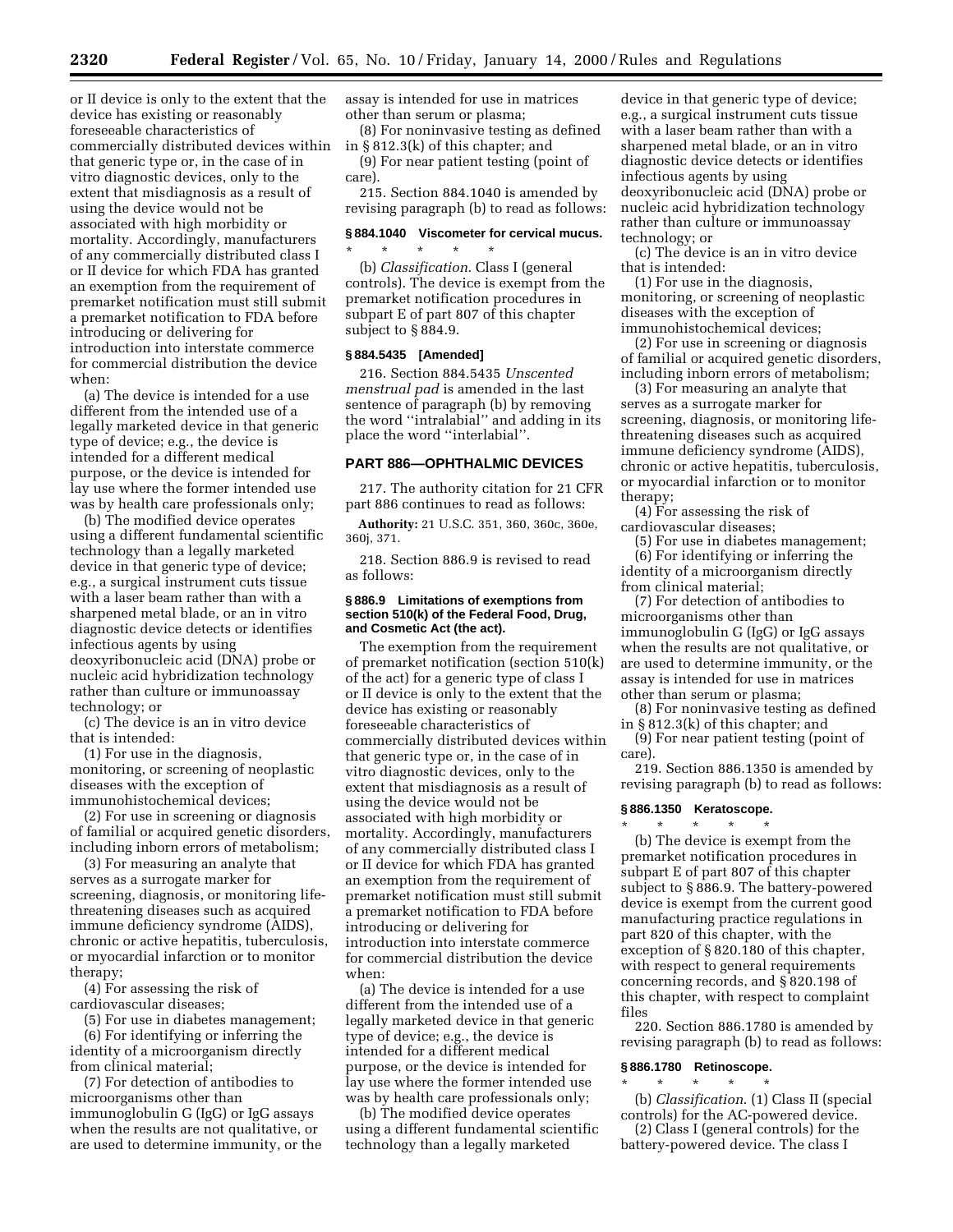battery-powered device is exempt from the premarket notification procedures in subpart E of part 807 of this chapter subject to § 886.9. The battery-powered device is exempt from the current good manufacturing practice regulations in part 820 of this chapter, with the exception of § 820.180 of this chapter, with respect to general requirements concerning records, and § 820.198 of this chapter, with respect to complaint files.

221. Section 886.1940 is amended by revising paragraph (b) to read as follows:

# **§ 886.1940 Tonometer sterilizer.**

\* \* \* \* \* (b) *Classification*. Class I (general controls). The device is exempt from the premarket notification procedures in subpart E of part 807 of this chapter subject to § 886.9.

222. Section 886.4070 is amended by revising paragraph (b) to read as follows:

#### **§ 886.4070 Powered corneal burr.**

 $\star$   $\qquad$   $\star$   $\qquad$   $\star$   $\qquad$   $\star$ (b) *Classification*. Class I (general controls). When intended only for rust ring removal, the device is exempt from the premarket notification procedures in subpart E of part 807 of this chapter subject to § 886.9.

223. Section 886.4300 is amended by revising paragraph (b) to read as follows:

#### **§ 886.4300 Intraocular lens guide.**  $*$  \*

(b) *Classification*. Class I (general controls). Except when used as folders or injectors for soft or foldable intraocular lenses, the device is exempt from the premarket notification procedures in subpart E of part 807 of this chapter subject to § 886.9.

224. Section 886.4750 is amended by revising paragraph (b) to read as follows:

# **§ 886.4750 Ophthalmic eye shield.**

\* \* \* \* \* (b) *Classification*. Class I (general controls). When made only of plastic or aluminum, the device is exempt from the premarket notification procedures in subpart E of part 807 of this chapter subject to § 886.9. When made only of plastic or aluminum, the devices are exempt from the current good manufacturing practice regulations in part 820 of this chapter, with the exception of § 820.180 of this chapter, with respect to general requirements concerning records, and § 820.198 of this chapter, with respect to complaint files.

225. Section 886.5850 is amended by revising paragraph (b) to read as follows:

#### **§ 886.5850 Sunglasses (nonprescription).**

\* \* \* \* \*

(b) *Classification*. Class I (general controls). The device is exempt from the premarket notification procedures in subpart E of part 807 of this chapter subject to § 886.9.

# **PART 888—ORTHOPEDIC DEVICES**

226. The authority citation for 21 CFR part 888 continues to read as follows:

**Authority:** 21 U.S.C. 351, 360, 360c, 360e, 360j, 371.

227. Section 888.9 is revised to read as follows:

#### **§ 888.9 Limitations of exemptions from section 510(k) of the Federal Food, Drug, and Cosmetic Act (the act).**

The exemption from the requirement of premarket notification (section 510(k) of the act) for a generic type of class I or II device is only to the extent that the device has existing or reasonably foreseeable characteristics of commercially distributed devices within that generic type or, in the case of in vitro diagnostic devices, only to the extent that misdiagnosis as a result of using the device would not be associated with high morbidity or mortality. Accordingly, manufacturers of any commercially distributed class I or II device for which FDA has granted an exemption from the requirement of premarket notification must still submit a premarket notification to FDA before introducing or delivering for introduction into interstate commerce for commercial distribution the device when:

(a) The device is intended for a use different from the intended use of a legally marketed device in that generic type of device; e.g., the device is intended for a different medical purpose, or the device is intended for lay use where the former intended use was by health care professionals only;

(b) The modified device operates using a different fundamental scientific technology than a legally marketed device in that generic type of device; e.g., a surgical instrument cuts tissue with a laser beam rather than with a sharpened metal blade, or an in vitro diagnostic device detects or identifies infectious agents by using deoxyribonucleic acid (DNA) probe or nucleic acid hybridization technology rather than culture or immunoassay technology; or

(c) The device is an in vitro device that is intended:

(1) For use in the diagnosis, monitoring, or screening of neoplastic diseases with the exception of immunohistochemical devices;

(2) For use in screening or diagnosis of familial or acquired genetic disorders, including inborn errors of metabolism;

(3) For measuring an analyte that serves as a surrogate marker for screening, diagnosis, or monitoring lifethreatening diseases such as acquired immune deficiency syndrome (AIDS), chronic or active hepatitis, tuberculosis, or myocardial infarction or to monitor therapy;

(4) For assessing the risk of cardiovascular diseases;

(5) For use in diabetes management; (6) For identifying or inferring the identity of a microorganism directly

from clinical material; (7) For detection of antibodies to

microorganisms other than immunoglobulin G (IgG) or IgG assays when the results are not qualitative, or are used to determine immunity, or the assay is intended for use in matrices other than serum or plasma;

(8) For noninvasive testing as defined in § 812.3(k) of this chapter; and

(9) For near patient testing (point of care).

# **PART 890—PHYSICAL MEDICINE DEVICES**

228. The authority citation for 21 CFR part 890 continues to read as follows:

**Authority:** 21 U.S.C. 351, 360, 360c, 360e, 360j, 371.

229. Section 890.9 is revised to read as follows:

#### **§ 890.9 Limitations of exemptions from section 510(k) of the Federal Food, Drug, and Cosmetic Act (the act).**

The exemption from the requirement of premarket notification (section 510(k) of the act) for a generic type of class I or II device is only to the extent that the device has existing or reasonably foreseeable characteristics of commercially distributed devices within that generic type or, in the case of in vitro diagnostic devices, only to the extent that misdiagnosis as a result of using the device would not be associated with high morbidity or mortality. Accordingly, manufacturers of any commercially distributed class I or II device for which FDA has granted an exemption from the requirement of premarket notification must still submit a premarket notification to FDA before introducing or delivering for introduction into interstate commerce for commercial distribution the device when:

(a) The device is intended for a use different from the intended use of a legally marketed device in that generic type of device; e.g., the device is intended for a different medical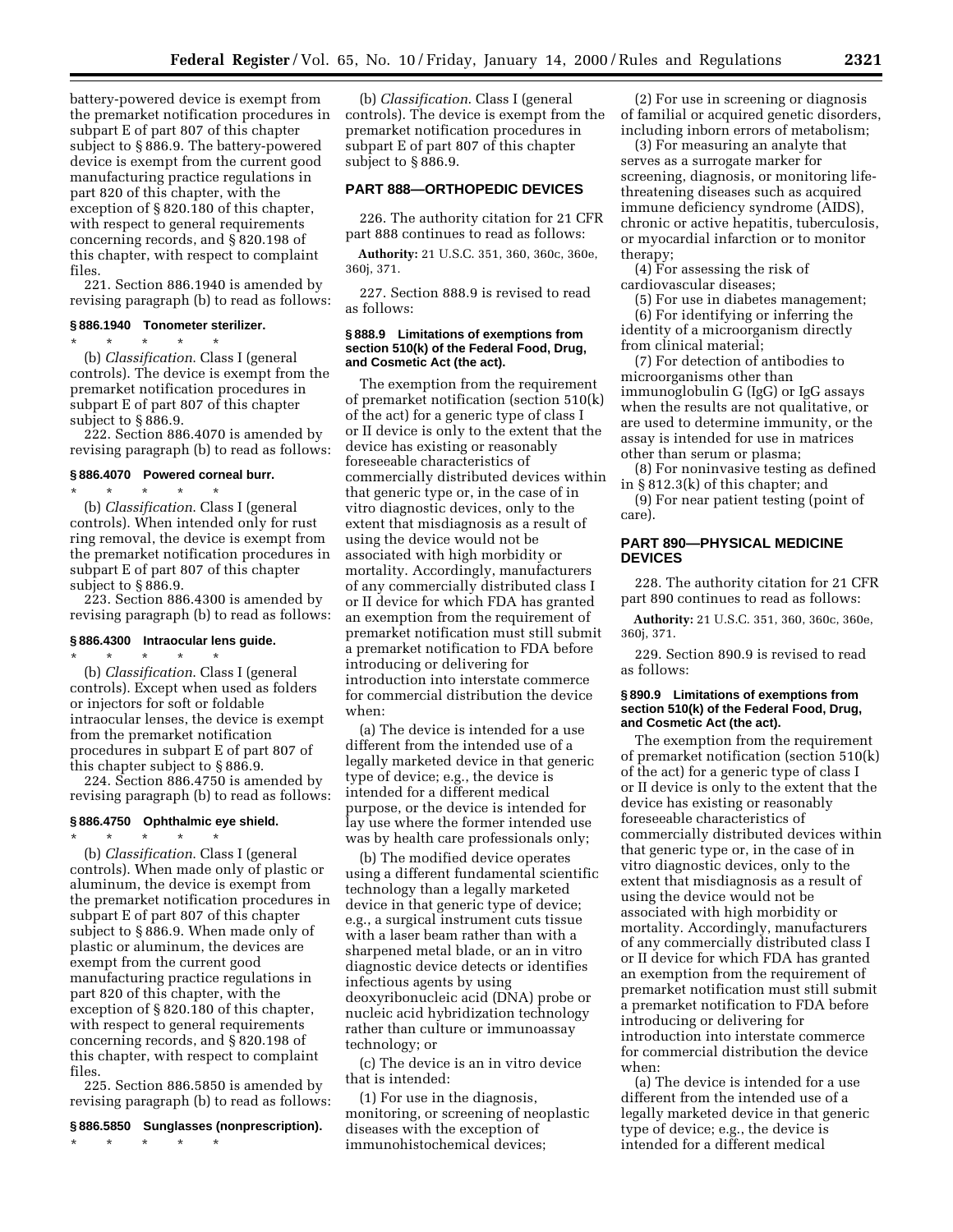purpose, or the device is intended for lay use where the former intended use was by health care professionals only;

(b) The modified device operates using a different fundamental scientific technology than a legally marketed device in that generic type of device; e.g., a surgical instrument cuts tissue with a laser beam rather than with a sharpened metal blade, or an in vitro diagnostic device detects or identifies infectious agents by using deoxyribonucleic acid (DNA) probe or nucleic acid hybridization technology rather than culture or immunoassay technology; or

(c) The device is an in vitro device that is intended:

(1) For use in the diagnosis, monitoring, or screening of neoplastic diseases with the exception of immunohistochemical devices;

(2) For use in screening or diagnosis of familial or acquired genetic disorders, including inborn errors of metabolism;

(3) For measuring an analyte that serves as a surrogate marker for screening, diagnosis, or monitoring lifethreatening diseases such as acquired immune deficiency syndrome (AIDS), chronic or active hepatitis, tuberculosis, or myocardial infarction or to monitor therapy;

(4) For assessing the risk of cardiovascular diseases;

(5) For use in diabetes management;

(6) For identifying or inferring the identity of a microorganism directly from clinical material;

(7) For detection of antibodies to microorganisms other than immunoglobulin G (IgG) or IgG assays when the results are not qualitative, or are used to determine immunity, or the assay is intended for use in matrices other than serum or plasma;

(8) For noninvasive testing as defined in § 812.3(k) of this chapter; and

(9) For near patient testing (point of care).

230. Section 890.5180 is amended by revising paragraph (b) to read as follows:

#### **§ 890.5180 Manual patient rotation bed.** \* \* \* \* \*

(b) *Classification*. Class I (general controls). The device is exempt from the premarket notification procedures in subpart E of part 807 of this chapter subject to § 890.9.

231. Section 890.5710 is amended by revising paragraph (b) to read as follows:

# **§ 890.5710 Hot or cold disposable pack.** \* \* \* \* \*

(b) *Classification*. Class I (general controls). Except when intended for use on infants, the device is exempt from the premarket notification procedures in subpart E of part 807 of this chapter subject to § 890.9.

# **PART 892—RADIOLOGY DEVICES**

232. The authority citation for 21 CFR part 892 continues to read as follows:

**Authority:** 21 U.S.C. 351, 360, 360c, 360e, 360j, 371.

233. Section 892.9 is revised to read as follows:

#### **§ 892.9 Limitations of exemptions from section 510(k) of the Federal Food, Drug, and Cosmetic Act (the act).**

The exemption from the requirement of premarket notification (section 510(k) of the act) for a generic type of class I or II device is only to the extent that the device has existing or reasonably foreseeable characteristics of commercially distributed devices within that generic type or, in the case of in vitro diagnostic devices, only to the extent that misdiagnosis as a result of using the device would not be associated with high morbidity or mortality. Accordingly, manufacturers of any commercially distributed class I or II device for which FDA has granted an exemption from the requirement of premarket notification must still submit a premarket notification to FDA before introducing or delivering for introduction into interstate commerce for commercial distribution the device when:

(a) The device is intended for a use different from the intended use of a legally marketed device in that generic type of device; e.g., the device is intended for a different medical purpose, or the device is intended for lay use where the former intended use was by health care professionals only;

(b) The modified device operates using a different fundamental scientific technology than a legally marketed device in that generic type of device; e.g., a surgical instrument cuts tissue with a laser beam rather than with a sharpened metal blade, or an in vitro diagnostic device detects or identifies infectious agents by using deoxyribonucleic acid (DNA) probe or nucleic acid hybridization technology rather than culture or immunoassay technology; or

(c) The device is an in vitro device that is intended:

(1) For use in the diagnosis, monitoring, or screening of neoplastic diseases with the exception of immunohistochemical devices;

(2) For use in screening or diagnosis of familial or acquired genetic disorders, including inborn errors of metabolism;

(3) For measuring an analyte that serves as a surrogate marker for

screening, diagnosis, or monitoring lifethreatening diseases such as acquired immune deficiency syndrome (AIDS), chronic or active hepatitis, tuberculosis, or myocardial infarction or to monitor therapy;

(4) For assessing the risk of cardiovascular diseases;

(5) For use in diabetes management; (6) For identifying or inferring the identity of a microorganism directly

from clinical material; (7) For detection of antibodies to

microorganisms other than immunoglobulin G (IgG) or IgG assays when the results are not qualitative, or are used to determine immunity, or the assay is intended for use in matrices other than serum or plasma;

(8) For noninvasive testing as defined in § 812.3(k) of this chapter; and

(9) For near patient testing (point of care).

234. Section 892.1300 is amended by revising paragraph (b) to read as follows:

# **§ 892.1300 Nuclear rectilinear scanner.**

\* \* \* \* \*

(b) *Classification*. Class I (general controls). The device is exempt from the premarket notification procedures in subpart E of part 807 of this chapter subject to § 892.9.

235. Section 892.1320 is amended by revising paragraph (b) to read as follows:

#### **§ 892.1320 Nuclear uptake probe.**

\* \* \* \* \* (b) *Classification*. Class I (general controls). The device is exempt from the premarket notification procedures in subpart E of part 807 of this chapter subject to § 892.9.

236. Section 892.1330 is amended by revising paragraph (b) to read as follows:

#### **§ 892.1330 Nuclear whole body scanner.**

\* \* \* \* \* (b) *Classification.* Class I (general controls). The device is exempt from the premarket notification procedures in subpart E of part 807 of this chapter subject to § 892.9.

237. Section 892.1350 is amended by revising paragraph (b) to read as follows:

# **§ 892.1350 Nuclear scanning bed.**

\* \* \* \* \*

(b) *Classification*. Class I (general controls). The device is exempt from the premarket notification procedures in subpart E of part 807 of this chapter subject to § 892.9.

238. Section 892.1410 is amended by revising paragraph (b) to read as follows:

### **§ 892.1410 Nuclear electrocardiograph synchronizer.**

\* \* \* \* \* (b) *Classification*. Class I (general controls). The device is exempt from the